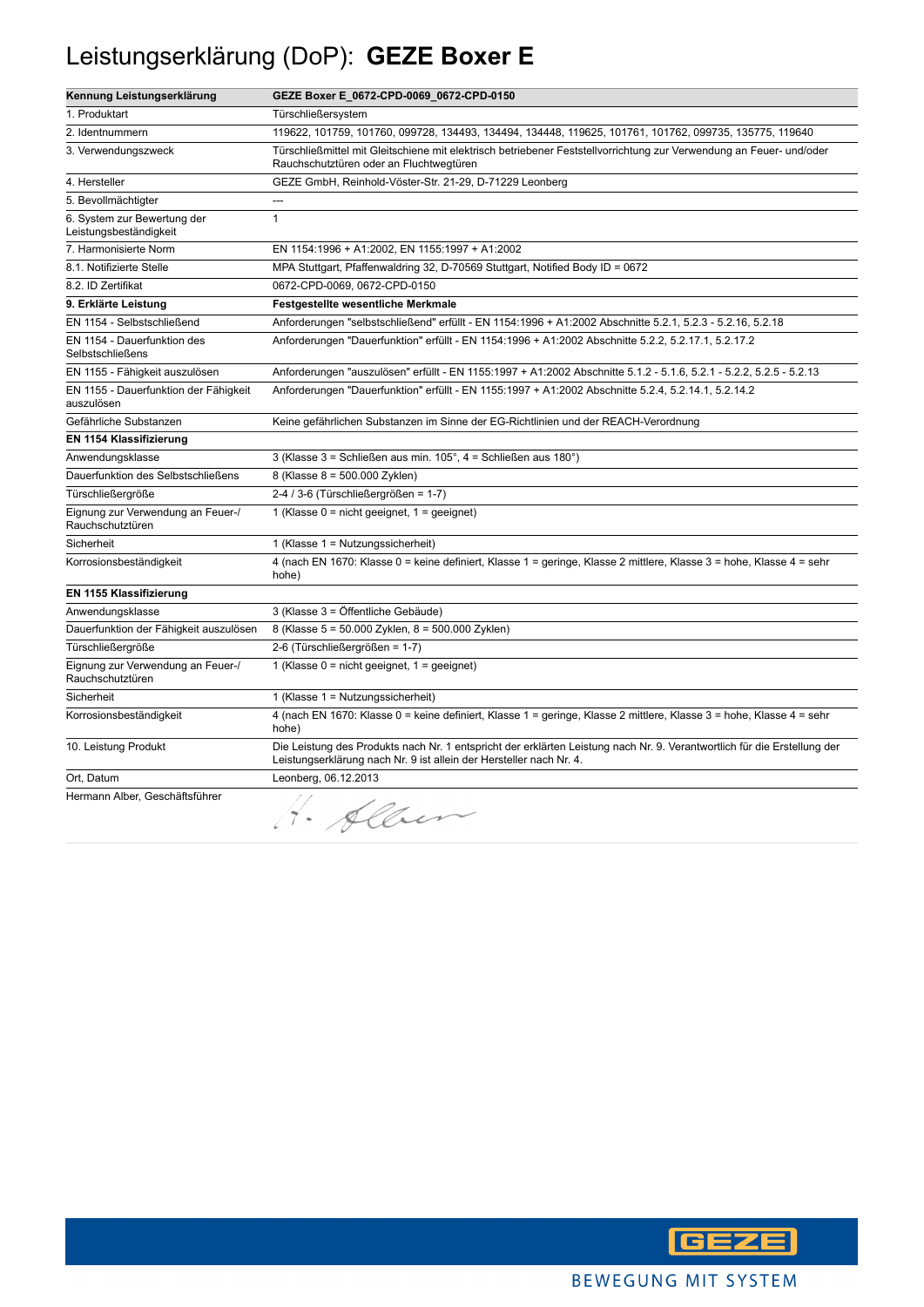## Declaration of Performance (DoP): **GEZE Boxer E**

| <b>ID for Declaration of Performance</b>                    | GEZE Boxer E_0672-CPD-0069_0672-CPD-0150                                                                                                                                                                                                |
|-------------------------------------------------------------|-----------------------------------------------------------------------------------------------------------------------------------------------------------------------------------------------------------------------------------------|
| 1. Type of product                                          | Door closer system                                                                                                                                                                                                                      |
| 2. Identity numbers                                         | 119622, 101759, 101760, 099728, 134493, 134494, 134448, 119625, 101761, 101762, 099735, 135775, 119640                                                                                                                                  |
| 3. Intended use                                             | Door closer with glide rail with electrically operated hold-open mechanism for use on fire and/or smoke protection doors or<br>on emergency exits                                                                                       |
| 4. Manufacturer                                             | GEZE GmbH, Reinhold-Vöster-Str. 21-29, D-71229 Leonberg                                                                                                                                                                                 |
| 5. Authorised signatory                                     | ---                                                                                                                                                                                                                                     |
| 6. System for evaluating performance<br>reliability         | $\mathbf{1}$                                                                                                                                                                                                                            |
| 7. Harmonised standard                                      | EN 1154:1996 + A1:2002, EN 1155:1997 + A1:2002                                                                                                                                                                                          |
| 8.1. Notified office                                        | MPA Stuttgart, Pfaffenwaldring 32, D-70569 Stuttgart, Notified Body ID = 0672                                                                                                                                                           |
| 8.2. ID certificate                                         | 0672-CPD-0069, 0672-CPD-0150                                                                                                                                                                                                            |
| 9. Declared performance                                     | <b>Essential characteristics determined</b>                                                                                                                                                                                             |
| EN 1154 - Self-closing                                      | "Self-closing" requirements fulfilled - EN 1154:1996 + A1:2002 sections 5.2.1, 5.2.3 - 5.2.16, 5.2.18                                                                                                                                   |
| EN 1154 - Permanent function of the<br>self-closing feature | "Permanent function" requirements fulfilled - EN 1154:1996 + A1:2002 sections 5.2.2, 5.2.17.1, 5.2.17.2                                                                                                                                 |
| EN 1155 - Actuation capability                              | "Actuation" requirements fulfilled - EN 1155:1997 + A1:2002 sections 5.1.2 - 5.1.6, 5.2.1 - 5.2.2, 5.2.5 - 5.2.13                                                                                                                       |
| EN 1155 - Permanent actuation<br>capability                 | "Permanent function" requirements fulfilled - EN 1155:1997 + A1:2002 sections 5.2.4, 5.2.14.1, 5.2.14.2                                                                                                                                 |
| Hazardous substances                                        | No hazardous substances in the sense of the EC guidelines and REACH directive                                                                                                                                                           |
| <b>EN 1154 Classification</b>                               |                                                                                                                                                                                                                                         |
| Application class                                           | 3 (Class $3 =$ close from at least $105^\circ$ , $4 =$ close from $180^\circ$ )                                                                                                                                                         |
| Permanent function of self-closing                          | 8 (Class $8 = 500,000$ cycles)                                                                                                                                                                                                          |
| Door closer size                                            | $2-4/3-6$ (door closer sizes = 1-7)                                                                                                                                                                                                     |
| Suitability for use on fire/smoke<br>protection doors       | 1 (Class $0 = not suitable$ , $1 = suitable$ )                                                                                                                                                                                          |
| Safety                                                      | 1 (Class $1 =$ Safe use)                                                                                                                                                                                                                |
| Corrosion resistance                                        | 4 (acc. to EN 1670: Class 0 = none defined, Class 1 = low, Class 2 medium, Class 3 = high, Class 4 = very high)                                                                                                                         |
| <b>EN 1155 Classification</b>                               |                                                                                                                                                                                                                                         |
| Application class                                           | 3 (Class 3 = Public buildings)                                                                                                                                                                                                          |
| Permanent function of the actuation<br>capability           | 8 (Class 5 = 50,000 cycles, 8 = 500,000 cycles)                                                                                                                                                                                         |
| Door closer size                                            | 2-6 (door closer sizes = $1-7$ )                                                                                                                                                                                                        |
| Suitability for use on fire/smoke<br>protection doors       | 1 (Class $0 = not suitable$ , $1 = suitable$ )                                                                                                                                                                                          |
| Safety                                                      | 1 (Class $1 =$ Safe use)                                                                                                                                                                                                                |
| Corrosion resistance                                        | 4 (acc. to EN 1670: Class 0 = none defined, Class 1 = low, Class 2 medium, Class 3 = high, Class 4 = very high)                                                                                                                         |
| 10. Product performance                                     | The performance of the product specified under No. 1 corresponds to the declared performance according to No. 9. The<br>manufacturer under No. 4 is solely responsible for preparing the declaration of performance according to No. 9. |
| Place, date                                                 | Leonberg, 06.12.2013                                                                                                                                                                                                                    |
| Hermann Alber, Managing Director                            | H. Alben                                                                                                                                                                                                                                |

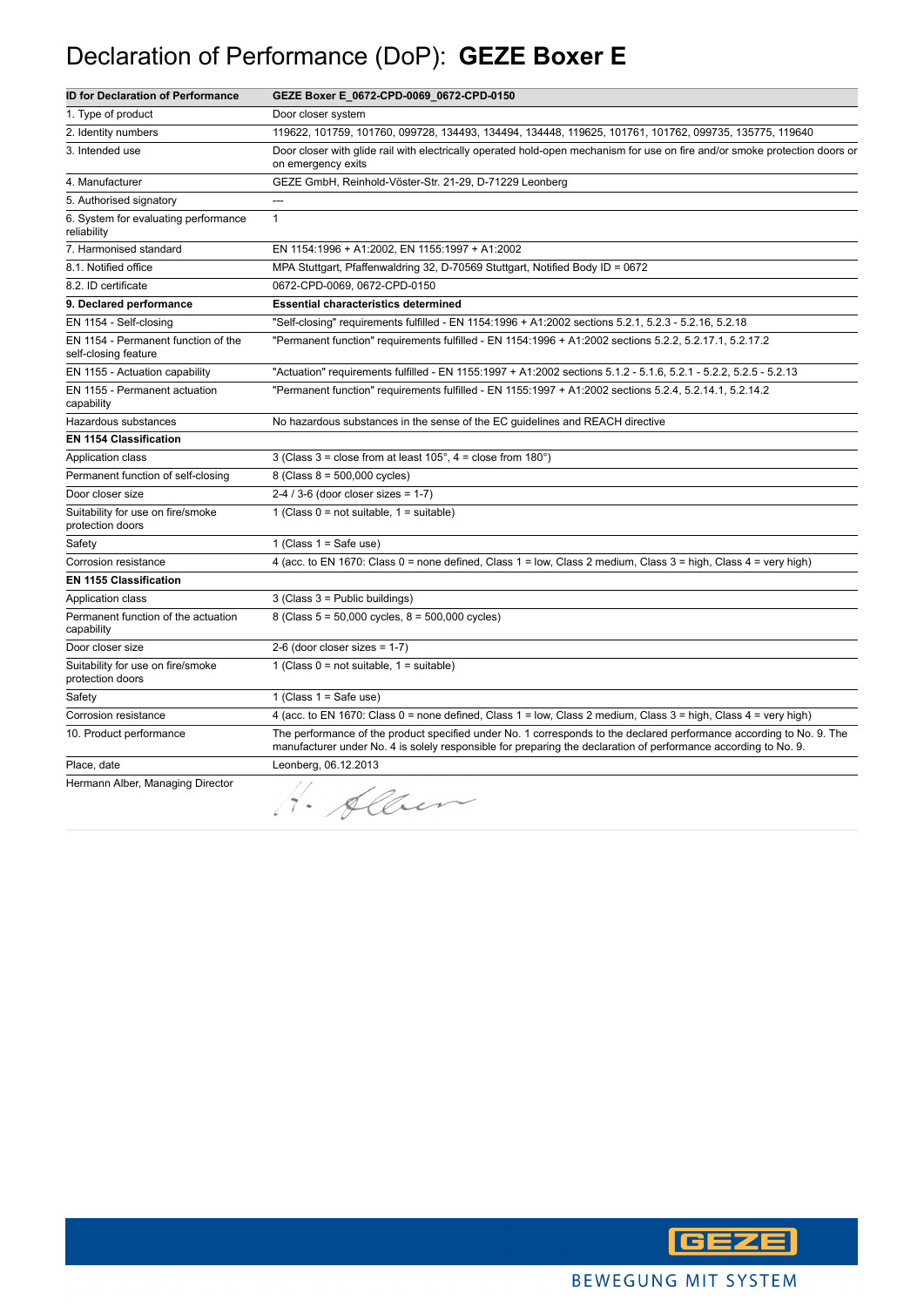### Déclaration des performances (DoP): **GEZE Boxer E**

| <b>Identification Déclaration des</b><br>performances               | GEZE Boxer E_0672-CPD-0069_0672-CPD-0150                                                                                                                                                                                |
|---------------------------------------------------------------------|-------------------------------------------------------------------------------------------------------------------------------------------------------------------------------------------------------------------------|
| 1. Type de produit                                                  | Système de ferme-porte                                                                                                                                                                                                  |
| 2. Numéros d'identification                                         | 119622, 101759, 101760, 099728, 134493, 134494, 134448, 119625, 101761, 101762, 099735, 135775, 119640                                                                                                                  |
| 3. Usage prévu                                                      | Dispositif ferme-porte avec glissière avec dispositif d'arrêt électromécanique pour les portes coupe-feu et/ou pare-<br>flammes ou pour les issues de secours                                                           |
| 4. Fabricant                                                        | GEZE GmbH, Reinhold-Vöster-Str. 21-29, D-71229 Leonberg                                                                                                                                                                 |
| 5. Mandataire                                                       | ---                                                                                                                                                                                                                     |
| 6. Système d'évaluation de la constance<br>des performances         | $\mathbf{1}$                                                                                                                                                                                                            |
| 7. Norme harmonisée                                                 | EN 1154:1996 + A1:2002, EN 1155:1997 + A1:2002                                                                                                                                                                          |
| 8.1. Autorité notifiante                                            | MPA Stuttgart, Pfaffenwaldring 32, D-70569 Stuttgart, Notified Body ID = 0672                                                                                                                                           |
| 8.2. Certificat ID                                                  | 0672-CPD-0069, 0672-CPD-0150                                                                                                                                                                                            |
| 9. Performances déclarées                                           | Principales caractéristiques constatées                                                                                                                                                                                 |
| EN 1154 - fermeture automatique                                     | Exigences « fermeture automatique » remplies - EN 1154:1996 + A1:2002 paragraphes 5.2.1, 5.2.3 - 5.2.16, 5.2.18                                                                                                         |
| EN 1154 - fonctionnement continu de la<br>fermeture automatique     | Exigences « fonctionnement continu » remplies - EN 1154:1996 + A1:2002 paragraphes 5.2.2, 5.2.17.1, 5.2.17.2                                                                                                            |
| EN 1155 - capacité de déclenchement                                 | Exigences « déclenchement » remplies - EN 1155:1997 + A1:2002 paragraphes 5.1.2 - 5.1.6, 5.2.1 - 5.2.2, 5.2.5 - 5.2.13                                                                                                  |
| EN 1155 - fonctionnement continu de la<br>capacité de déclenchement | Exigences « fonctionnement continu » remplies -EN 1155:1997 + A1:2002 paragraphes 5.2.4, 5.2.14.1, 5.2.14.2                                                                                                             |
| Substances dangereuses                                              | Aucune substance dangereuse au sens entendu par les directives CE et la directive REACH                                                                                                                                 |
| <b>Classification EN 1154</b>                                       |                                                                                                                                                                                                                         |
| Classe d'usage                                                      | 3 (classe 3 = fermeture à partir de min. 105°, 4 = fermeture à partir de 180°)                                                                                                                                          |
| Fonctionnement continu de la fermeture<br>automatique               | 8 (classe $8 = 500.000$ cycles)                                                                                                                                                                                         |
| Taille du ferme-porte                                               | $2-4/3-6$ (tailles de ferme-porte = 1-7)                                                                                                                                                                                |
| Compatibilité avec les portes coupe-feu/<br>pare-flammes            | 1 (classe $0 =$ non compatible, $1 =$ compatible)                                                                                                                                                                       |
| Sécurité                                                            | 1 (classe 1 = sécurité d'utilisation)                                                                                                                                                                                   |
| Résistance à la corrosion                                           | 4 (selon EN 1670 : classe 0 = néant, classe 1 = faible, classe 2 moyenne, classe 3 = élevée, classe 4 = très élevée)                                                                                                    |
| <b>Classification EN 1155</b>                                       |                                                                                                                                                                                                                         |
| Classe d'usage                                                      | 3 (classe 3 = bâtiments publics)                                                                                                                                                                                        |
| Fonctionnement continu de la capacité<br>de déclenchement           | 8 (classe $5 = 50.000$ cycles, $8 = 500.000$ cycles)                                                                                                                                                                    |
| Taille du ferme-porte                                               | 2-6 (tailles de ferme-porte = $1-7$ )                                                                                                                                                                                   |
| Compatibilité avec les portes coupe-feu/<br>pare-flammes            | 1 (classe $0 =$ non compatible, $1 =$ compatible)                                                                                                                                                                       |
| Sécurité                                                            | 1 (classe 1 = sécurité d'utilisation)                                                                                                                                                                                   |
| Résistance à la corrosion                                           | 4 (selon EN 1670 : classe 0 = néant, classe 1 = faible, classe 2 moyenne, classe 3 = élevée, classe 4 = très élevée)                                                                                                    |
| 10. Performances du produit                                         | Les performances du produit indiqué au n° 1 correspondent aux performances déclarées au n° 9. Le fabricant identifié au<br>n°4 est seul responsable de l'établissement de la déclaration des performances selon le n°9. |
| Lieu, date                                                          | Leonberg, 06.12.2013                                                                                                                                                                                                    |
| Hermann Alber, gérant                                               | · Alber                                                                                                                                                                                                                 |

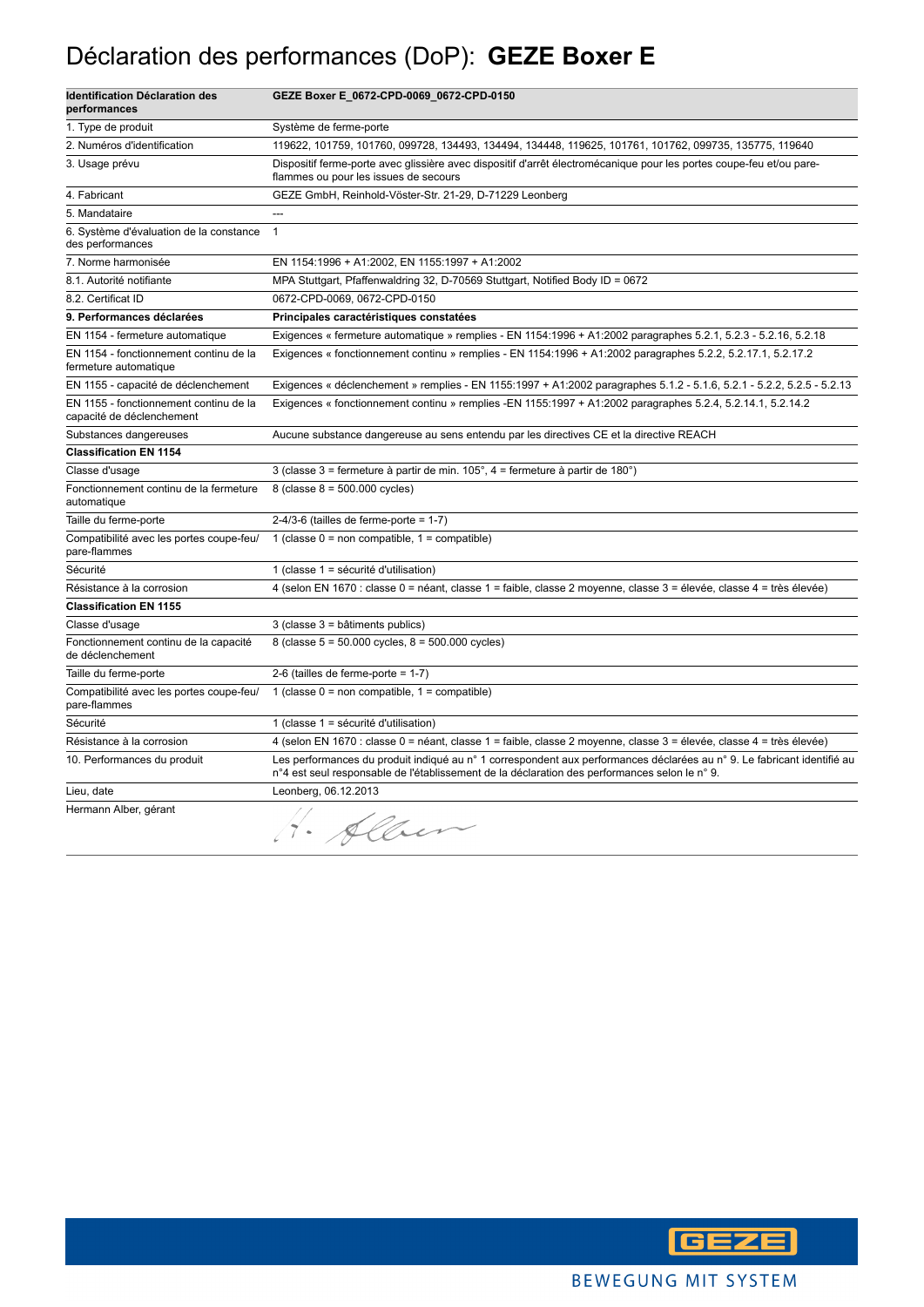### Dichiarazione prestazioni (DoP): **GEZE Boxer E**

| Identificazione dichiarazione<br>prestazioni              | GEZE Boxer E_0672-CPD-0069_0672-CPD-0150                                                                                                                                                                                          |
|-----------------------------------------------------------|-----------------------------------------------------------------------------------------------------------------------------------------------------------------------------------------------------------------------------------|
| 1. Tipo di prodotto                                       | Sistema chiudiporta                                                                                                                                                                                                               |
| 2. Numeri ident.                                          | 119622, 101759, 101760, 099728, 134493, 134494, 134448, 119625, 101761, 101762, 099735, 135775, 119640                                                                                                                            |
| 3. Impiego previsto                                       | Mezzo di chiusura porta con braccio a slitta e con dispositivo di fermo elettrico da impiegare con le porte tagliafuoco e/o<br>tagliafumo o con le porte antipanico                                                               |
| 4. Produttore                                             | GEZE GmbH, Reinhold-Vöster-Str. 21-29, D-71229 Leonberg                                                                                                                                                                           |
| 5. Delegato                                               | ---                                                                                                                                                                                                                               |
| 6. Sistema per valutare la potenzialità                   | $\mathbf{1}$                                                                                                                                                                                                                      |
| 7. Norma armonizzata                                      | EN 1154:1996 + A1:2002, EN 1155:1997 + A1:2002                                                                                                                                                                                    |
| 8.1. Ente notificato                                      | MPA Stuttgart, Pfaffenwaldring 32, D-70569 Stuttgart, Notified Body ID = 0672                                                                                                                                                     |
| 8.2. Certificato ID                                       | 0672-CPD-0069, 0672-CPD-0150                                                                                                                                                                                                      |
| 9. Prestazioni dichiarate                                 | Caratteristiche importanti riscontrate                                                                                                                                                                                            |
| EN 1154 - a chiusura automatica                           | Requisiti "a chiusura automatica" soddisfatti - EN 1154:1996 + A1:2002 sezioni 5.2.1, 5.2.3 - 5.2.16, 5.2.18                                                                                                                      |
| EN 1154 - funzione continua della<br>chiusura automatica  | Requisiti "funzione continua" soddisfatti - EN 1154:1996 + A1:2002 sezioni 5.2.2, 5.2.17.1, 5.2.17.2                                                                                                                              |
| EN 1155 - capacità di sgancio                             | Requisiti "capacità di sgancio" soddisfatti - EN 1155:1997 + A1:2002 sezioni 5.1.2 - 5.1.6, 5.2.1 - 5.2.2, 5.2.5 - 5.2.13                                                                                                         |
| EN 1155 - funzione continua capacità di<br>sgancio        | Requisiti "funzione continua" soddisfatti - EN 1155:1997 + A1:2002 sezioni 5.2.4, 5.2.14.1, 5.2.14.2                                                                                                                              |
| Sostanze pericolose                                       | Nessuna sostanza pericolosa ai sensi delle direttive europee e del decreto REACH                                                                                                                                                  |
| <b>Classificazione EN 1154</b>                            |                                                                                                                                                                                                                                   |
| Classe di impiego                                         | 3 (classe 3 = chiusura da min. 105°, 4 = chiusura da 180°)                                                                                                                                                                        |
| Funzione continua chiusura automatica                     | 8 (classe 8 = 500.000 cicli)                                                                                                                                                                                                      |
| Grandezza chiudiporta                                     | 2-4 / 3-6 (grandezze chiudiporta = $1-7$ )                                                                                                                                                                                        |
| Idoneità all'utilizzo su porte tagliafumo/<br>tagliafuoco | 1 (classe $0 = \text{non}$ idoneo, $1 = \text{idoneo}$ )                                                                                                                                                                          |
| Sicurezza                                                 | 1 (classe $1 =$ sicurezza d'uso)                                                                                                                                                                                                  |
| Resistenza alla corrosione                                | 4 (sec. EN 1670: classe 0 = non definita, classe 1 = bassa, classe 2 media, classe 3 = elevata, classe 4 = molto elevata)                                                                                                         |
| <b>Classificazione EN 1155</b>                            |                                                                                                                                                                                                                                   |
| Classe di impiego                                         | 3 (classe 3 = edifici pubblici)                                                                                                                                                                                                   |
| Funzione continua capacità di sgancio                     | 8 (classe 5 = 50.000 cicli, 8 = 500.000 cicli)                                                                                                                                                                                    |
| Grandezza chiudiporta                                     | 2-6 (grandezze chiudiporta = 1-7)                                                                                                                                                                                                 |
| Idoneità all'utilizzo su porte tagliafumo/<br>tagliafuoco | 1 (classe $0 = \text{non}$ idoneo, $1 = \text{idoneo}$ )                                                                                                                                                                          |
| Sicurezza                                                 | 1 (classe $1 =$ sicurezza d'uso)                                                                                                                                                                                                  |
| Resistenza alla corrosione                                | 4 (sec. EN 1670: classe 0 = non definita, classe 1 = bassa, classe 2 media, classe 3 = elevata, classe 4 = molto elevata)                                                                                                         |
| 10. Prestazione prodotto                                  | La prestazione del prodotto di cui al punto 1 corrisponde alla prestazione dichiarata nel punto 9. La responsabilità per la<br>dichiarazione della prestazione di cui al punto 9 spetta soltanto al produttore di cui al punto 4. |
| Luogo, data                                               | Leonberg, 06.12.2013                                                                                                                                                                                                              |
| Hermann Alber, Amministratore delegato                    | 4. Alber                                                                                                                                                                                                                          |

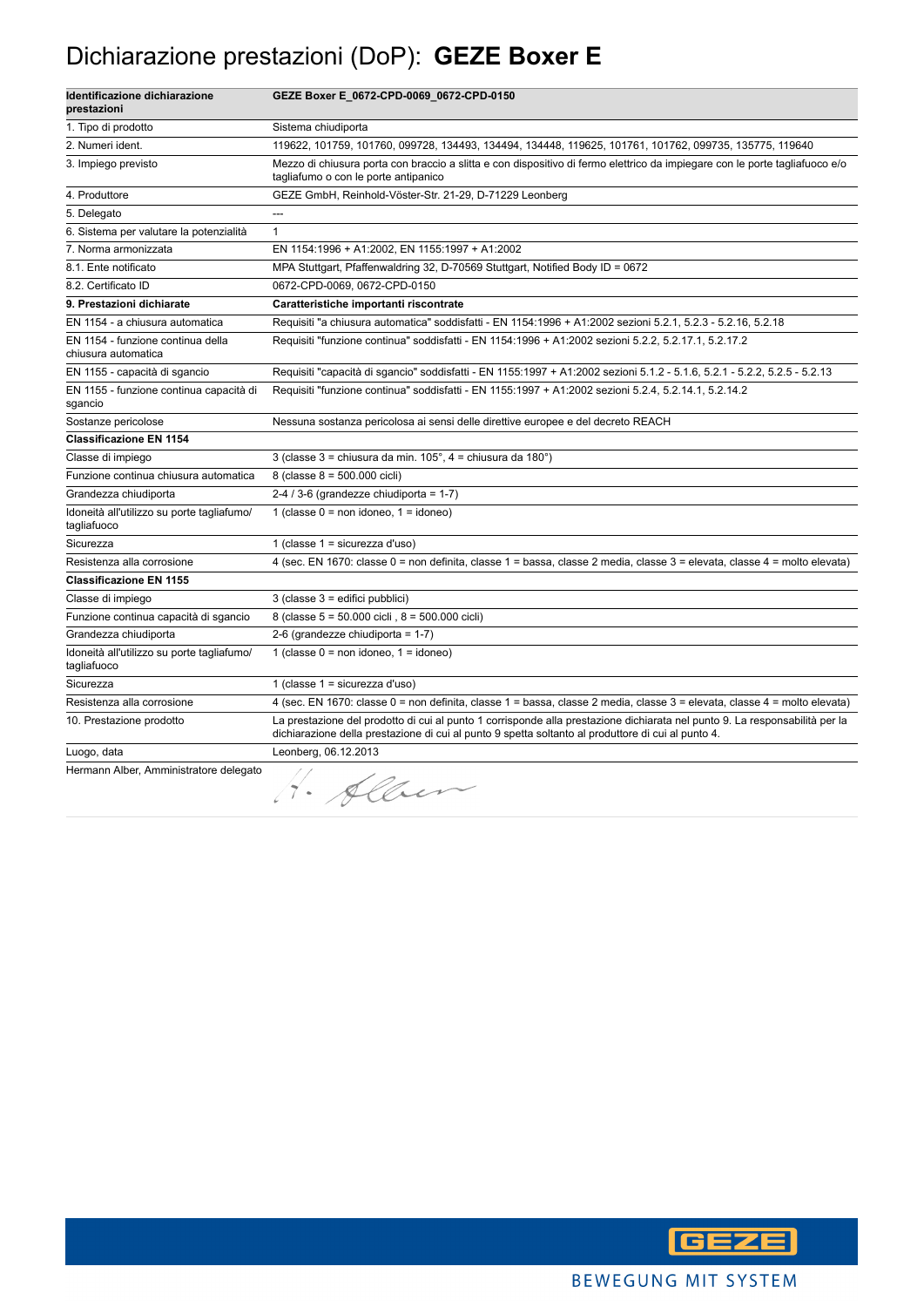### Galios deklaracijos (DoP): **GEZE Boxer E**

| Galios deklaracijos identifikatorius                         | GEZE Boxer E_0672-CPD-0069_0672-CPD-0150                                                                                                                           |
|--------------------------------------------------------------|--------------------------------------------------------------------------------------------------------------------------------------------------------------------|
| 1. Gaminio rūšis                                             | Durų uždarymo įtaisų sistema                                                                                                                                       |
| 2. Ident. numeriai                                           | 119622, 101759, 101760, 099728, 134493, 134494, 134448, 119625, 101761, 101762, 099735, 135775, 119640                                                             |
| 3. Naudojimo tikslas                                         | Dury uždarymo įtaisas su kreipikliu, elektriškai valdomu fiksatoriumi, skirtas naudoti priešgaisrinėse arba priešdūminėse<br>duryse arba atsarginių išėjimų duryse |
| 4. Gamintojas                                                | GEZE GmbH, Reinhold-Vöster-Str. 21-29, D-71229 Leonberg                                                                                                            |
| 5. Įgaliotasis asmuo                                         | ---                                                                                                                                                                |
| 6. Darbinių charakteristikų pastovumo<br>vertinimo sistema   | $\mathbf{1}$                                                                                                                                                       |
| 7. Darnusis standartas                                       | EN 1154:1996 + A1:2002, EN 1155:1997 + A1:2002                                                                                                                     |
| 8.1. Notifikuotoji įstaiga                                   | MPA Stuttgart, Pfaffenwaldring 32, D-70569 Stuttgart, Notified Body ID = 0672                                                                                      |
| 8.2. ID sertifikatas                                         | 0672-CPD-0069, 0672-CPD-0150                                                                                                                                       |
| 9. Deklaruotoji galia                                        | Nustatyti esminiai požymiai                                                                                                                                        |
| EN 1154. Savaime užsidaro                                    | Reikalavimai "Savaime užsidaro". EN 1154:1996 + A1:2002 5.2.1, 5.2.3-5.2.16, 5.2.18 skirsniai                                                                      |
| EN 1154. Nuolatinė savaiminio<br>užsidarymo funkcija         | Reikalavimai "Nuolatinė funkcija" įvykdyti. EN 1154:1996 + A1:2002 5.2.2, 5.2.17.1, 5.2.17.2 skirsniai                                                             |
| EN 1155. Geba aktyvinti                                      | Reikalavimai "Aktyvinti" įvykdyti. EN 1155:1997 + A1:2002 5.1.2-5.1.6, 5.2.1-5.2.2, 5.2.5-5.2.13 skirsniai                                                         |
| EN 1155. Nuolatinės gebos funkcijos<br>aktyvinimas           | Reikalavimai "Nuolatinė funkcija" įvykdyti. EN 1155:1997 + A1:2002 5.2.4, 5.2.14.1, 5.2.14.2 skirsniai                                                             |
| Pavojingos medžiagos                                         | Nėra jokių pavojingų medžiagų pagal EB direktyvas ir REACH reglamentą                                                                                              |
| EN 1154 klasifikacija                                        |                                                                                                                                                                    |
| Naudojimo klasė                                              | 3 (3 klasė = uždarymas nuo min. 105°, 4 = uždarymas nuo 180°)                                                                                                      |
| Savaiminio užsidarymo nuolatinė<br>funkcija                  | 8 (8 klasė = 500 000 cikly)                                                                                                                                        |
| Dury uždarymo įtaiso dydis                                   | 2-4 / 3-6 (durų uždarymo įtaisų dydžiai = 1-7)                                                                                                                     |
| Tinkamumas naudoti priešgaisrinėse /<br>priešdūminėse duryse | 1 (0 klasė = netinka, $1 =$ tinka)                                                                                                                                 |
| Sauga                                                        | 1 (1 klasė = naudojimo sauga)                                                                                                                                      |
| Atsparumas korozijai                                         | 4 (pagal EN 1670: 0 klasė = neapibrėžtas, 1 klasė = mažas, 2 klasė = vidutinis, 3 klasė = didelis, 4 klasė = labai didelis)                                        |
| EN 1155 klasifikacija                                        |                                                                                                                                                                    |
| Naudojimo klasė                                              | 3 (3 klasė = viešieji pastatai)                                                                                                                                    |
| Nuolatinės gebos funkcijos aktyvinimas                       | 8 (5 klasė = 50 000 ciklų, 8 = 500 000 ciklų)                                                                                                                      |
| Durų uždarymo įtaiso dydis                                   | 2–6 (durų uždarymo įtaisų dydžiai = 1–7)                                                                                                                           |
| Tinkamumas naudoti priešgaisrinėse /<br>priešdūminėse duryse | 1 (0 klasė = netinka, $1 =$ tinka)                                                                                                                                 |
| Sauga                                                        | 1 (1 klasė = naudojimo sauga)                                                                                                                                      |
| Atsparumas korozijai                                         | 4 (pagal EN 1670: 0 klasė = neapibrėžtas, 1 klasė = mažas, 2 klasė = vidutinis, 3 klasė = didelis, 4 klasė = labai didelis)                                        |
| 10. Gaminio galia                                            | Gaminio galia pagal Nr.1 atitinka deklaruotą galią pagal Nr. 9. Už galios deklaracijos pagal Nr. 9 parengimą atsako tik<br>gamintojas pagal Nr. 4.                 |
| Vieta, data                                                  | Leonberg, 06.12.2013                                                                                                                                               |
| Vadovas, Hermann Alber                                       | H. Sleur                                                                                                                                                           |

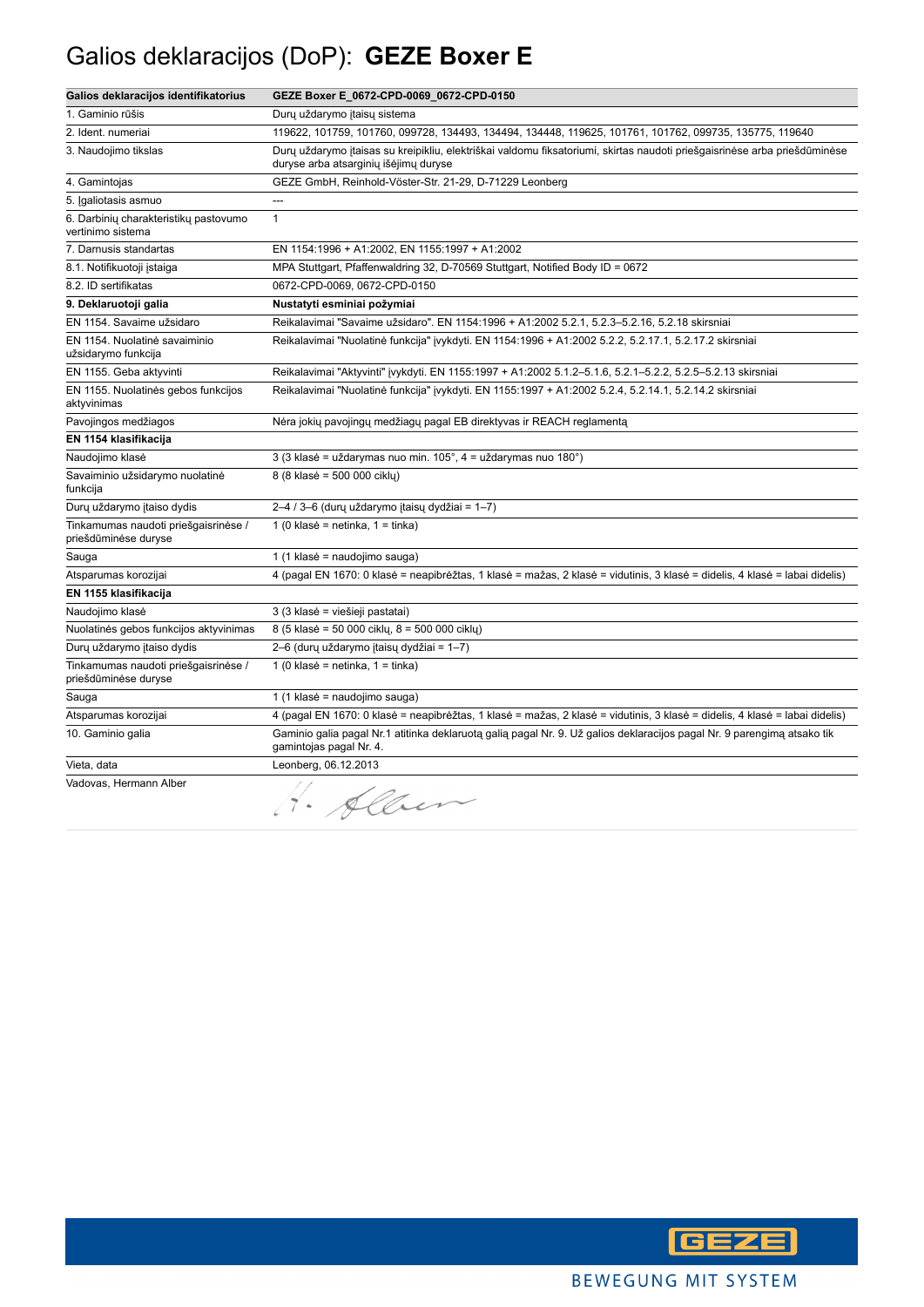## Dikjarazzjoni ta' Prestazzjoni (DoP): **GEZE Boxer E**

| Identifikazzjoni għad-Dikjarazzjoni ta'<br>Prestazzjoni                    | GEZE Boxer E_0672-CPD-0069_0672-CPD-0150                                                                                                                                                                                                             |
|----------------------------------------------------------------------------|------------------------------------------------------------------------------------------------------------------------------------------------------------------------------------------------------------------------------------------------------|
| 1. Tip ta' prodott                                                         | Sistema ta' apparat li jagħlag il-bibien                                                                                                                                                                                                             |
| 2. Numri ta' Identità                                                      | 119622, 101759, 101760, 099728, 134493, 134494, 134448, 119625, 101761, 101762, 099735, 135775, 119640                                                                                                                                               |
| 3. Użu maħsub                                                              | Apparat li jagħlaq il-bibien bi glide rail b' apparat operat elettrikament li jżomm il-bibien miftuħin għall-użu ma' bibien<br>protettivi min-nar u / jew duħħan jew għal ħruġ ta' emerġenza                                                         |
| 4. Manifattur                                                              | GEZE GmbH, Reinhold-Vöster-Str. 21-29, D-71229 Leonberg                                                                                                                                                                                              |
| 5. Firmatarju awtorizzat                                                   | ---                                                                                                                                                                                                                                                  |
| 6. Sistema għall-evalwazzjoni ta'<br>affidabilità tal-prestazzjoni         | $\mathbf{1}$                                                                                                                                                                                                                                         |
| 7. Standard armonizzat                                                     | EN 1154:1996 + A1:2002, EN 1155:1997 + A1:2002                                                                                                                                                                                                       |
| 8.1 Ufficcju notifikat                                                     | MPA Stuttgart, Pfaffenwaldring 32, D-70569 Stuttgart, Notified Body ID = 0672                                                                                                                                                                        |
| 8.2 Certifikat tal-Identifikazzjoni                                        | 0672-CPD-0069, 0672-CPD-0150                                                                                                                                                                                                                         |
| 9. Prestazzjoni dikjarata                                                  | Karatteristići importanti determinati                                                                                                                                                                                                                |
| EN 1154 - Għelug awtomatiku                                                | Rekwiżiti tal-"Għeluq awtomatiku" sodisfatti - EN 1154:1996 + A1:2002 sezzjonijiet 5.2.1, 5.2.3 - 5.2.16, 5.2.18                                                                                                                                     |
| EN 1154 - Funzjoni permanenti tal-<br>karatteristika tal-għeluq awtomatiku | Rekwiziti tal-"Funzjoni permanenti" sodisfatti - EN 1154:1996 + A1:2002 sezzjonijiet 5.2.2, 5.2.17.1, 5.2.17.2                                                                                                                                       |
| EN 1155 - Kapaċità tal-attwazzjoni                                         | Rekwiżiti tal-"Attwazzjoni" sodisfatti - EN 1155:1997 + A1:2002 sezzjonijiet 5.1.2 - 5.1.6, 5.2.1 - 5.2.2, 5.2.5 - 5.2.13                                                                                                                            |
| EN 1155 - Kapaċita' tal-attwazzjoni<br>permanenti                          | Rekwiżiti tal-"Funzjoni permanenti" sodisfatti - EN 1155:1997 + A1:2002 sezzjonijiet 5.2.4, 5.2.14.1, 5.2.14.2                                                                                                                                       |
| Sustanzi perikolużi                                                        | L-ebda sustanza perikoluża skont il-linji gwida tal-EC u tad-direttiva REACH                                                                                                                                                                         |
| Klassifikazzjoni EN 1154                                                   |                                                                                                                                                                                                                                                      |
| Klassi tal-applikazzjoni                                                   | 3 (Klassi 3 = jingħalaq minn tal-inqas 105°, 4 = jingħalaq minn 180°)                                                                                                                                                                                |
| Funzjoni permanenti għall-għeluq<br>awtomatiku                             | 8 (Klassi 8 = 500,000 ciklu)                                                                                                                                                                                                                         |
| Daqs tal-apparat li jagħlaq il-bibien                                      | 2-4 / 3-6 (daqsijiet tal-apparat li jagħlaq il-bibien = 1-7)                                                                                                                                                                                         |
| Adegwatezza għall-użu fuq bibien għall-<br>protezzjoni min-nar/duħħan      | 1 (Klassi 0 = mhux adattat, $1 =$ adattat)                                                                                                                                                                                                           |
| Sigurtà                                                                    | 1 (Klassi 1 = Użu bla periklu)                                                                                                                                                                                                                       |
| Reżistenza għas-sadid                                                      | 4 (skont EN 1670: Klassi 0 = mhux definita, Klassi 1 = baxxa, Klassi 2 medja, Klassi 3 = għolja, Klassi 4 = għolja ħafna)                                                                                                                            |
| Klassifikazzjoni EN 1155                                                   |                                                                                                                                                                                                                                                      |
| Klassi tal-applikazzjoni                                                   | 3 (Klassi 3 = Bini pubbliku)                                                                                                                                                                                                                         |
| Funzjoni permanenti għall-kapaċità tal-<br>attwazzjoni                     | 8 (Klassi 5 = 50,000 ciklu, 8 = 500,000 ciklu)                                                                                                                                                                                                       |
| Daqs tal-apparat li jagħlaq il-bibien                                      | 2-6 (daqsijiet tal-apparat li jagħlaq il-bibien = 1-7)                                                                                                                                                                                               |
| Adegwatezza għall-użu fuq bibien għall-<br>protezzjoni min-nar/duħħan      | 1 (Klassi 0 = mhux adattat, 1 = adattat)                                                                                                                                                                                                             |
| Sigurtà                                                                    | 1 (Klassi 1 = Użu bla periklu)                                                                                                                                                                                                                       |
| Reżistenza għas-sadid                                                      | 4 (skont EN 1670: Klassi 0 = mhux definita, Klassi 1 = baxxa, Klassi 2 medja, Klassi 3 = għolja, Klassi 4 = għolja ħafna)                                                                                                                            |
| 10. Prestazzjoni tal-prodott                                               | II-prestazzjoni tal-prodott specifikata taht in-Numru 1 tikkorrispondi mal-prestazzjoni dikjarata skont in-Numru 9. II-<br>manifattur taht in-Numru 4 huwa unikament responsabbli ghat-thejjija tad-dikjarazzjoni tal-prestazzjoni skont in-Numru 9. |
| Post, data                                                                 | Leonberg, 06.12.2013                                                                                                                                                                                                                                 |
| Hermann Alber, Direttur Maniğerjali                                        | 1. Alber                                                                                                                                                                                                                                             |

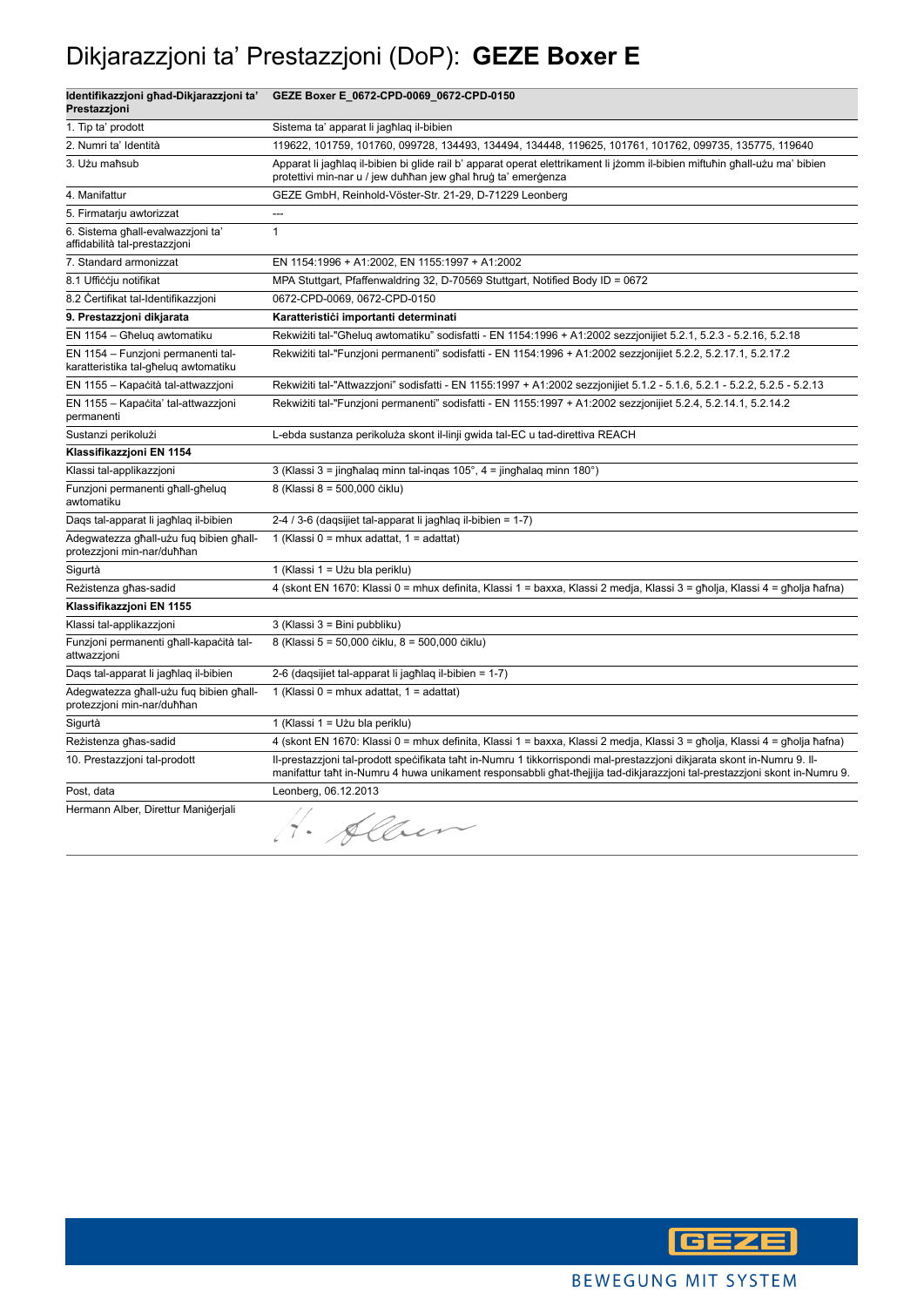## Werkingsverklaring (DoP): **GEZE Boxer E**

| Aanduiding werkingsverklaring                                        | GEZE Boxer E_0672-CPD-0069_0672-CPD-0150                                                                                                                                                                                             |
|----------------------------------------------------------------------|--------------------------------------------------------------------------------------------------------------------------------------------------------------------------------------------------------------------------------------|
| 1. Soort product                                                     | Deurdrangersysteem                                                                                                                                                                                                                   |
| 2. Identificatienummers                                              | 119622, 101759, 101760, 099728, 134493, 134494, 134448, 119625, 101761, 101762, 099735, 135775, 119640                                                                                                                               |
| 3. Toepassing                                                        | Deursluitmiddelen met glijrail met elektrisch aangedreven vergrendelingsvoorziening voor gebruik op brand- en/of<br>rookwerende deuren of vluchtdeuren                                                                               |
| 4. Fabrikant                                                         | GEZE GmbH, Reinhold-Vöster-Str. 21-29, D-71229 Leonberg                                                                                                                                                                              |
| 5. Gevolmachtigde                                                    | ---                                                                                                                                                                                                                                  |
| 6. Systeem ter beoordeling van de<br>bestendigheid van de werking    | $\mathbf{1}$                                                                                                                                                                                                                         |
| 7. Geharmoniseerde norm                                              | EN 1154:1996 + A1:2002, EN 1155:1997 + A1:2002                                                                                                                                                                                       |
| 8.1. Officiële instantie                                             | MPA Stuttgart, Pfaffenwaldring 32, D-70569 Stuttgart, Notified Body ID = 0672                                                                                                                                                        |
| 8.2. ID-certificaat                                                  | 0672-CPD-0069, 0672-CPD-0150                                                                                                                                                                                                         |
| 9. Gegarandeerde werking                                             | Vastgestelde wezenlijke kenmerken                                                                                                                                                                                                    |
| EN 1154 - Zelfsluitend                                               | Voldaan aan de eisen "zelfsluitend" - EN 1154:1996 + A1:2002 alinea's 5.2.1, 5.2.3 - 5.2.16, 5.2.18                                                                                                                                  |
| EN 1154 - Permanent zelfsluitend                                     | Voldaan aan de eisen "permanente functie" - EN 1154:1996 + A1:2002 alinea's 5.2.2, 5.2.17.1, 5.2.17.2                                                                                                                                |
| EN 1155 - Mogelijkheid om te schakelen                               | Voldaan aan de eisen "om te schakelen" - EN 1155:1997 + A1:2002 alinea's 5.1.2 - 5.1.6, 5.2.1 - 5.2.2, 5.2.5 - 5.2.13                                                                                                                |
| EN 1155 - Permanente functie voor de<br>mogelijkheid om te schakelen | Voldaan aan de eisen "permanente functie" - EN 1155:1997 + A1:2002 alinea's 5.2.4, 5.2.14.1, 5.2.14.2                                                                                                                                |
| Gevaarlijke substanties                                              | Geen gevaarlijke substanties in de zin van de EG-richtlijnen en de REACH-bepaling                                                                                                                                                    |
| EN 1154 classificatie                                                |                                                                                                                                                                                                                                      |
| Toepassingsklasse                                                    | 3 (klasse $3 =$ sluiten vanuit min. 105°, $4 =$ sluiten vanuit 180°)                                                                                                                                                                 |
| Permanent zelfsluitend                                               | 8 (klasse 8 = 500.000 cycli)                                                                                                                                                                                                         |
| Deurdrangerformaat                                                   | $2 - 4/3 - 6$ (deurdrangerformaten = 1 - 7)                                                                                                                                                                                          |
| Geschikt voor het gebruik op brand-/<br>rookwerende deuren           | 1 (klasse $0 =$ niet geschikt, $1 =$ geschikt)                                                                                                                                                                                       |
| Veiligheid                                                           | 1 (klasse 1 = gebruiksveiligheid)                                                                                                                                                                                                    |
| Corrosiebestendigheid                                                | 4 (conform EN 1670: Klasse 0 = geen gedefinieerd, klasse 1 = geringe, klasse 2 gemiddelde, klasse 3 = grote, klasse 4 =<br>zeer grote)                                                                                               |
| EN 1155 classificatie                                                |                                                                                                                                                                                                                                      |
| Toepassingsklasse                                                    | 3 (klasse 3 = openbare gebouwen)                                                                                                                                                                                                     |
| Permanente functie voor de mogelijkheid<br>om te schakelen           | 8 (klasse 5 = 50.000 cycli, 8 = 500.000 cycli)                                                                                                                                                                                       |
| Deurdrangerformaat                                                   | 2 - 6 (deurdrangerformaten = $1 - 7$ )                                                                                                                                                                                               |
| Geschikt voor het gebruik op brand-/<br>rookwerende deuren           | 1 (klasse $0 =$ niet geschikt, $1 =$ geschikt)                                                                                                                                                                                       |
| Veiligheid                                                           | 1 (klasse $1 =$ gebruiksveiligheid)                                                                                                                                                                                                  |
| Corrosiebestendigheid                                                | 4 (conform EN 1670: Klasse 0 = geen gedefinieerd, klasse 1 = geringe, klasse 2 gemiddelde, klasse 3 = grote, klasse 4 =<br>zeer grote)                                                                                               |
| 10. Werking product                                                  | De werking van het product overeenkomstig nr. 1 komt overeen met de werking overeenkomstig nr. 9. Overeenkomstig<br>nr. 4 is alleen de fabrikant verantwoordelijk voor het opstellen van de werkingsverklaring overeenkomstig nr. 9. |
| Plaats, datum                                                        | Leonberg, 06.12.2013                                                                                                                                                                                                                 |
| Hermann Alber, directeur                                             | H. Alber                                                                                                                                                                                                                             |

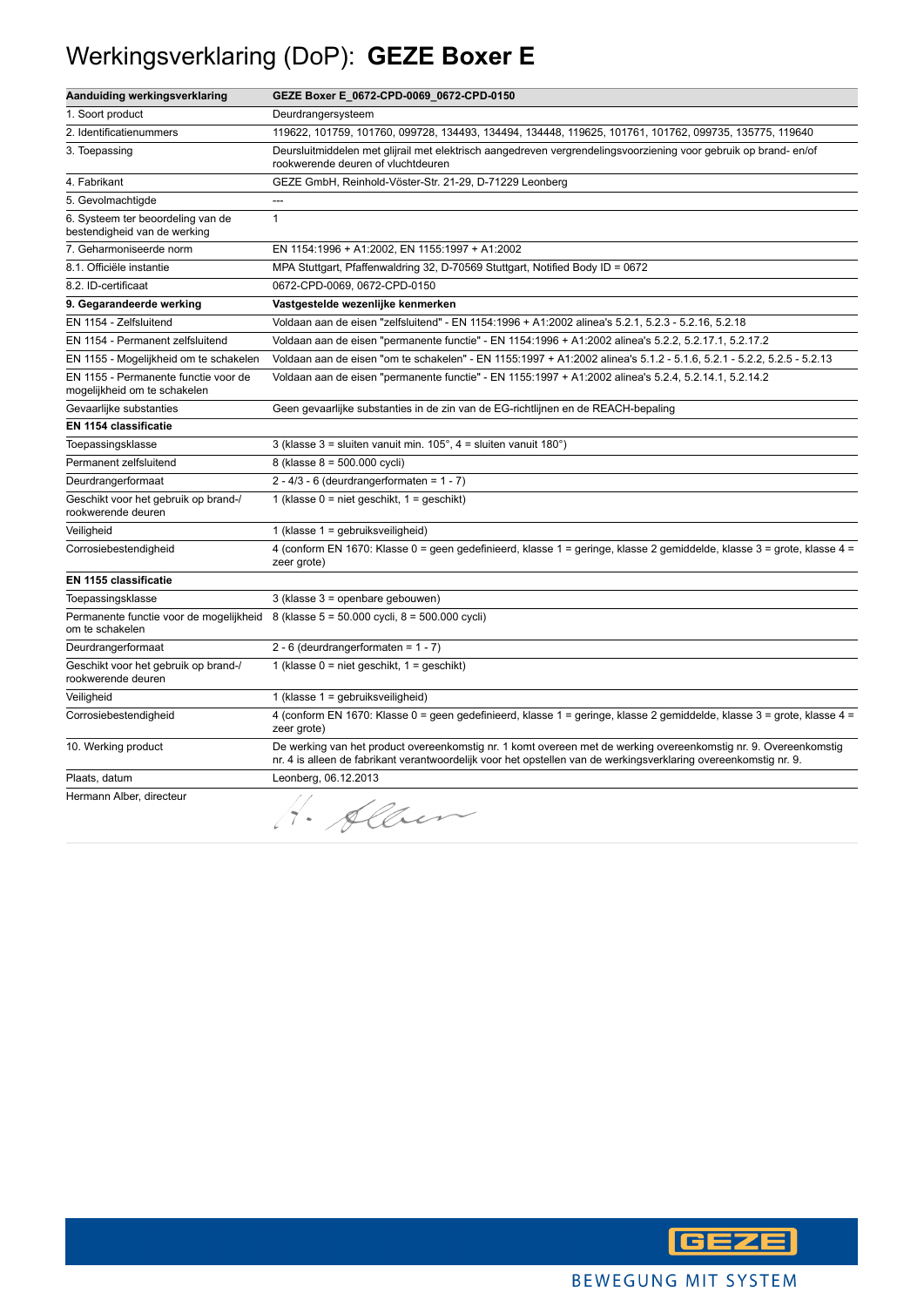### Declaração de desempenho (DoP): **GEZE Boxer E**

|                                                            | Marcação declaração de desempenho GEZE Boxer E_0672-CPD-0069_0672-CPD-0150                                                                                                                                                       |
|------------------------------------------------------------|----------------------------------------------------------------------------------------------------------------------------------------------------------------------------------------------------------------------------------|
| 1. Tipo de produto                                         | Sistema de molas aéreas                                                                                                                                                                                                          |
| 2. Números de identificação                                | 119622, 101759, 101760, 099728, 134493, 134494, 134448, 119625, 101761, 101762, 099735, 135775, 119640                                                                                                                           |
| 3. Finalidade                                              | Dispositivo de fecho de porta com guia deslizante com dispositivo de fixação elétrico para aplicação em portas corta-fogo<br>e/ou portas corta-fumo ou em portas de emergência                                                   |
| 4. Fabricante                                              | GEZE GmbH, Reinhold-Vöster-Str. 21-29, D-71229 Leonberg                                                                                                                                                                          |
| 5. Pessoa autorizada                                       | ---                                                                                                                                                                                                                              |
| 6. Sistema para avaliação da<br>regularidade do desempenho | $\mathbf{1}$                                                                                                                                                                                                                     |
| 7. Norma harmonizada                                       | EN 1154:1996 + A1:2002, EN 1155:1997 + A1:2002                                                                                                                                                                                   |
| 8.1. Organismo notificado                                  | MPA Stuttgart, Pfaffenwaldring 32, D-70569 Stuttgart, Notified Body ID = 0672                                                                                                                                                    |
| 8.2. Certificado ID                                        | 0672-CPD-0069, 0672-CPD-0150                                                                                                                                                                                                     |
| 9. Desempenho declarado                                    | Características essenciais determinadas                                                                                                                                                                                          |
| EN 1154 - De fecho automático                              | Requisitos "de fecho automático" cumpridos- EN 1154:1996 + A1:2002 Secções 5.2.1, 5.2.3 - 5.2.16, 5.2.18                                                                                                                         |
| EN 1154 - Função contínua do fecho<br>automático           | Requisitos da "Função contínua" cumpridos - EN 1154:1996 + A1:2002 Secções 5.2.2, 5.2.17.1, 5.2.17.2                                                                                                                             |
| EN 1155 - Capacidade de atuação                            | Requisitos de "atuação" cumpridos - EN 1155:1997 + A1:2002 Secções 5.1.2 - 5.1.6, 5.2.1 - 5.2.2, 5.2.5 - 5.2.13                                                                                                                  |
| EN 1155 - Função contínua da<br>capacidade de atuação      | Requisitos da "Função contínua" cumpridos - EN 1155:1997 + A1:2002 Secções 5.2.4, 5.2.14.1, 5.2.14.2                                                                                                                             |
| Substâncias perigosas                                      | Sem substâncias perigosas nos termos das Diretivas CE e do Regulamento REACH                                                                                                                                                     |
| Classificação EN 1154                                      |                                                                                                                                                                                                                                  |
| Classe de aplicação                                        | 3 (Classe 3 = fecho a partir de no mín. $105^\circ$ , 4 = fecho a partir de 180 $^\circ$ )                                                                                                                                       |
| Função contínua do fecho automático                        | 8 (Classe $8 = 500.000$ ciclos)                                                                                                                                                                                                  |
| Tamanho da mola                                            | 2-4 / 3-6 (tamanhos de mola = $1-7$ )                                                                                                                                                                                            |
| Adequado para aplicação em portas<br>corta-fogo/corta-fumo | 1 (Classe 0 = não adequada, 1 = adequada)                                                                                                                                                                                        |
| Segurança                                                  | 1 (Classe 1 = segurança de utilização)                                                                                                                                                                                           |
| Resistência à corrosão                                     | 4 (de acordo com a EN 1670: Classe 0 = nenhuma definida, Classe 1 = reduzida, Classe 2 média, Classe 3 = elevada,<br>Classe 4 = muito elevada)                                                                                   |
| Classificação EN 1155                                      |                                                                                                                                                                                                                                  |
| Classe de aplicação                                        | 3 (Classe 3 = edifícios públicos)                                                                                                                                                                                                |
| Função contínua da capacidade de<br>atuação                | 8 (Classe 5 = 50.000 ciclos, 8 = 500.000 ciclos)                                                                                                                                                                                 |
| Tamanho da mola                                            | 2-6 (tamanhos de mola = $1-7$ )                                                                                                                                                                                                  |
| Adequado para aplicação em portas<br>corta-fogo/corta-fumo | 1 (Classe 0 = não adequada, 1 = adequada)                                                                                                                                                                                        |
| Segurança                                                  | 1 (Classe 1 = segurança de utilização)                                                                                                                                                                                           |
| Resistência à corrosão                                     | 4 (de acordo com a EN 1670: Classe 0 = nenhuma definida, Classe 1 = reduzida, Classe 2 média, Classe 3 = elevada,<br>Classe 4 = muito elevada)                                                                                   |
| 10. Desempenho do produto                                  | O desempenho do produto nos termos do n.º 1 corresponde ao desempenho declarado nos termos do n.º 9. Nos termos<br>do n.º 4, o fabricante é o único responsável pela elaboração da declaração de desempenho nos termos do n.º 9. |
| Local, data                                                | Leonberg, 06.12.2013                                                                                                                                                                                                             |
| Hermann Alber, Gerente                                     | H. Alben                                                                                                                                                                                                                         |

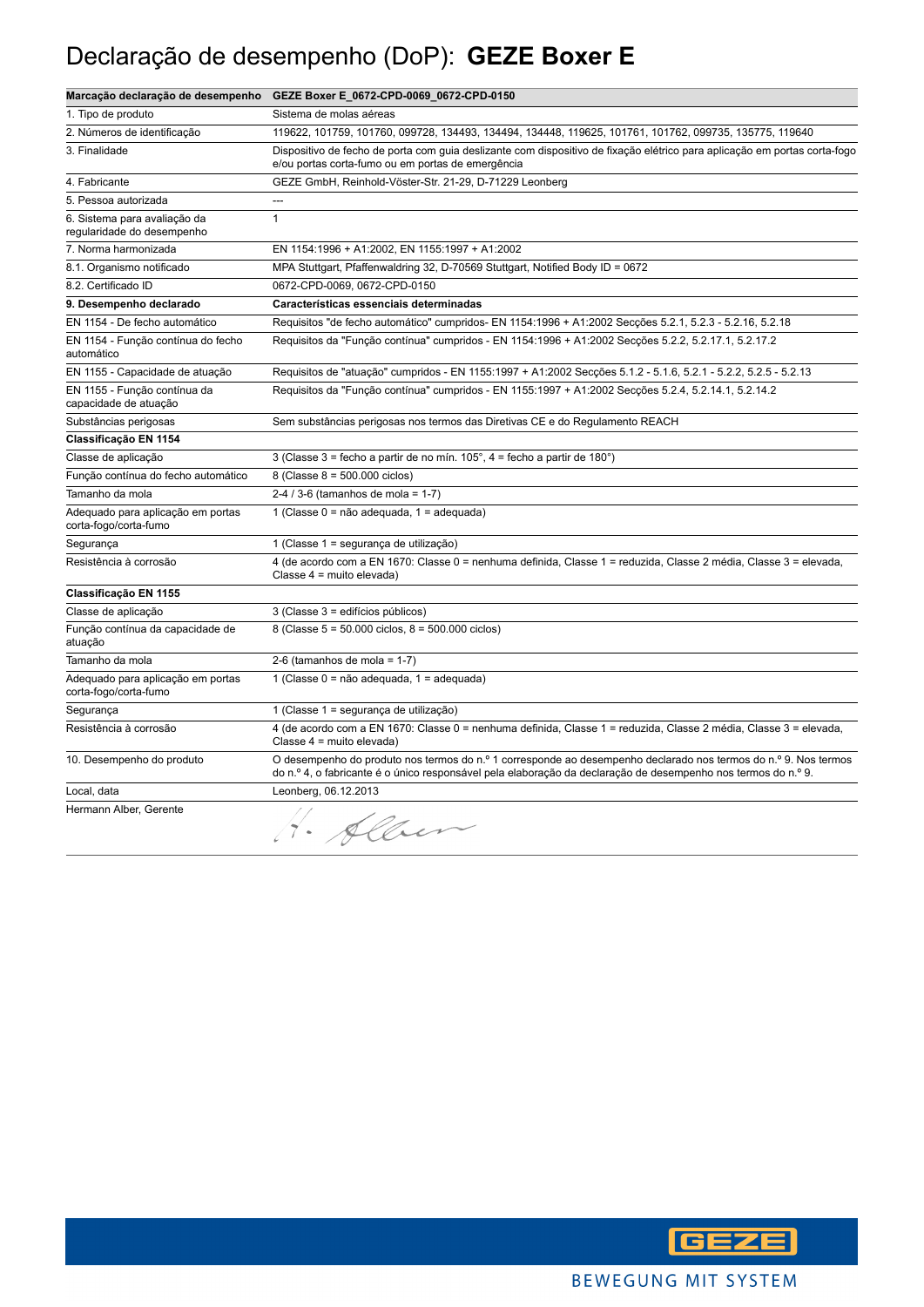## Declaraţie de performanţă (DoP): **GEZE Boxer E**

| Caracteristică declarație de<br>performanță                           | GEZE Boxer E_0672-CPD-0069_0672-CPD-0150                                                                                                                                                                                                               |
|-----------------------------------------------------------------------|--------------------------------------------------------------------------------------------------------------------------------------------------------------------------------------------------------------------------------------------------------|
| 1. Model produs                                                       | Sistem de amortizoare de uşă                                                                                                                                                                                                                           |
| 2. Numere de identificare                                             | 119622, 101759, 101760, 099728, 134493, 134494, 134448, 119625, 101761, 101762, 099735, 135775, 119640                                                                                                                                                 |
| 3. Scopul de utilizare                                                | Sisteme de închidere a ușii cu șină de glisare cu sistem de blocare în poziția deschis cu acționare electrică pentru<br>utilizarea la ușile anti-incendiu și/sau de protecție împotriva flăcărilor și fumului sau la ușile de ieșire în caz de urgență |
| 4. Producător                                                         | GEZE GmbH, Reinhold-Vöster-Str. 21-29, D-71229 Leonberg                                                                                                                                                                                                |
| 5. Mandatar                                                           | $\overline{a}$                                                                                                                                                                                                                                         |
| 6. Sistem pentru evaluarea performanței                               | $\mathbf{1}$                                                                                                                                                                                                                                           |
| 7. Standard armonizat                                                 | EN 1154:1996 + A1:2002, EN 1155:1997 + A1:2002                                                                                                                                                                                                         |
| 8.1. Organism notificat                                               | MPA Stuttgart, Pfaffenwaldring 32, D-70569 Stuttgart, Notified Body ID = 0672                                                                                                                                                                          |
| 8.2. Certificat ID                                                    | 0672-CPD-0069, 0672-CPD-0150                                                                                                                                                                                                                           |
| 9. Putere declarată                                                   | Caracteristici esențiale stabilite                                                                                                                                                                                                                     |
| EN 1154 - Auto-închidere                                              | Indeplineste cerintele de "auto-închidere"- EN 1154:1996 + A1:2002 paragrafele 5.2.1, 5.2.3 - 5.2.16, 5.2.18                                                                                                                                           |
| EN 1154 - Funcție continuă a auto-<br>închiderii                      | Îndeplinește cerințele de "funcție continuă"- EN 1154:1996 + A1:2002 paragrafele 5.2.2, 5.2.17.1, 5.2.17.2                                                                                                                                             |
| EN 1155 - Capacitatea de declanşare                                   | Indeplineste cerintele de "declansare" - EN 1155:1997 + A1:2002 paragrafele 5.1.2 - 5.1.6, 5.2.1 - 5.2.2, 5.2.5 - 5.2.13                                                                                                                               |
| EN 1155 - Funcție continuă a capacității<br>de declanşare             | Indeplineste cerintele de "functie continuă" - EN 1155:1997 + A1:2002 paragrafele 5.2.4, 5.2.14.1, 5.2.14.2                                                                                                                                            |
| Substante periculoase                                                 | Fără substanțe periculoase în sensul Directivelor CE și ale regulamentului REACH                                                                                                                                                                       |
| Clasificarea EN 1154                                                  |                                                                                                                                                                                                                                                        |
| Clasa de utilizare                                                    | 3 (clasa $3 =$ închidere din min. $105^\circ$ , $4 =$ închidere din $180^\circ$ )                                                                                                                                                                      |
| Funcție continuă a auto-închiderii                                    | 8 (clasa 8 = 500.000 cicluri)                                                                                                                                                                                                                          |
| Dimensiune închizător ușă                                             | 2-4 / 3-6 (dimensiuni amortizoare ușă = 1-7)                                                                                                                                                                                                           |
| Compatibilitatea pentru utilizarea la usile<br>anti-incendiu/anti-fum | 1 (clasa $0 = nu$ este adecvat, $1 = adecvat$ )                                                                                                                                                                                                        |
| Siguranța                                                             | 1 (clasa 1 = siguranța în utilizare)                                                                                                                                                                                                                   |
| Rezistența la coroziune                                               | 4 (conform EN 1670: Clasa 0 = nu este definită, Clasa 1 = redusă, Clasa 2 medie, Clasa 3 = înaltă, Clasa 4 = foarte<br>înaltă)                                                                                                                         |
| Clasificarea EN 1155                                                  |                                                                                                                                                                                                                                                        |
| Clasa de utilizare                                                    | 3 (clasa 3 = Clădiri publice)                                                                                                                                                                                                                          |
| Funcție continuă a capacității de<br>declanşare                       | 8 (clasa 5 = 50.000 cicluri, 8 = 500.000 cicluri)                                                                                                                                                                                                      |
| Dimensiune închizător ușă                                             | 2-6 (dimensiuni amortizoare ușă= 1-7)                                                                                                                                                                                                                  |
| Compatibilitatea pentru utilizarea la ușile<br>anti-incendiu/anti-fum | 1 (clasa $0 = nu$ este adecvat, $1 = adecvat$ )                                                                                                                                                                                                        |
| Siguranța                                                             | 1 (clasa 1 = siguranța în utilizare)                                                                                                                                                                                                                   |
| Rezistența la coroziune                                               | 4 (conform EN 1670: Clasa 0 = nu este definită, Clasa 1 = redusă, Clasa 2 medie, Clasa 3 = înaltă, Clasa 4 = foarte<br>înaltă)                                                                                                                         |
| 10. Performanța produsului                                            | Performanța produsului conform nr. 1 corespunde performanței declarate conform nr. 9. Responsabil pentru întocmirea<br>declarației de performanță conform nr. 9 este doar producătorul conform nr. 4.                                                  |
| Localitatea, data                                                     | Leonberg, 06.12.2013                                                                                                                                                                                                                                   |
| Hermann Alber, Director general                                       | 1. Alben                                                                                                                                                                                                                                               |

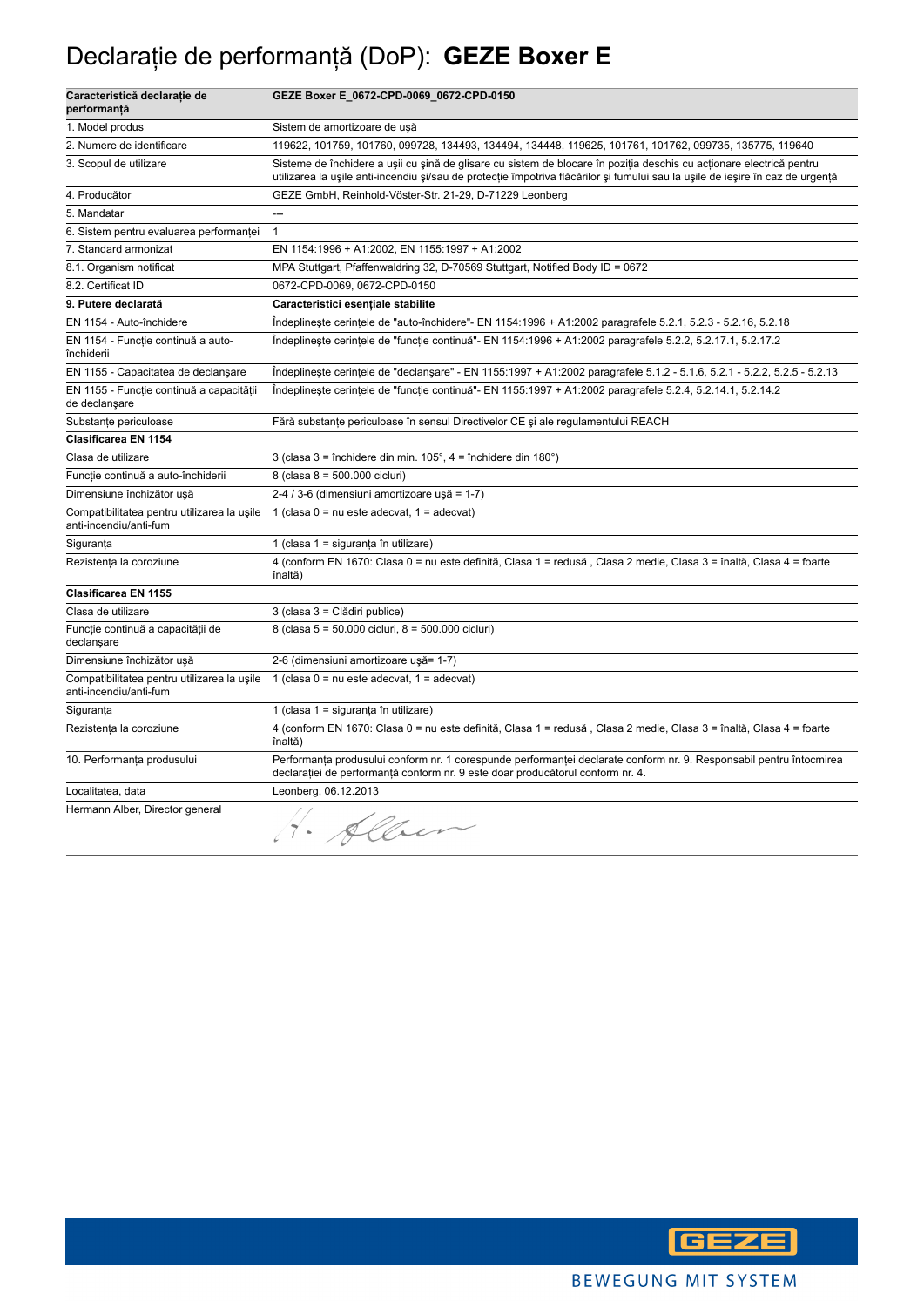### Prestandadeklaration (DoP): **GEZE Boxer E**

| Kod prestandadeklaration                                | GEZE Boxer E_0672-CPD-0069_0672-CPD-0150                                                                                                                                                    |
|---------------------------------------------------------|---------------------------------------------------------------------------------------------------------------------------------------------------------------------------------------------|
| 1. Produkttyp                                           | Dörrstängningssystem                                                                                                                                                                        |
| 2. Ident.nummer                                         | 119622, 101759, 101760, 099728, 134493, 134494, 134448, 119625, 101761, 101762, 099735, 135775, 119640                                                                                      |
| 3. Användningsområde                                    | Dörrstängare med glidskena med eldriven fixeringsanordning för användning på brand-och/eller rökskyddsdörrar eller i<br>nödutgångar.                                                        |
| 4. Tillverkare                                          | GEZE GmbH, Reinhold-Vöster-Str. 21-29, D-71229 Leonberg                                                                                                                                     |
| 5. Ombud                                                | ---                                                                                                                                                                                         |
| 6. System för utvärdering av<br>produktprestandan       | $\mathbf{1}$                                                                                                                                                                                |
| 7. Harmoniserad standard                                | EN 1154:1996 + A1:2002, EN 1155:1997 + A1:2002                                                                                                                                              |
| 8.1. Anmält organ                                       | MPA Stuttgart, Pfaffenwaldring 32, D-70569 Stuttgart, Notified Body ID = 0672                                                                                                               |
| 8.2. ID-certifikat                                      | 0672-CPD-0069, 0672-CPD-0150                                                                                                                                                                |
| 9. Angiven prestanda                                    | Fastställda viktiga egenskaper                                                                                                                                                              |
| EN 1154 - självstängande                                | Krav för "självstängande" uppfyllda - EN 1154:1996 + A1:2002 avsnitt 5.2.1, 5.2.3 - 5.2.16, 5.2.18                                                                                          |
| EN 1154 - permanent<br>självstängningsfunktion          | Krav för "permanent funktion" uppfyllda - EN 1154:1996 + A1:2002 avsnitt 5.2.2, 5.2.17.1, 5.2.17.2                                                                                          |
| EN 1155 - aktiveringsförmåga                            | Krav för "aktiveringsförmåga" uppfyllda- EN 1155:1997 + A1:2002 avsnitt 5.1.2 - 5.1.6, 5.2.1 - 5.2.2, 5.2.5 - 5.2.13                                                                        |
| EN 1155 - permanent aktiveringsförmåga                  | Krav för "permanent funktion" uppfyllda - EN 1155:1997 + A1:2002 avsnitt 5.2.4, 5.2.14.1, 5.2.14.2                                                                                          |
| Farliga ämnen                                           | Inga farliga ämnen enligt gällande EU-direktiv och REACH-förordningen                                                                                                                       |
| EN 1154-klassificering                                  |                                                                                                                                                                                             |
| Användningsklass                                        | 3 (klass 3 = stängning från min. 105°, 4 = stängning från 180°)                                                                                                                             |
| Permanent självstängningsfunktion                       | 8 (klass 8 = 500 000 cykler)                                                                                                                                                                |
| Dörrstängarstorlek                                      | 2-4/3-6 (dörrstängarstorlekar = 1-7)                                                                                                                                                        |
| Lämplighet för användning på brand-/<br>rökskyddsdörrar | 1 (klass 0 = ej lämplig, 1 = lämplig)                                                                                                                                                       |
| Säkerhet                                                | 1 (klass 1 = driftsäkerhet)                                                                                                                                                                 |
| Korrosionsbeständigkeit                                 | 4 (enligt EN 1670: klass 0 = ej definierad, klass 1 = låg, klass 2 = måttlig, klass 3 = hög, klass 4 = mycket hög)                                                                          |
| EN 1155-klassificering                                  |                                                                                                                                                                                             |
| Användningsklass                                        | 3 (klass 3 = offentliga byggnader)                                                                                                                                                          |
| Permanent aktiveringsförmåga                            | 8 (klass 5 = 50 000 cykler, 8 = 500 000 cykler)                                                                                                                                             |
| Dörrstängarstorlek                                      | 2-6 (dörrstängarstorlekar = 1-7)                                                                                                                                                            |
| Lämplighet för användning på brand-/<br>rökskyddsdörrar | 1 (klass 0 = ej lämplig, 1 = lämplig)                                                                                                                                                       |
| Säkerhet                                                | 1 (klass 1 = driftsäkerhet)                                                                                                                                                                 |
| Korrosionsbeständigkeit                                 | 4 (enligt EN 1670: klass 0 = ej definierad, klass 1 = låg, klass 2 = måttlig, klass 3 = hög, klass 4 = mycket hög)                                                                          |
| 10. Produktprestanda                                    | Produktens prestanda som anges i punkt 1 motsvarar den prestanda som uppges i punkt 9. Den här<br>prestandaförklaringen enligt punkt 9 utfärdas endast av tillverkaren som anges i punkt 4. |
| Ort, datum                                              | Leonberg, 06.12.2013                                                                                                                                                                        |
| Hermann Alber, VD                                       | 1. Alber                                                                                                                                                                                    |

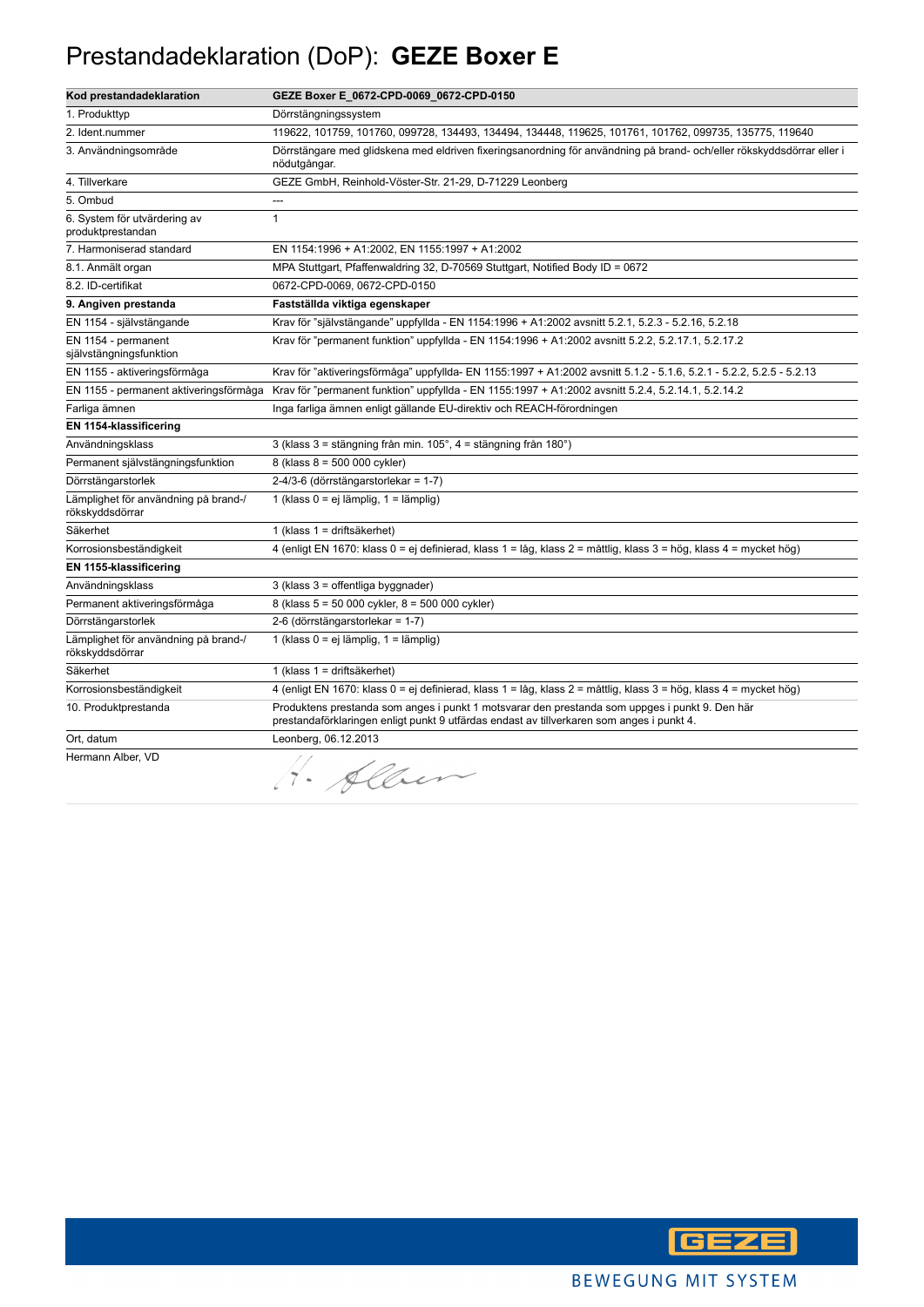## Vyhlásenie o parametroch (DoP): **GEZE Boxer E**

| Identifikácia Vyhlásenie o<br>parametroch                   | GEZE Boxer E_0672-CPD-0069_0672-CPD-0150                                                                                                                                        |
|-------------------------------------------------------------|---------------------------------------------------------------------------------------------------------------------------------------------------------------------------------|
| 1. Druh výrobku                                             | Dverný samozatvárač                                                                                                                                                             |
| 2. Identifikačné číslo                                      | 119622, 101759, 101760, 099728, 134493, 134494, 134448, 119625, 101761, 101762, 099735, 135775, 119640                                                                          |
| 3. Účel použitia                                            | Prostriedok na zatváranie dverí s klznou lištou s elektricky poháňaným aretačným zariadením pre použitie na<br>protipožiarne a/alebo dymotesné dvere alebo na únikové dvere     |
| 4. Výrobca                                                  | GEZE GmbH, Reinhold-Vöster-Str. 21-29, D-71229 Leonberg                                                                                                                         |
| 5. Splnomocnená osoba                                       | ---                                                                                                                                                                             |
| 6. Systém posudzovania nemennosti<br>parametrov výrobku     | $\mathbf{1}$                                                                                                                                                                    |
| 7. Harmonizovaná norma                                      | EN 1154:1996 + A1:2002, EN 1155:1997 + A1:2002                                                                                                                                  |
| 8.1. Notifikovaná osoba                                     | MPA Stuttgart, Pfaffenwaldring 32, D-70569 Stuttgart, Notified Body ID = 0672                                                                                                   |
| 8.2. ID certifikát                                          | 0672-CPD-0069, 0672-CPD-0150                                                                                                                                                    |
| 9. Deklarované parametre                                    | Stanovené podstatné vlastnosti                                                                                                                                                  |
| EN 1154 - samozatváracie                                    | Požiadavky "samozatváracie" splnené - EN 1154:1996 + A1:2002 odseky 5.2.1, 5.2.3 - 5.2.16, 5.2.18                                                                               |
| EN 1154 - Trvalá funkcia samozatvárania                     | Požiadavky "trvalá funkcia" splnené - EN 1154:1996 + A1:2002 odseky 5.2.2, 5.2.17.1, 5.2.17.2                                                                                   |
| EN 1155 - Schopnosť spustenia                               | Požiadavky "spustenia" splnené- EN 1155:1997 + A1:2002 odseky 5.1.2 - 5.1.6, 5.2.1 - 5.2.2, 5.2.5 - 5.2.13                                                                      |
| EN 1155 - Trvalá funkcia schopnosti<br>spustenia            | Požiadavky "trvalá funkcia" splnené - EN 1155:1997 + A1:2002 odseky 5.4.2, 5.2.14.1, 5.2.14.2                                                                                   |
| Nebezpečné látky                                            | Neobsahuje žiadne nebezpečné látky v zmysle Smerníc EU a Nariadenia REACH                                                                                                       |
| EN 1154 Klasifikácia                                        |                                                                                                                                                                                 |
| Trieda použitia                                             | 3 (trieda 3 = zatváranie z min. 105°, 4 = zatváranie zo 180°)                                                                                                                   |
| Trvalá funkcia samozatvárania                               | 8 (trieda 8 = 500.000 cyklov)                                                                                                                                                   |
| Veľkosť dverného zatvárača                                  | 2-4/3-6 (veľkosti dverných zatváračov = 1-7)                                                                                                                                    |
| Spôsobilosť na použite na protipožiarne/<br>dymotesné dvere | 1 (trieda $0 =$ nevhodné, 1 = vhodné)                                                                                                                                           |
| Bezpečnosť                                                  | 1 (trieda 1 = užívacia bezpečnosť)                                                                                                                                              |
| Odolnosť voči korózii                                       | 4 (podľa EN 1670: trieda 0 = nedefinovaná, trieda1 = nízka, trieda 2 stredná, trieda3 = vysoká, trieda 4 = veľmi vysoká)                                                        |
| EN 1155 Klasifikácia                                        |                                                                                                                                                                                 |
| Trieda použitia                                             | 3 (trieda 3 = verejné budovy)                                                                                                                                                   |
| Trvalá funkcia schopnosti spustenia                         | 8 (trieda 5 = 50.000 cyklov, 8 = 500.000 cyklov)                                                                                                                                |
| Veľkosť dverného zatvárača                                  | 2-6 (veľkosti dverných zatváračov = 1-7)                                                                                                                                        |
| Spôsobilosť na použite na protipožiarne/<br>dymotesné dvere | 1 (trieda $0 =$ nevhodné, 1 = vhodné)                                                                                                                                           |
| Bezpečnosť                                                  | 1 (trieda 1 = užívacia bezpečnosť)                                                                                                                                              |
| Odolnosť voči korózii                                       | 4 (podľa EN 1670: trieda 0 = nedefinovaná, trieda1 = nízka, trieda 2 stredná, trieda3 = vysoká, trieda 4 = veľmi vysoká)                                                        |
| 10. Parametre výrobku                                       | Parametre výrobku podľa č. 1 sú v zhode s deklarovanými parametrami podľa č. 9. Toto vyhlásenie o parametroch sa<br>vydáva na výhradnú zodpovednosť výrobcu uvedeného b bode 4. |
| Miesto, dátum                                               | Leonberg, 06.12.2013                                                                                                                                                            |
| Hermann Alber, konateľ                                      | H. Alben                                                                                                                                                                        |

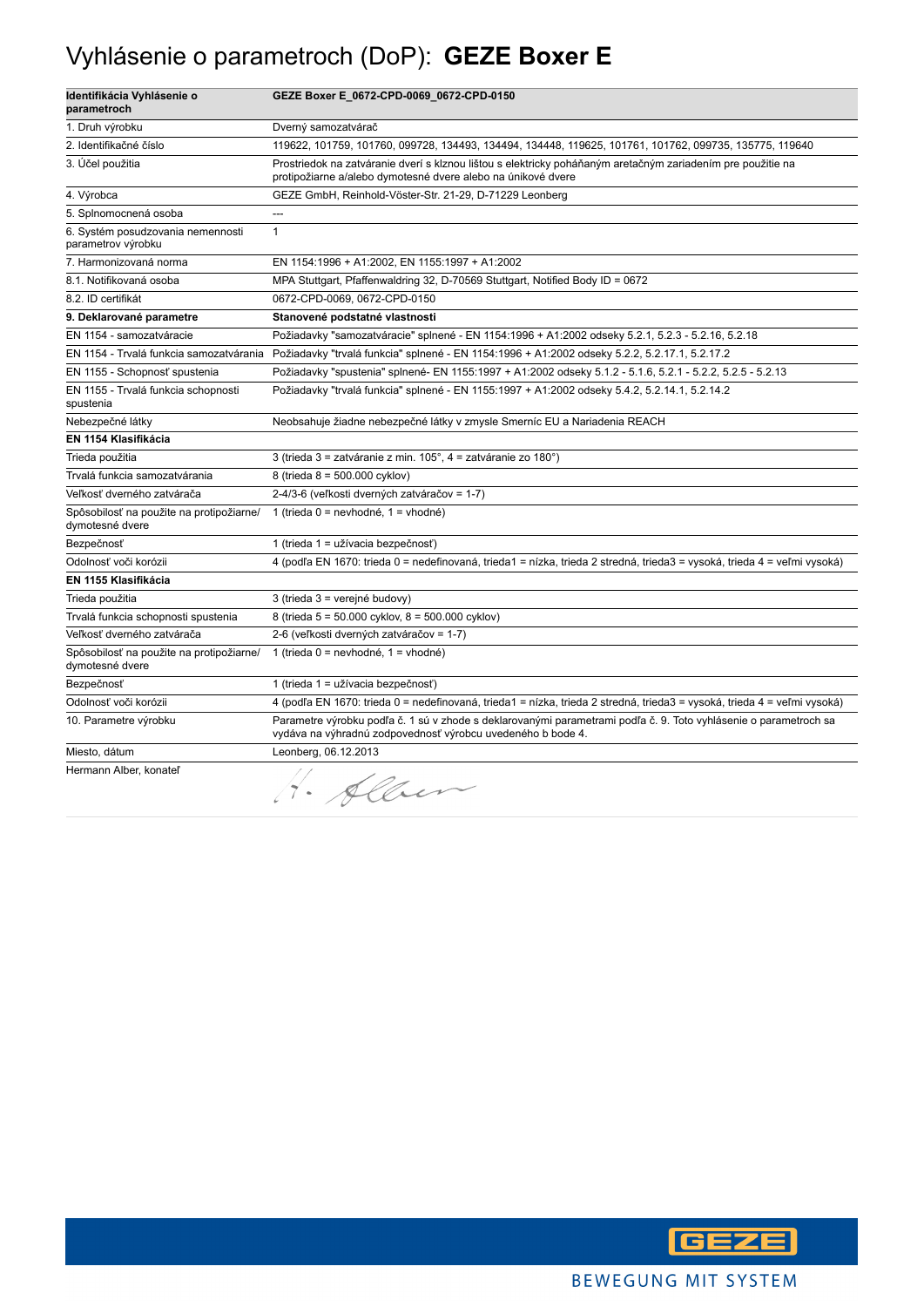## Izjava o delovanju (DoP): **GEZE Boxer E**

| Karakteristika - izjava o delovanju                           | GEZE Boxer E_0672-CPD-0069_0672-CPD-0150                                                                                                                                    |
|---------------------------------------------------------------|-----------------------------------------------------------------------------------------------------------------------------------------------------------------------------|
| 1. Vrsta izdelka                                              | Sistem za zapiranje vrat                                                                                                                                                    |
| 2. ID-številke                                                | 119622, 101759, 101760, 099728, 134493, 134494, 134448, 119625, 101761, 101762, 099735, 135775, 119640                                                                      |
| 3. Namen uporabe                                              | Zapiralo za vrata z drsno tirnico in električno fiksirno pripravo za protipožarna in/ali protidimna vrata ali vrata za izhod v sili                                         |
| 4. Proizvajalec                                               | GEZE GmbH, Reinhold-Vöster-Str. 21-29, D-71229 Leonberg                                                                                                                     |
| 5. Pooblaščena oseba                                          | ---                                                                                                                                                                         |
| 6. Sistem za oceno delovanja                                  | $\mathbf{1}$                                                                                                                                                                |
| 7. Usklajeni standard                                         | EN 1154:1996 + A1:2002, EN 1155:1997 + A1:2002                                                                                                                              |
| 8.1. Priglašeni organ                                         | MPA Stuttgart, Pfaffenwaldring 32, D-70569 Stuttgart, Notified Body ID = 0672                                                                                               |
| 8.2. ID-certifikat                                            | 0672-CPD-0069, 0672-CPD-0150                                                                                                                                                |
| 9. Izjava o delovanju                                         | Ugotovljene bistvene značilnosti                                                                                                                                            |
| EN 1154 - Samodejno zapiranje                                 | Zahteve za "samodejno zapiranje" so izpolnjene - EN 1154:1996 + A1:2002 odseki 5.2.1, 5.2.3 - 5.2.16, 5.2.18                                                                |
| EN 1154 - Trajno delovanje<br>samodejnega zapiranja           | Zahteve za "trajno delovanje" so izpolnjene - EN 1154:1996 + A1:2002 odseki 5.2.2, 5.2.17.1, 5.2.17.2                                                                       |
| EN 1155 - Sproženje sposobnosti                               | Zahteve za "sproženje" so izpolnjene - EN 1155:1997 + A1:2002 odseki 5.1.2 - 5.1.6, 5.2.1 - 5.2.2, 5.2.5 - 5.2.13                                                           |
| EN 1155 - Sproženje trajnega delovanja<br>sposobnosti         | Zahteve za "trajno delovanje" so izpolnjene - EN 1155:1997 + A1:2002 odseki 5.2.4, 5.2.14.1, 5.2.14.2                                                                       |
| Nevarne snovi                                                 | Ni nevarnih snovi v smislu ES-direktive in uredbe REACH                                                                                                                     |
| Klasifikacija EN 1154                                         |                                                                                                                                                                             |
| Razred uporabe                                                | 3 (razred 3 = zapiranje iz najm. $105^\circ$ , 4 = zapiranje iz 180 $^\circ$ )                                                                                              |
| Trajno delovanje samodejnega zapiranja                        | 8 (razred 8 = 500.000 ciklusov)                                                                                                                                             |
| Velikost zapirala za vrata                                    | 2-4 / 3-6 (velikosti zapiral za vrata = 1-7)                                                                                                                                |
| Primernost za uporabo na protipožarnih/<br>protidimnih vratih | 1 (razred $0 = ni$ primerno, $1 = p$ rimerno)                                                                                                                               |
| Varnost                                                       | 1 (razred $1 =$ varnost za uporabo)                                                                                                                                         |
| Odpornost proti koroziji                                      | 4 (v skladu z EN 1670: Razred 0 = ni opredeljena, razred 1 = majhna, razred 2 srednja, razred 3 = visoka, razred 4 = zelo<br>visoka)                                        |
| Klasifikacija EN 1155                                         |                                                                                                                                                                             |
| Razred uporabe                                                | $3$ (razred $3 =$ javna zgradba)                                                                                                                                            |
| Sproženje trajnega delovanja<br>sposobnosti                   | 8 (razred 5 = 50.000 ciklusov, 8 = 500.000 ciklusov)                                                                                                                        |
| Velikost zapirala za vrata                                    | 2-6 (velikosti zapiral za vrata = 1-7)                                                                                                                                      |
| Primernost za uporabo na protipožarnih/<br>protidimnih vratih | 1 (razred $0 = ni$ primerno, $1 = p$ rimerno)                                                                                                                               |
| Varnost                                                       | 1 (razred $1 =$ varnost za uporabo)                                                                                                                                         |
| Odpornost proti koroziji                                      | 4 (v skladu z EN 1670: Razred 0 = ni opredeljena, razred 1 = majhna, razred 2 srednja, razred 3 = visoka, razred 4 = zelo<br>visoka)                                        |
| 10. Delovanje izdelka                                         | Delovanje izdelka v skladu s št. 1 ustreza delovanju, navedenem v št. 9. Odgovoren za sestavo izjave o delovanju po št.<br>9 je proizvajalec sam in sicer v skladu s št. 4. |
| Kraj, datum                                                   | Leonberg, 06.12.2013                                                                                                                                                        |
| Hermann Alber, direktor                                       | Allen                                                                                                                                                                       |

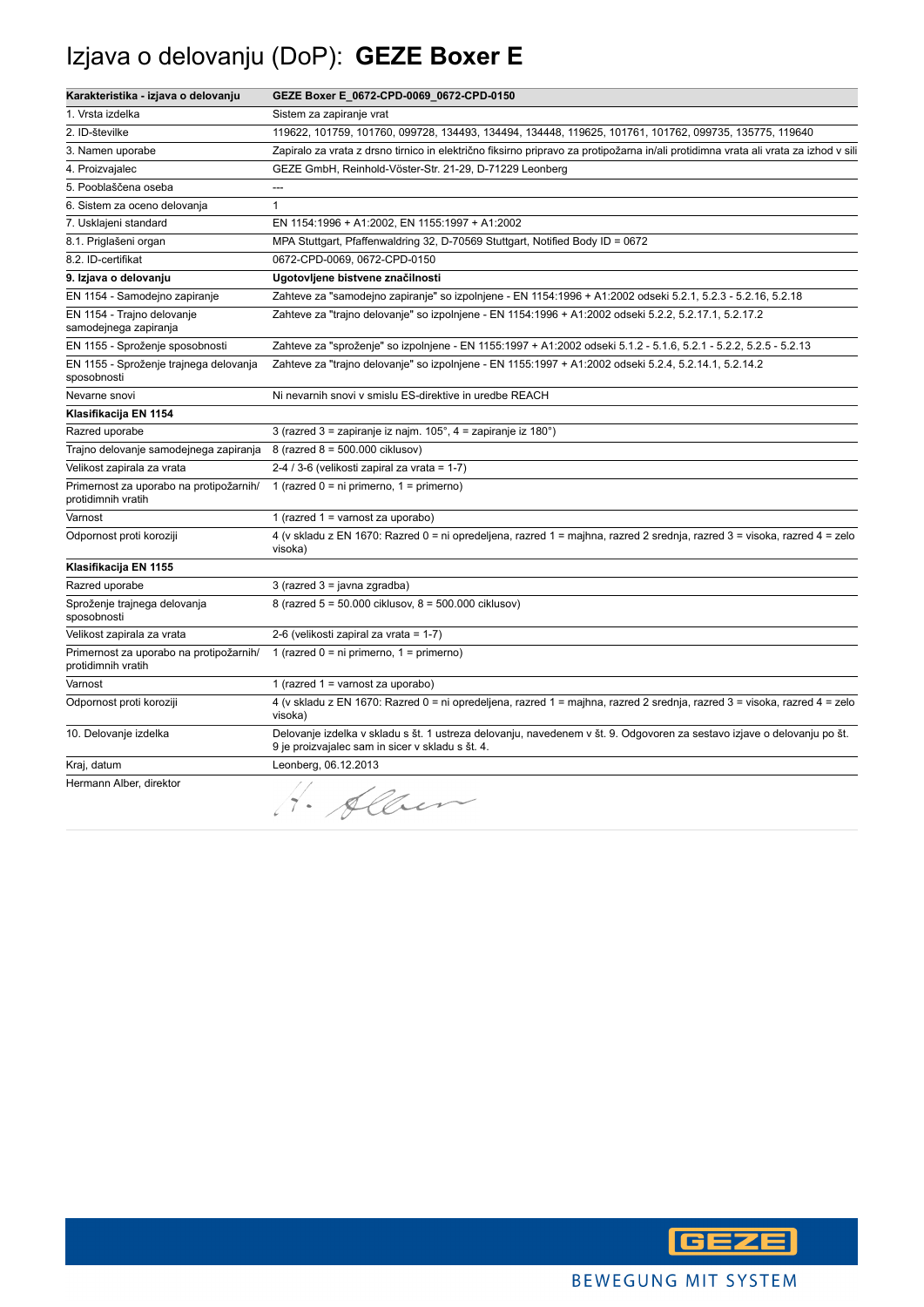### Declaración de rendimiento (DoP): **GEZE Boxer E**

| Identificación declaración de<br>rendimiento                                                          | GEZE Boxer E_0672-CPD-0069_0672-CPD-0150                                                                                                                                                                |
|-------------------------------------------------------------------------------------------------------|---------------------------------------------------------------------------------------------------------------------------------------------------------------------------------------------------------|
| 1. Tipo de producto                                                                                   | Sistema de cierrapuertas                                                                                                                                                                                |
| 2. Nº de identificación                                                                               | 119622, 101759, 101760, 099728, 134493, 134494, 134448, 119625, 101761, 101762, 099735, 135775, 119640                                                                                                  |
| 3. Finalidad                                                                                          | Dispositivo cierrapuertas con guía deslizante y bloqueo independiente con accionamiento eléctrico para el empleo en<br>puertas cortafuegos y cortahumos o puertas de vías de evacuación                 |
| 4. Fabricante                                                                                         | GEZE GmbH, Reinhold-Vöster-Str. 21-29, D-71229 Leonberg                                                                                                                                                 |
| 5. Mandatario                                                                                         | ---                                                                                                                                                                                                     |
| 6. Sistema para evaluar la resistencia de<br>rendimiento                                              | $\mathbf{1}$                                                                                                                                                                                            |
| 7. Norma armonizada                                                                                   | EN 1154:1996 + A1:2002, EN 1155:1997 + A1:2002                                                                                                                                                          |
| 8.1. Organismo notificado                                                                             | MPA Stuttgart, Pfaffenwaldring 32, D-70569 Stuttgart, Notified Body ID = 0672                                                                                                                           |
| 8.2. Certificado ID                                                                                   | 0672-CPD-0069, 0672-CPD-0150                                                                                                                                                                            |
| 9. Rendimiento declarado                                                                              | Características principales constatadas                                                                                                                                                                 |
| EN 1154 - Cierre automático                                                                           | Requisitos "cierre automático" cumplidos - EN 1154:1996 + A1:2002 Apartados 5.2.1, 5.2.3 - 5.2.16, 5.2.18                                                                                               |
| EN 1154 - Función permanente del<br>cierre automático                                                 | Requisitos "función permanente" cumplidos - EN 1154:1996 + A1:2002 Apartados 5.2.2, 5.2.17.1, 5.2.17.2                                                                                                  |
| EN 1155 - Capacidad de activación                                                                     | Requisitos "activación" cumplidos - EN 1155:1997 + A1:2002 Apartados 5.1.2 - 5.1.6, 5.2.1 - 5.2.2, 5.2.5 - 5.2.13                                                                                       |
| EN 1155 - Función permanente de la<br>capacidad de activación                                         | Requisitos "función permanente" cumplidos- EN 1155:1997 + A1:2002 Apartados 5.2.4, 5.2.14.1, 5.2.14.2                                                                                                   |
| Sustancias peligrosas                                                                                 | No contiene sustancias peligrosas conforme a las directivas CE y el reglamento REACH                                                                                                                    |
| <b>Clasificación EN 1154-1</b>                                                                        |                                                                                                                                                                                                         |
| Clase de aplicación                                                                                   | 3 (Clase $3 =$ Cierre de mín. $105^\circ$ , $4 =$ Cierre de $180^\circ$ )                                                                                                                               |
| Función permanente del autocierre                                                                     | 8 (clase $8 = 500.000$ ciclos)                                                                                                                                                                          |
| Tamaño del cierrapuertas                                                                              | 2-4 / 3-6 (Tamaños del cierrapuertas= 1-7)                                                                                                                                                              |
| Idoneidad para el empleo en cortahumos $1$ (clase $0 =$ no adecuado, $1 =$ adecuado)<br>y cortafuegos |                                                                                                                                                                                                         |
| Seguridad                                                                                             | 1 (clase 1 = seguridad de empleo)                                                                                                                                                                       |
| Resistencia a la corrosión                                                                            | 4 (conforme a EN 1670: Clase 0 = no definida, clase 1 = escasa, clase 2 media, clase 3 = alta, clase 4 = muy alta)                                                                                      |
| <b>Clasificación EN 1155-1</b>                                                                        |                                                                                                                                                                                                         |
| Clase de aplicación                                                                                   | 3 (clase 3 = edificio público)                                                                                                                                                                          |
| Función permanente de la capacidad de<br>activación                                                   | 8 (clase 5 = 50.000 ciclos, 8 = 500.000 ciclos)                                                                                                                                                         |
| Tamaño del cierrapuertas                                                                              | 2-6 (Tamaños del cierrapuertas= 1-7)                                                                                                                                                                    |
| Idoneidad para el empleo en cortahumos $1$ (clase $0 =$ no adecuado, $1 =$ adecuado)<br>y cortafuegos |                                                                                                                                                                                                         |
| Seguridad                                                                                             | 1 (clase $1 =$ seguridad de empleo)                                                                                                                                                                     |
| Resistencia a la corrosión                                                                            | 4 (conforme a EN 1670: Clase 0 = no definida, clase 1 = escasa, clase 2 media, clase 3 = alta, clase 4 = muy alta)                                                                                      |
| 10. Rendimiento producto                                                                              | El rendimiento del producto nº 1 se corresponde con la potencia declarada según nº 9. El fabricante es responsable<br>exclusivo, según nº 4, de redactar la declaración de rendimiento conforme a nº 9. |
| Lugar, fecha                                                                                          | Leonberg, 06.12.2013                                                                                                                                                                                    |
| Hermann Alber, Director                                                                               | H. Alben                                                                                                                                                                                                |

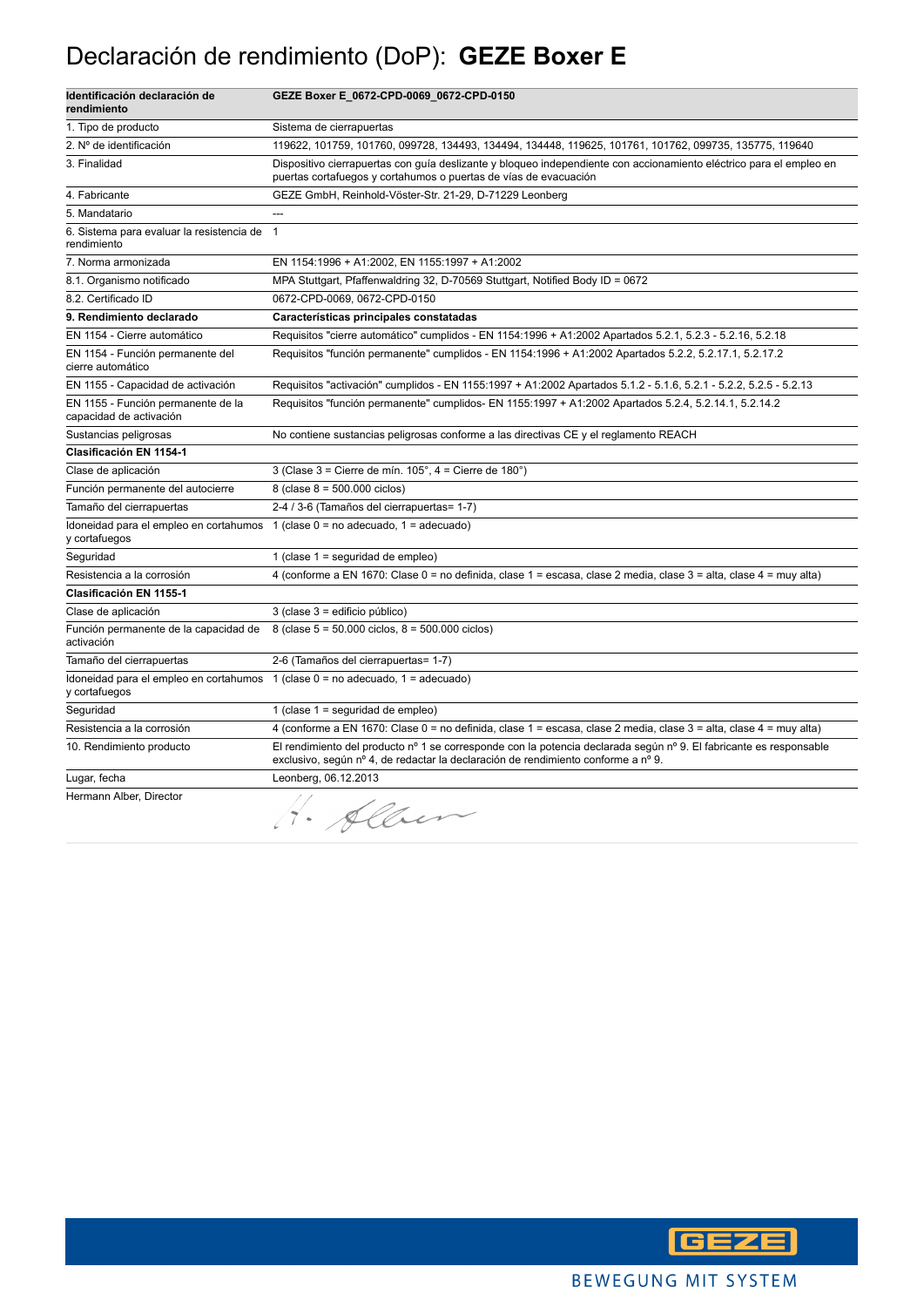## Teljesítmény nyilatkozat (DoP): **GEZE Boxer E**

| Teljesítmény nyilatkozat ismertetőjel                               | GEZE Boxer E_0672-CPD-0069_0672-CPD-0150                                                                                                                                                               |
|---------------------------------------------------------------------|--------------------------------------------------------------------------------------------------------------------------------------------------------------------------------------------------------|
| 1. Termékfajta                                                      | Ajtócsukó rendszer                                                                                                                                                                                     |
| 2. Azonosító számok                                                 | 119622, 101759, 101760, 099728, 134493, 134494, 134448, 119625, 101761, 101762, 099735, 135775, 119640                                                                                                 |
| 3. Az alkalmazás célja                                              | Csúszósínes ajtócsukó elektromos működtetésű rögzítőszerkezettel tűz- és/vagy füstvédő ajtókon vagy menekülő ajtókon<br>történő alkalmazáshoz                                                          |
| 4. Gyártó                                                           | GEZE GmbH, Reinhold-Vöster-Str. 21-29, D-71229 Leonberg                                                                                                                                                |
| 5. Felhatalmazott                                                   | ---                                                                                                                                                                                                    |
| 6. Teljesítmény állandóság értékelésére<br>szolgáló rendszer        | $\mathbf{1}$                                                                                                                                                                                           |
| 7. Harmonizált szabvány                                             | EN 1154:1996 + A1:2002, EN 1155:1997 + A1:2002                                                                                                                                                         |
| 8.1. Bejelentett szervezet                                          | MPA Stuttgart, Pfaffenwaldring 32, D-70569 Stuttgart, Notified Body ID = 0672                                                                                                                          |
| 8.2. Tanúsítvány azonosító                                          | 0672-CPD-0069, 0672-CPD-0150                                                                                                                                                                           |
| 9. Nyilatkozott teljesítmény                                        | Meghatározott alapvető jellemzők                                                                                                                                                                       |
| EN 1154 - automatikusan záródó                                      | Az "automatikusan záródó" követelményeknek megfelel - EN 1154:1996 + A1:2002, 5.2.1, 5.2.3 - 5.2.16, 5.2.18<br>szakaszok                                                                               |
| EN 1154 - az automatikus záródás tartós<br>működése                 | A "tartós működés" követelményeinek megfelel - EN 1154:1996 + A1:2002, 5.2.2, 5.2.17.1, 5.2.17.2 szakaszok                                                                                             |
| EN 1155 - kioldási képesség                                         | A "kioldás" követelményeinek megfelel - EN 1155:1997 + A1:2002, 5.1.2 - 5.1.6, 5.2.1 - 5.2.2, 5.2.5 - 5.2.13 szakaszok                                                                                 |
| EN 1155 - kioldási képesség tartós<br>működése                      | A "tartós működés" követelményeinek megfelel - EN 1155:1997 + A1:2002, 5.2.4, 5.2.14.1, 5.2.14.2 szakaszok                                                                                             |
| Veszélyes anyagok                                                   | Az EK-irányelvek és REACH-rendelkezés értelmében nem veszélyes anyagok                                                                                                                                 |
| EN 1154 osztályba sorolás                                           |                                                                                                                                                                                                        |
| Alkalmazási osztály                                                 | 3 (3. osztály = záródás min. 105°-ból, 4 = záródás 180°-ból)                                                                                                                                           |
| Az automatikus záródás tartós<br>működése                           | 8 (8. osztály = 500.000 ciklus)                                                                                                                                                                        |
| Ajtócsukó mérete                                                    | 2-4 / 3-6 (ajtócsukó méretei = 1-7)                                                                                                                                                                    |
| Tűz- és füstgátló ajtókon történő<br>alkalmazáshoz való alkalmasság | 1 (0. osztály = nem alkalmas, 1 = alkalmas)                                                                                                                                                            |
| Biztonság                                                           | 1 (1. osztály = használati biztonság)                                                                                                                                                                  |
| Korrózióállóság                                                     | 4 (EN 1670 szerint: 0. osztály = nincs meghatározva, 1. osztály = alacsony, 2. osztály = közepes, 3. osztály = magas, 4.<br>osztály = nagyon magas)                                                    |
| EN 1155 osztályba sorolás                                           |                                                                                                                                                                                                        |
| Alkalmazási osztály                                                 | 3 (3. osztály = középületek)                                                                                                                                                                           |
| Kioldás képesség tartós működése                                    | 8 (5. osztály = 50.000 ciklus, 8 = 500.000 ciklus)                                                                                                                                                     |
| Ajtócsukó mérete                                                    | 2-6 (ajtócsukó méretei = 1-7)                                                                                                                                                                          |
| Tűz- és füstgátló ajtókon történő<br>alkalmazáshoz való alkalmasság | 1 (0. osztály = nem alkalmas, 1 = alkalmas)                                                                                                                                                            |
| Biztonság                                                           | 1 (1. osztály = használati biztonság)                                                                                                                                                                  |
| Korrózióállóság                                                     | 4 (EN 1670 szerint: 0. osztály = nincs meghatározva, 1. osztály = alacsony, 2. osztály = közepes, 3. osztály = magas, 4.<br>osztály = nagyon magas)                                                    |
| 10. Termék teljesítménye                                            | A termék 1. sz. szerinti teljesítménye megfelel a 9. sz. szerinti nyilatkozott teljesítménynek. A 9. sz. szerinti teljesítmény<br>nyilatkozat készítéséért egyedül a 4. sz. szerinti gyártó a felelős. |
| Hely, dátum                                                         | Leonberg, 06.12.2013                                                                                                                                                                                   |
| Hermann Alber, ügyvezető                                            | Alber                                                                                                                                                                                                  |

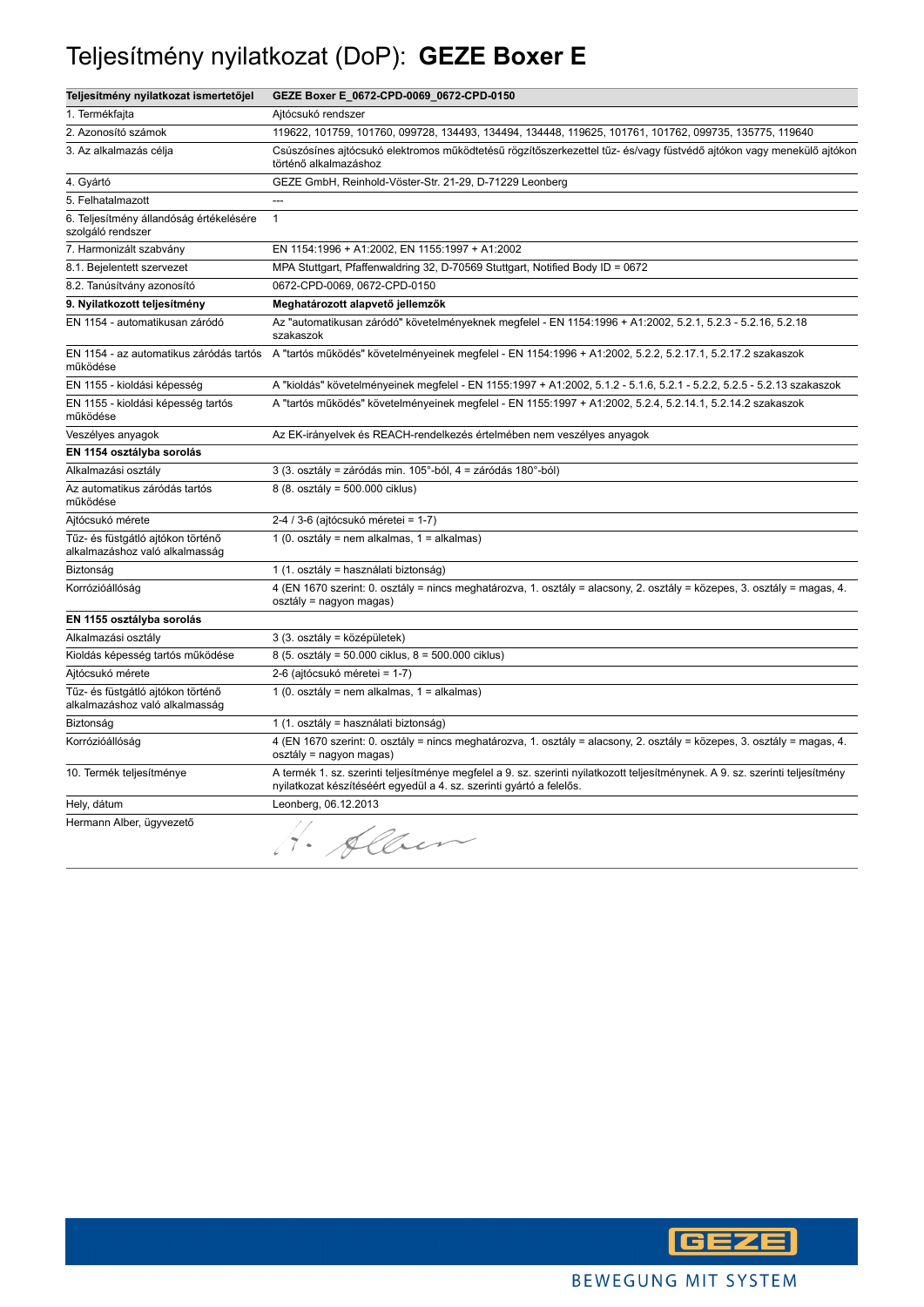### декларация за мощност (DoP): **GEZE Boxer E**

| Означение декларация за мощност                                     | GEZE Boxer E_0672-CPD-0069_0672-CPD-0150                                                                                                                                                |
|---------------------------------------------------------------------|-----------------------------------------------------------------------------------------------------------------------------------------------------------------------------------------|
| 1. Вид продукт                                                      | Система за затваряне на вратата                                                                                                                                                         |
| 2. Идентификационен номер                                           | 119622, 101759, 101760, 099728, 134493, 134494, 134448, 119625, 101761, 101762, 099735, 135775, 119640                                                                                  |
| 3. Цел на използване                                                | Средство за затваряне на врати с плъзгаща релса с електрически задвижвано фиксиращо приспособление за<br>използване на пожаро- и димозащитни врати и/или на врати на спасителни пътища  |
| 4. Производител                                                     | GEZE GmbH, Reinhold-Vöster-Str. 21-29, D-71229 Leonberg                                                                                                                                 |
| 5. Упълномощено лице                                                | $\overline{a}$                                                                                                                                                                          |
| 6. Система за оценка на<br>устойчивостта при работа                 | $\mathbf{1}$                                                                                                                                                                            |
| 7. Хармонизиран стандарт                                            | EN 1154:1996 + A1:2002, EN 1155:1997 + A1:2002                                                                                                                                          |
| 8.1. Нотифициран орган                                              | MPA Stuttgart, Pfaffenwaldring 32, D-70569 Stuttgart, Notified Body ID = 0672                                                                                                           |
| 8.2. ID сертификат                                                  | 0672-CPD-0069, 0672-CPD-0150                                                                                                                                                            |
| 9. Декларирана мощност                                              | Установени съществени белези                                                                                                                                                            |
| EN 1154 - Автоматично затварящи се                                  | Изпълнени изисквания "автоматично затварящи се" - EN 1154:1996 + A1:2002 раздели 5.2.1, 5.2.3 - 5.2.16, 5.2.18                                                                          |
| EN 1154 - Постоянна функция на<br>автоматично затваряне             | Изпълнени изисквания "постоянна функция" - EN 1154:1996 + A1:2002 раздели 5.2.2, 5.2.17.1, 5.2.17.2                                                                                     |
| EN 1155 - Способността може да се<br>задейства                      | Изпълнени изисквания "може да се задейства" - EN 1155:1997 + A1:2002 раздели 5.1.2 - 5.1.6, 5.2.1 - 5.2.2, 5.2.5 -<br>5.2.13                                                            |
| EN 1155 - Постоянна функция на<br>способността може да се задейства | Изпълнени изисквания "постоянна функция" - EN 1155:1997 + A1:2002 раздели 5.2.4, 5.2.14.1, 5.2.14.2                                                                                     |
| Опасни субстанции                                                   | Без опасни субстанции по смисъла на директивите на ЕО и разпоредба REACH                                                                                                                |
| <b>EN 1154 Класифициране</b>                                        |                                                                                                                                                                                         |
| Клас приложение                                                     | 3 (клас 3 = затваряне от мин. $105^\circ$ , 4 = затваряне от $180^\circ$ )                                                                                                              |
| Постоянна функция на автоматично<br>затваряне                       | 8 (клас 8 = 500 000 цикъла)                                                                                                                                                             |
| Размер на устройството за затваряне<br>на вратата                   | 2-4 / 3-6 (размери на устройството за затваряне на вратата = 1-7)                                                                                                                       |
| Пригодност за използване на пожаро-/<br>димозащитни врати           | 1 (клас 0 = не подходящи, 1 = подходящи)                                                                                                                                                |
| Безопасност                                                         | 1 (клас 1 = безопасност при използване)                                                                                                                                                 |
| Корозионна устойчивост                                              | 4 (съгласно EN 1670: клас 0 = не дефинирано, клас 1 = нисък, клас 2 среден, клас 3 = висок, клас 4 = много висок)                                                                       |
| <b>EN 1155 Класифициране</b>                                        |                                                                                                                                                                                         |
| Клас приложение                                                     | 3 (клас 3 = обществено сграда)                                                                                                                                                          |
| Постоянна функция на способността<br>може да се задейства           | 8 (клас 5 = 50 000 цикъла, 8 = 500 000 цикъла)                                                                                                                                          |
| Размер на устройството за затваряне<br>на вратата                   | 2-6 (размери на устройството за затваряне на вратата = 1-7)                                                                                                                             |
| Пригодност за използване на пожаро-/<br>димозащитни врати           | 1 (клас 0 = не подходящи, 1 = подходящи)                                                                                                                                                |
| Безопасност                                                         | 1 (клас 1 = безопасност при използване)                                                                                                                                                 |
| Корозионна устойчивост                                              | 4 (съгласно EN 1670: клас 0 = не дефинирано, клас 1 = нисък, клас 2 среден, клас 3 = висок, клас 4 = много висок)                                                                       |
| 10. Мощност на продукта                                             | Мощността на продукта според № 1 съответства на декларираната мощност според № 9. Отговорен за съставяне<br>на декларация за мощност според № 9 е единствено производителят според № 4. |
| Населено място, дата                                                | Leonberg, 06.12.2013                                                                                                                                                                    |
| Херман Албер, търговски директор                                    | $\sqrt{a}$                                                                                                                                                                              |



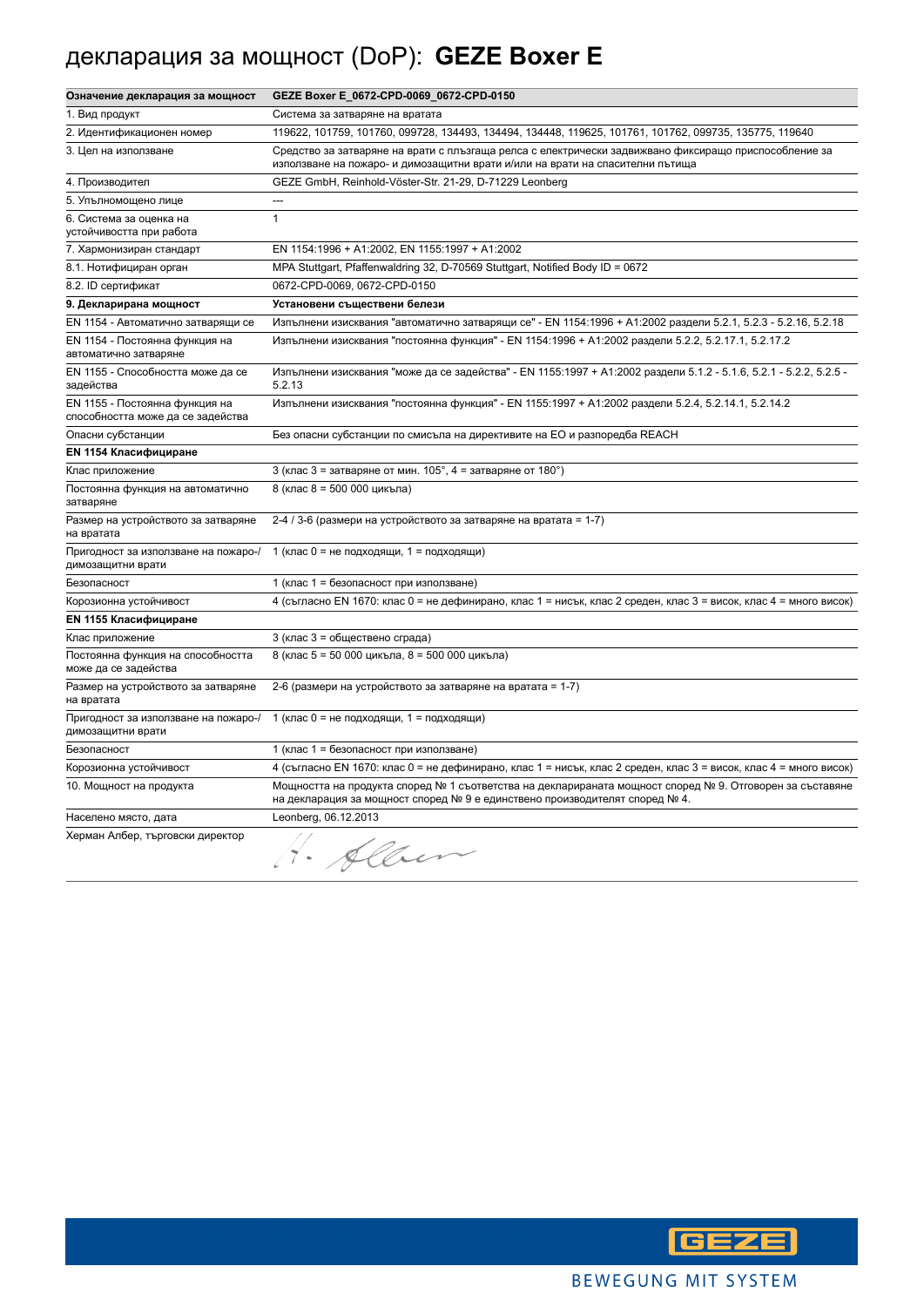### Ydeevnedeklaration (DoP): **GEZE Boxer E**

| Identifikation ydeevnedeklaration                   | GEZE Boxer E_0672-CPD-0069_0672-CPD-0150                                                                                                                                        |
|-----------------------------------------------------|---------------------------------------------------------------------------------------------------------------------------------------------------------------------------------|
| 1. Produktart                                       | Dørlukkersystem                                                                                                                                                                 |
| 2. Id-numre                                         | 119622, 101759, 101760, 099728, 134493, 134494, 134448, 119625, 101761, 101762, 099735, 135775, 119640                                                                          |
| 3. Anvendelsesformål                                | Dørlukkeudstyr med glideskinne med elektrisk drevet holdeanordning til brug på brand- og/eller røgdøre eller på<br>flugtvejsdøre                                                |
| 4. Producent                                        | GEZE GmbH, Reinhold-Vöster-Str. 21-29, D-71229 Leonberg                                                                                                                         |
| 5. Befuldmægtiget                                   | $\overline{a}$                                                                                                                                                                  |
| 6. System til vurdering af<br>ydelsesbestandigheden | $\mathbf{1}$                                                                                                                                                                    |
| 7. Harmoniseret standard                            | EN 1154:1996 + A1:2002, EN 1155:1997 + A1:2002                                                                                                                                  |
| 8.1. Notificeret organ                              | MPA Stuttgart, Pfaffenwaldring 32, D-70569 Stuttgart, Notified Body ID = 0672                                                                                                   |
| 8.2. Id certifikat                                  | 0672-CPD-0069, 0672-CPD-0150                                                                                                                                                    |
| 9. Deklareret ydeevne                               | Konstaterede væsentlige egenskaber                                                                                                                                              |
| EN 1154 - Selvlukkende                              | Krav "selvlukkende" opfyldt - EN 1154:1996 + A1:2002 afsnit 5.2.1, 5.2.3 - 5.2.16, 5.2.18                                                                                       |
| EN 1154 - Selvlukkende kontinuerlig<br>funktion     | Krav "kontinuerlig funktion" opfyldt - EN 1154:1996 + A1:2002 afsnit 5.2.2, 5.2.17.1, 5.2.17.2                                                                                  |
| EN 1155 - Udløsningsevne                            | Krav "udløsning" opfyldt - EN 1155:1997 + A1:2002 afsnit 5.1.2 - 5.1.6, 5.2.1 - 5.2.2, 5.2.5 - 5.2.13                                                                           |
| EN 1155 - Kontinuerlig<br>udløsningsfunktion        | Krav "kontinuerlig funktion" opfyldt - EN 1155:1997 + A1:2002 afsnit 5.2.4, 5.2.14.1, 5.2.14.2                                                                                  |
| Farlige substanser                                  | Ingen farlige substanser iht. EF-direktiver og REACH-forordningen                                                                                                               |
| EN 1154 Klassificering                              |                                                                                                                                                                                 |
| Anvendelsesklasse                                   | 3 (klasse $3 =$ lukning fra min. $105^\circ$ , $4 =$ lukning fra $180^\circ$ )                                                                                                  |
| Selvlukkende kontinuerlig funktion                  | 8 (klasse 8 = 500.000 cyklusser)                                                                                                                                                |
| Dørlukkerstørrelse                                  | $2-4/3-6$ (dørlukkerstørrelser = 1-7)                                                                                                                                           |
| Egnet til brug på brand-/røgdøre                    | 1 (klasse $0 =$ ikke egnet, $1 =$ egnet)                                                                                                                                        |
| Sikkerhed                                           | 1 (klasse 1 = anvendelsessikkerhed)                                                                                                                                             |
| Korrosionsbestandighed                              | 4 (iht. EN 1670: Klasse 0 = ingen defineret, klasse 1 = lav, klasse 2 moderat, klasse 3 = høj, klasse 4 = meget høj)                                                            |
| EN 1155 Klassificering                              |                                                                                                                                                                                 |
| Anvendelsesklasse                                   | 3 (klasse 3 = offentlige bygninger)                                                                                                                                             |
| Kontinuerlig funktion udløsningsevne                | 8 (klasse 5 = 50.000 cyklusser, 8 = 500.000 cyklusser)                                                                                                                          |
| Dørlukkerstørrelse                                  | 2-6 (dørlukkerstørrelser = 1-7)                                                                                                                                                 |
| Egnet til brug på brand-/røgdøre                    | 1 (klasse $0 =$ ikke egnet, $1 =$ egnet)                                                                                                                                        |
| Sikkerhed                                           | 1 (klasse 1 = anvendelsessikkerhed)                                                                                                                                             |
| Korrosionsbestandighed                              | 4 (iht. EN 1670: Klasse 0 = ingen defineret, klasse 1 = lav, klasse 2 moderat, klasse 3 = høj, klasse 4 = meget høj)                                                            |
| 10. Produktets ydeevne                              | Produktets ydeevne iht. nr. 1 svarer til den deklarerede ydeevne iht. nr. 9. Ansvarlig for udarbejdelsen af<br>ydeevnedeklarationen iht. nr. 9 er alene producenten iht. nr. 4. |
| Sted, dato                                          | Leonberg, 06.12.2013                                                                                                                                                            |
| Hermann Alber, forretningsfører                     | 1. Alben                                                                                                                                                                        |

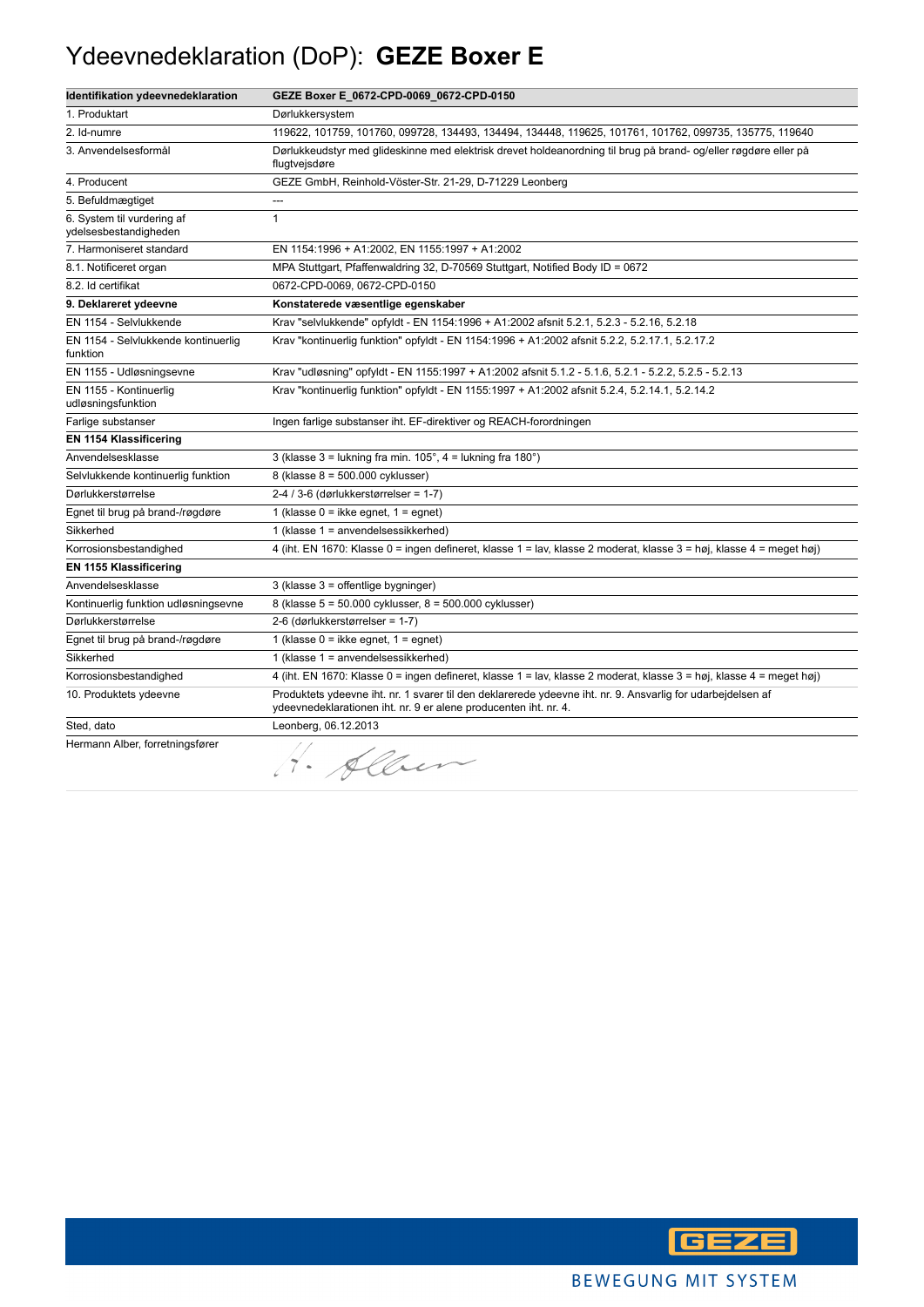## Toimimisviis (DoP): **GEZE Boxer E**

| Tähis / toimimisviis                            | GEZE Boxer E_0672-CPD-0069_0672-CPD-0150                                                                                                          |
|-------------------------------------------------|---------------------------------------------------------------------------------------------------------------------------------------------------|
| 1. Toode                                        | Uksesulgursüsteem                                                                                                                                 |
| 2. Tootenumber                                  | 119622, 101759, 101760, 099728, 134493, 134494, 134448, 119625, 101761, 101762, 099735, 135775, 119640                                            |
| 3. Kasutusotstarve                              | Liugsiiniga uksesulgur koos elektrilise sulgemisseadmega kasutamiseks tule- ja/või suitsutõkkeustel või<br>evakuatsiooniustel                     |
| 4. Tootja                                       | GEZE GmbH, Reinhold-Vöster-Str. 21-29, D-71229 Leonberg                                                                                           |
| 5. Esindaja                                     | ---                                                                                                                                               |
| 6. Süsteem töökindluse hindamiseks              | $\mathbf{1}$                                                                                                                                      |
| 7. Harmoniseeritud norm                         | EN 1154:1996 + A1:2002, EN 1155:1997 + A1:2002                                                                                                    |
| 8.1. Teatatud asukoht                           | MPA Stuttgart, Pfaffenwaldring 32, D-70569 Stuttgart, Notified Body ID = 0672                                                                     |
| 8.2. ID-sertifikaat                             | 0672-CPD-0069, 0672-CPD-0150                                                                                                                      |
| 9. Deklareeritud jõudlus                        | Kindlakstehtud olulised tunnused                                                                                                                  |
| EN 1154 - isesulguv                             | "Isesulguva" nõuded täidetud – EN 1154:1996 + A1:2002 peatükid 5.2.1, 5.2.3– 5.2.16, 5.2.18                                                       |
| EN 1154 - isesulguva püsifunktsioon             | "Püsifunktsiooni" nõuded täidetud - EN 1154:1996 + A1:2002 peatükid 5.2.2, 5.2.17.1, 5.2.17.2                                                     |
| EN 1155 - käivitumisvõime                       | "Käivitumisvõime" nõuded täidetud - EN 1155:1997 + A1:2002 peatükid 5.1.2-5.1.6, 5.2.1 - 5.2.2, 5.2.5-5.2.13                                      |
| EN 1155 - käivitumisvõime<br>püsifunktsioon     | "Püsifunktsiooni" nõuded täidetud - EN 1155:1997 + A1:2002 peatükid 5.2.4, 5.2.14.1, 5.2.14.2                                                     |
| Ohtlikud ained                                  | Pole ohtlikke aineid EL-i direktiivide ja REACH-i regulatsiooni mõttes                                                                            |
| EN 1154 klassifikatsioon                        |                                                                                                                                                   |
| Kasutusklass                                    | 3 (klass $3 =$ sulgumine alates $105^\circ$ , $4 =$ sulgumine alates $180^\circ$ )                                                                |
| Isesulgumise püsifunktsioon                     | 8 (klass 8 = 500 000 tsüklit)                                                                                                                     |
| Uksesulguri suurused                            | $2-4/3-6$ (uksesulgurite suurused = $1-7$ )                                                                                                       |
| Sobivus kasutamiseks tule-/<br>suitsutõkkeustel | 1 (klass $0 = ei$ sobi, $1 =$ sobib)                                                                                                              |
| Kasutuskindlus                                  | 1 (klass $1 =$ kasutuskindel)                                                                                                                     |
| Korrosioonikindlus                              | 4 (EN 1670 järgi: klass 0 = puudub, klass 1 = väike, klass 2 = keskmine, klass 3 = kõrge, klass 4 = väga kõrge)                                   |
| EN 1155 klassifikatsioon                        |                                                                                                                                                   |
| Kasutusklass                                    | 3 (klass 3 = avalikud hooned)                                                                                                                     |
| Käivitumisvõime püsifunktsioon                  | 8 (klass 5 = 50 000 tsüklit, 8 = 500 000 tsüklit)                                                                                                 |
| Uksesulguri suurused                            | 2-6 (uksesulgurite suurused = $1-7$ )                                                                                                             |
| Sobivus kasutamiseks tule-/<br>suitsutõkkeustel | 1 (klass $0 = ei$ sobi, $1 =$ sobib)                                                                                                              |
| Kasutuskindlus                                  | 1 (klass $1 =$ kasutuskindel)                                                                                                                     |
| Korrosioonikindlus                              | 4 (EN 1670 järgi: klass 0 = puudub, klass 1 = väike, klass 2 = keskmine, klass 3 = kõrge, klass 4 = väga kõrge)                                   |
| 10. Toote jõudlus                               | Toote jõudlus (nr 1) on kooskõlas deklareeritud jõudlusega (nr 9). Jõudlusdeklaratsiooni (nr 9) koostamise eest vastutab<br>ainult tootja (nr 4). |
| Koht, kuupäev                                   | Leonberg, 06.12.2013                                                                                                                              |
| Hermann Alber, ärijuht                          | Alben                                                                                                                                             |

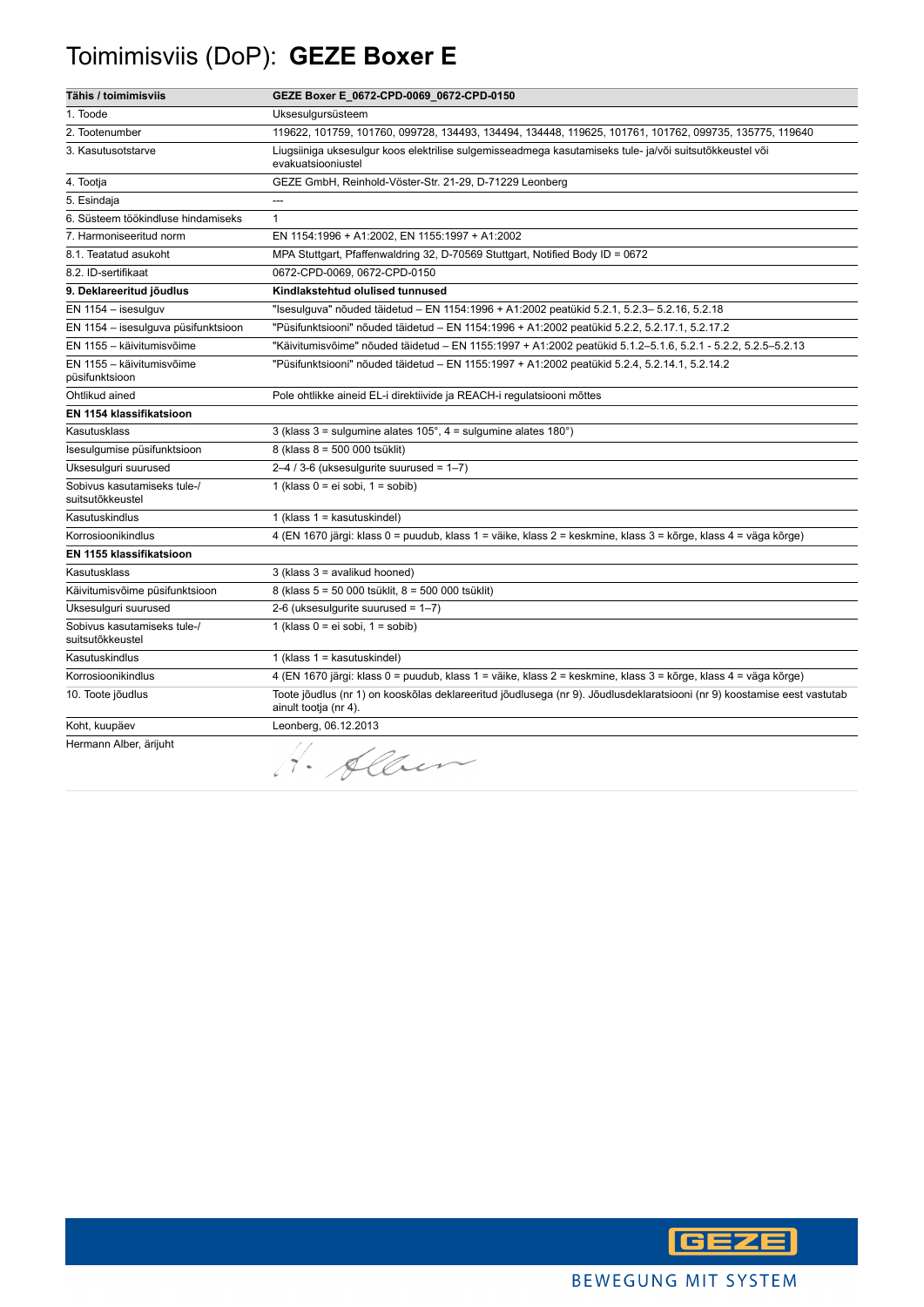## Toimintoselvitys (DoP): **GEZE Boxer E**

| <b>Tunnus toimintoselvitys</b>                   | GEZE Boxer E_0672-CPD-0069_0672-CPD-0150                                                                                                                             |
|--------------------------------------------------|----------------------------------------------------------------------------------------------------------------------------------------------------------------------|
| 1. Tuotetyyppi                                   | Ovensulkijajärjestelmä                                                                                                                                               |
| 2. Tunnusnumerot                                 | 119622, 101759, 101760, 099728, 134493, 134494, 134448, 119625, 101761, 101762, 099735, 135775, 119640                                                               |
| 3. Käyttötarkoitus                               | Liukukiskolla ja sähkökäyttöisellä lukitusjärjestelmällä varustettu ovensulkija palo- ja/tai savusuojaoviin sekä pakotieoviin                                        |
| 4. Valmistaja                                    | GEZE GmbH, Reinhold-Vöster-Str. 21-29, D-71229 Leonberg                                                                                                              |
| 5. Valtuutettu                                   |                                                                                                                                                                      |
| 6. Järjestelmä vakaan toimivuuden<br>arviointiin | $\mathbf{1}$                                                                                                                                                         |
| 7. Sovellettu normi                              | EN 1154:1996 + A1:2002, EN 1155:1997 + A1:2002                                                                                                                       |
| 8.1. Ilmoitettu paikka                           | MPA Stuttgart, Pfaffenwaldring 32, D-70569 Stuttgart, Notified Body ID = 0672                                                                                        |
| 8.2. ID-varmenne                                 | 0672-CPD-0069, 0672-CPD-0150                                                                                                                                         |
| 9. Selvitetty toiminto                           | Määritetyt olennaiset ominaisuudet                                                                                                                                   |
| EN 1154 - Itsesulkeutuva                         | 115esulkeutuvan" vaatimukset täyttävät – EN 1154:1996 + A1:2002 luvut 5.2.1, 5.2.3 - 5.2.16, 5.2.18"                                                                 |
| EN 1154 - Itsesulkeutuvuuden<br>kestotoiminto    | "Kestotoiminnon" vaatimukset täyttävät – EN 1154:1996 + A1:2002 luvut 5.2.2, 5.2.17.1, 5.2.17.2                                                                      |
| EN 1155 - Laukaisukyky                           | "Laukaisukyvyn" vaatimukset täyttävät – EN 1155:1997 + A1:2002 luvut 5.1.2 – 5.1.6, 5.2.1 – 5.2.2, 5.2.5 – 5.2.13                                                    |
| EN 1155 - Laukaisukyvyn kestotoiminto            | Kestotoiminnon" vaatimukset täyttävät – EN 1155:1997 + A1:2002 luvut 5.4.2, 5.2.14.1, 5.2.14.2"                                                                      |
| Vaaralliset aineet                               | Ei EY:n direktiivien ja REACH-asetuksen mukaisia vaarallisia aineita                                                                                                 |
| EN 1154 Luokitus                                 |                                                                                                                                                                      |
| Käyttöluokka                                     | 3 (luokka 3 = sulkuasento väh. 105°, 4 = sulkuasento väh. 180°)                                                                                                      |
| Itsesulkeutuvuuden kestotoiminto                 | 8 (luokka 8 = 500 000 sykliä)                                                                                                                                        |
| Ovensulkijan koko                                | $2-4/3-6$ (ovensulkijakoot = 1-7)                                                                                                                                    |
| Soveltuvuus palo-/savusuojaoviin                 | 1 (luokka 0 = ei sovi, 1 = sopii)                                                                                                                                    |
| <b>Turvallisuus</b>                              | 1 (luokka 1 = käyttövarmuus)                                                                                                                                         |
| Korroosionkestävyys                              | 4 (EN 1670 mukaan: luokka 0 = ei määritetty, luokka 1 = vähäinen, luokka 2 keskimääräinen, luokka 3 = korkea, luokka 4<br>= erittäin korkea)                         |
| EN 1155 Luokitus                                 |                                                                                                                                                                      |
| Käyttöluokka                                     | 3 (luokka 3 = julkinen rakennus)                                                                                                                                     |
| Ominaisuuden laukaisun kestotoiminto             | 8 (luokka 5 = 50 000 sykliä, 8 = 500 000 sykliä)                                                                                                                     |
| Ovensulkijan koko                                | 2-6 (ovensulkijakoot = 1-7)                                                                                                                                          |
| Soveltuvuus palo-/savusuojaoviin                 | 1 (luokka 0 = ei sovi, 1 = sopii)                                                                                                                                    |
| Turvallisuus                                     | 1 (luokka 1 = käyttövarmuus)                                                                                                                                         |
| Korroosionkestävyys                              | 4 (EN 1670 mukaan: luokka 0 = ei määritetty, luokka 1 = vähäinen, luokka 2 keskimääräinen, luokka 3 = korkea, luokka 4<br>= erittäin korkea)                         |
| 10. Tuotteen suorituskyky                        | Tuotteen suorituskyky numeron 1 mukaan vastaa numerossa 9 selvitettyä toimintoa. Valmistaja on yksin vastuussa<br>numeron 9 mukaan laaditusta toimintoselvityksestä. |
| Paikka, päivämäärä                               | Leonberg, 06.12.2013                                                                                                                                                 |
| Hermann Alber, toimitusjohtaja                   | 1. Alber                                                                                                                                                             |

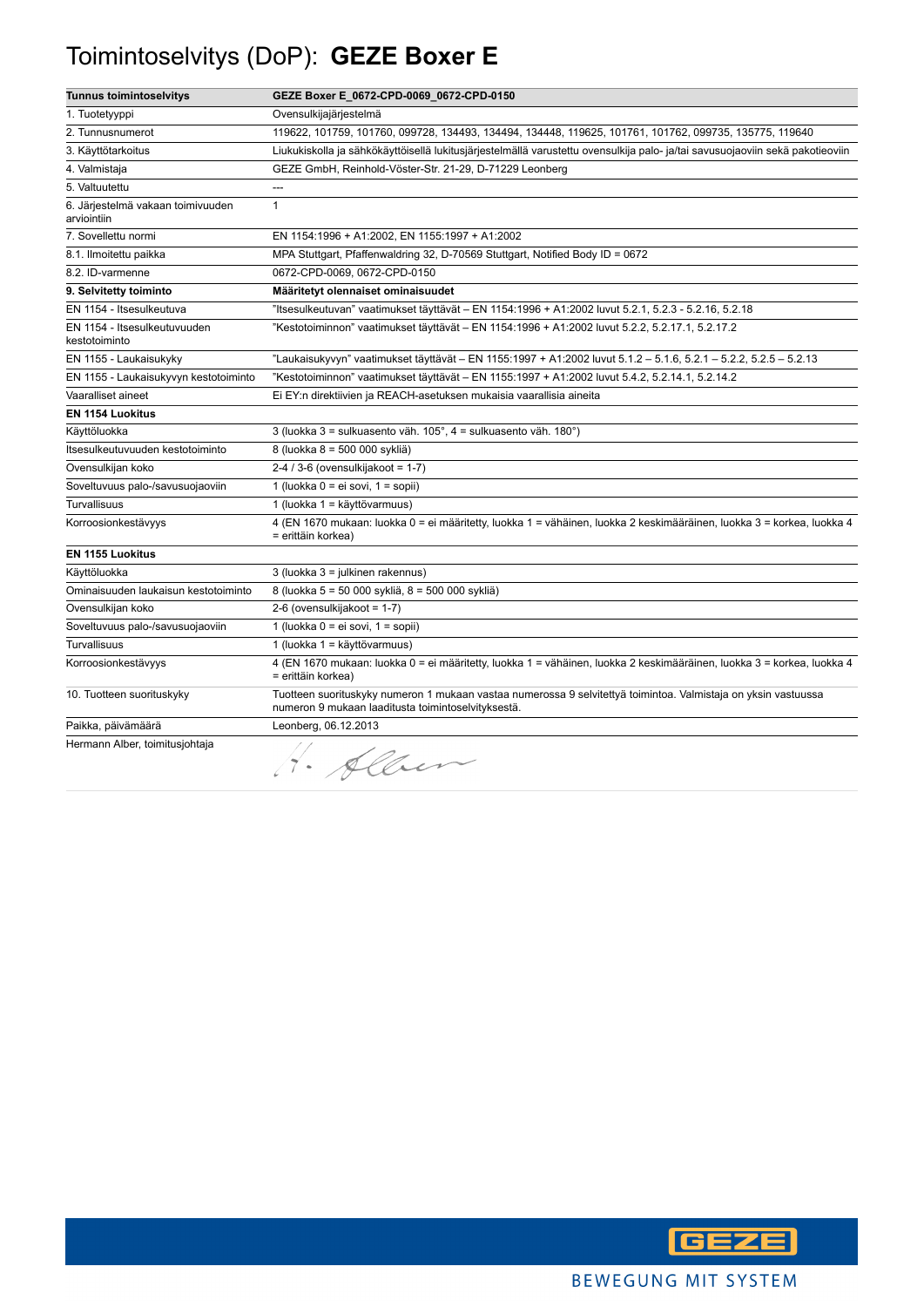# Δήλωση ισχύος (DoP): **GEZE Boxer E**

| Χαρακτηρισμός Δήλωση ισχύος                                  | GEZE Boxer E_0672-CPD-0069_0672-CPD-0150                                                                                                                                                                                  |
|--------------------------------------------------------------|---------------------------------------------------------------------------------------------------------------------------------------------------------------------------------------------------------------------------|
| 1. Τύπος προϊόντος                                           | Σύστημα μηχανισμού επαναφοράς πόρτας                                                                                                                                                                                      |
| 2. Αριθμοί αναγνώρισης                                       | 119622, 101759, 101760, 099728, 134493, 134494, 134448, 119625, 101761, 101762, 099735, 135775, 119640                                                                                                                    |
| 3. Σκοπός χρήσης                                             | Μέσο επαναφοράς πόρτας με οδηγό ολίσθησης με ηλεκτροκίνητη διάταξη συγκράτησης ανοίγματος και επιλογέα<br>διαδοχικού κλεισίματος προτεραιότητας πόρτας για χρήση σε πόρτες καπνού ή/και πυρός ή σε πόρτες εξόδου κινδύνου |
| 4. Κατασκευαστής                                             | GEZE GmbH, Reinhold-Vöster-Str. 21-29, D-71229 Leonberg                                                                                                                                                                   |
| 5. Πληρεξούσιος                                              | ---                                                                                                                                                                                                                       |
| 6. Σύστημα αξιολόγησης σταθερότητας<br>ισχύος                | $\mathbf{1}$                                                                                                                                                                                                              |
| 7. Εναρμονισμένο πρότυπο                                     | EN 1154:1996 + A1:2002, EN 1155:1997 + A1:2002                                                                                                                                                                            |
| 8.1. Κοινοποιημένος φορέας                                   | MPA Stuttgart, Pfaffenwaldring 32, D-70569 Stuttgart, Notified Body ID = 0672                                                                                                                                             |
| 8.2. Πιστοποιητικό αναγνωριστικού<br>αριθμού                 | 0672-CPD-0069, 0672-CPD-0150                                                                                                                                                                                              |
| 9. Δηλωθείσα ισχύς                                           | Καταγεγραμμένα βασικά χαρακτηριστικά                                                                                                                                                                                      |
| ΕΝ 1154 - Αυτόματο κλείσιμο                                  | Πληρούνται οι απαιτήσεις "αυτόματου κλεισίματος" - ΕΝ 1154:1996 + Α1:2002 Παράγραφοι 5.2.1, 5.2.3 - 5.2.16, 5.2.18                                                                                                        |
| ΕΝ 1154 - Διαρκής λειτουργία αυτόματου<br>κλεισίματος        | Πληρούνται οι απαιτήσεις "διαρκούς λειτουργίας" - ΕΝ 1154:1996 + Α1:2002 Παράγραφοι 5.2.2, 5.2.17.1, 5.2.17.2                                                                                                             |
| ΕΝ 1155 - Ικανότητα ενεργοποίησης                            | Πληρούνται οι απαιτήσεις "ενεργοποίησης" - ΕΝ 1155:1997 + Α1:2002 Παράγραφοι 5.1.2 - 5.1.6, 5.2.1 - 5.2.2, 5.2.5 -<br>5.2.13                                                                                              |
| ΕΝ 1155 - Διαρκής λειτουργία της<br>ικανότητας ενεργοποίησης | Πληρούνται οι απαιτήσεις "διαρκούς λειτουργίας" - ΕΝ 1155:1997 + Α1:2002 Παράγραφοι 5.2.4, 5.2.14.1, 5.2.14.2                                                                                                             |
| Επικίνδυνες ουσίες                                           | Δεν υπάρχουν επικίνδυνες ουσίες υπό την έννοια των οδηγιών ΕΚ και του κανονισμού REACH                                                                                                                                    |
| ΕΝ 1154 Κατάταξη                                             |                                                                                                                                                                                                                           |
| Κατηγορία εφαρμογής                                          | 3 (Κατηγορία 3 = Κλείσιμο από ελάχ. 105, 4 = Κλείσιμο από 180)                                                                                                                                                            |
| Διαρκής λειτουργία αυτόματου<br>κλεισίματος                  | 8 (Κατηγορία 8 = 500.000 κύκλοι)                                                                                                                                                                                          |
| Μέγεθος μηχανισμού επαναφοράς<br>πόρτας                      | 2-4 / 3-6 (Μεγέθη μηχανισμού επαναφοράς πόρτας = 1-7)                                                                                                                                                                     |
| Καταλληλότητα για χρήση σε πόρτα<br>καπνού/πυρός             | 1 (Κατηγορία 0 = ακατάλληλο, 1 = κατάλληλο)                                                                                                                                                                               |
| Ασφάλεια                                                     | 1 (Κατηγορία 1 = ασφάλεια χρήσης)                                                                                                                                                                                         |
| Αντοχή σε διάβρωση                                           | 4 (κατά ΕΝ 1670:Κατηγορία 0 = μη καθορισμένη, Κατηγορία 1 = ελάχιστη, Κατηγορία 2 μέτρια, Κατηγορία 3 = υψηλή,<br>Κατηγορία 4 = πολύ υψηλή)                                                                               |
| ΕΝ 1155 Κατάταξη                                             |                                                                                                                                                                                                                           |
| Κατηγορία εφαρμογής                                          | 3 (Κατηγορία 3 = Δημόσια κτίρια)                                                                                                                                                                                          |
| Διαρκής λειτουργία της ικανότητας<br>ενεργοποίησης           | 8 (Κατηγορία 5 = 50.000 κύκλοι, 8 = 500.000 κύκλοι)                                                                                                                                                                       |
| Μέγεθος μηχανισμού επαναφοράς<br>πόρτας                      | 2-6 (Μεγέθη μηχανισμού επαναφοράς πόρτας = 1-7)                                                                                                                                                                           |
| Καταλληλότητα για χρήση σε πόρτα<br>καπνού/πυρός             | 1 (Κατηγορία 0 = ακατάλληλο, 1 = κατάλληλο)                                                                                                                                                                               |
| Ασφάλεια                                                     | 1 (Κατηγορία 1 = ασφάλεια χρήσης)                                                                                                                                                                                         |
| Αντοχή σε διάβρωση                                           | 4 (κατά ΕΝ 1670:Κατηγορία 0 = μη καθορισμένη, Κατηγορία 1 = ελάχιστη, Κατηγορία 2 μέτρια, Κατηγορία 3 = υψηλή,<br>Κατηγορία 4 = πολύ υψηλή)                                                                               |
| 10. Ισχύς προϊόντος                                          | Η ισχύς του προϊόντος κατά τον αρ. 1 αντιστοιχεί στη δηλωθείσα ισχύ κατά τον αρ. 9.Υπεύθυνος για τη σύνταξη της<br>δήλωσης ισχύος κατά τον αρ. 9 είναι αποκλειστικά ο κατασκευαστής κατά τον αρ. 4.                       |
| Τόπος, Ημερομηνία                                            | Leonberg, 06.12.2013                                                                                                                                                                                                      |
| Hermann Alber, Διευθύνων σύμβουλος                           | Alber                                                                                                                                                                                                                     |

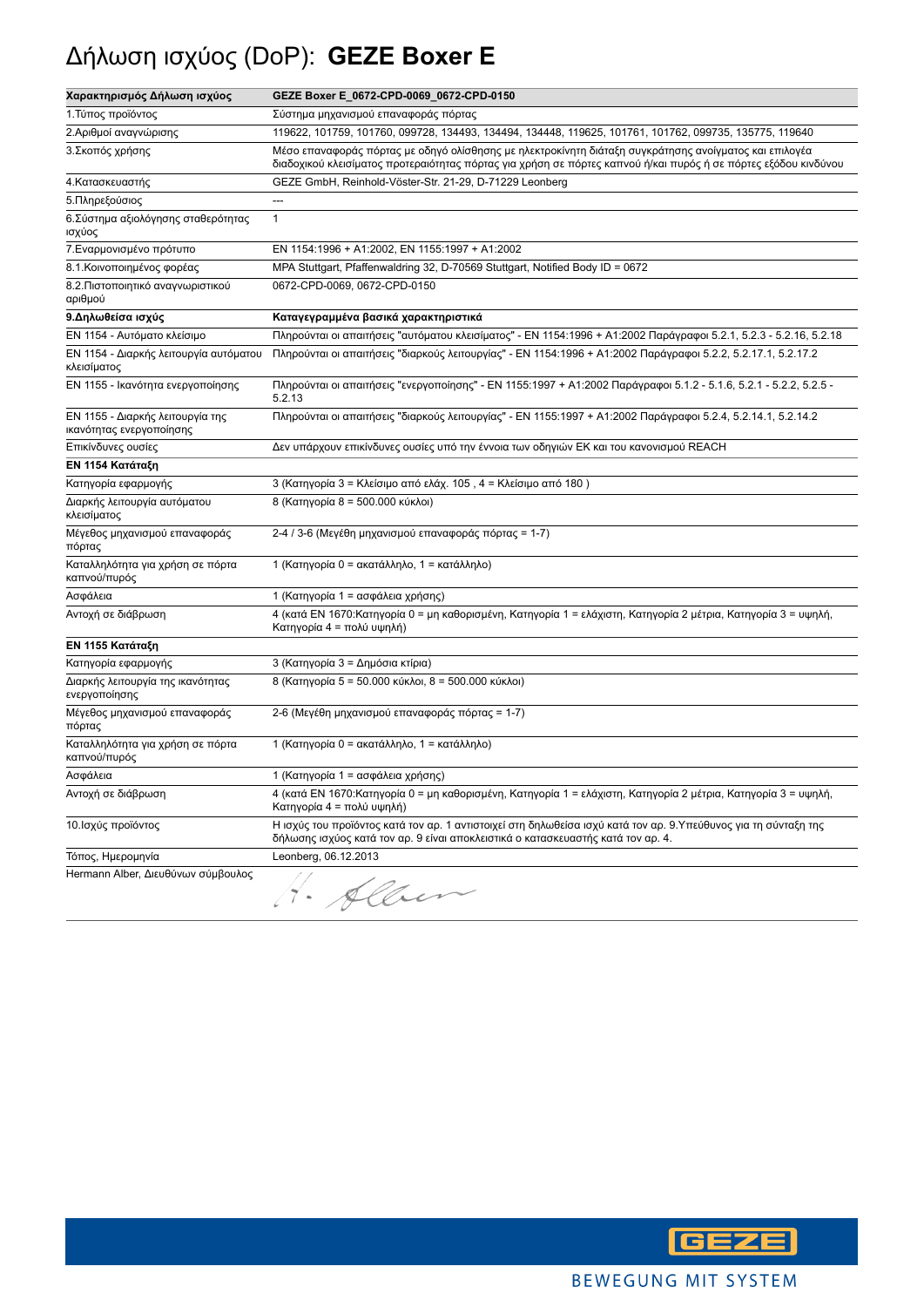### Dearbhú Feidhmíochta (DoP): **GEZE Boxer E**

| Aitheantóir Dearbhú Feidhmíochta                                     | GEZE Boxer E_0672-CPD-0069_0672-CPD-0150                                                                                                                                                                                 |
|----------------------------------------------------------------------|--------------------------------------------------------------------------------------------------------------------------------------------------------------------------------------------------------------------------|
| 1. Cineál táirge                                                     | Córas dúntóir dorais                                                                                                                                                                                                     |
| 2. Uimhreacha aitheantais                                            | 119622, 101759, 101760, 099728, 134493, 134494, 134448, 119625, 101761, 101762, 099735, 135775, 119640                                                                                                                   |
| 3. Úsáid bheartaithe                                                 | Uirlis dúnta dorais le ráille treorach ag a bhfuil sás coinneála leictreach le haghaidh úsáide ag doirse cosanta dóiteáin<br>agus/nó cosanta deataigh nó ag doirse bealach éalaithe                                      |
| 4. Déantóir                                                          | GEZE GmbH, Reinhold-Vöster-Str. 21-29, D-71229 Leonberg                                                                                                                                                                  |
| 5. Duine údaraiteh                                                   | $-$                                                                                                                                                                                                                      |
| 6. Córas chun seasmhacht feidhmíochta<br>a mheas                     | $\mathbf{1}$                                                                                                                                                                                                             |
| 7. Caighdeán comhchuibhithe                                          | EN 1154:1996 + A1:2002, EN 1155:1997 + A1:2002                                                                                                                                                                           |
| 8.1 Ait ar tugadh fógra dó                                           | MPA Stuttgart, Pfaffenwaldring 32, D-70569 Stuttgart, Notified Body ID = 0672                                                                                                                                            |
| 8.2 Teastas aitheantais                                              | 0672-CPD-0069, 0672-CPD-0150                                                                                                                                                                                             |
| 9. Feidhmíocht dhearbhaithe                                          | Príomhthréithe aitheanta                                                                                                                                                                                                 |
| EN 1154 - Dúnann é féin                                              | Riachtanais maidir le "dúnann é féin" comhlíonta – EN 1154:1996 + A1:2002 Míreanna 5.2.1, 5.2.3 - 5.2.16, 5.2.18                                                                                                         |
| EN 1154 - Feidhm bhuan an fhéindhúnta                                | Riachtanais maidir le "feidhm bhuan" comhlíonta - EN 1154:1996 + A1:2002 Míreanna 5.2.2, 5.2.17.1, 5.2.17.2                                                                                                              |
| EN 1155 - Cumas tionscanta                                           | Riachtanais maidir le "tionscain" comhlíonta - EN 1155:1997 + A1:2002 Míreanna 5.1.2 - 5.1.6, 5.2.1 - 5.2.2, 5.2.5 - 5.2.13                                                                                              |
| EN 1155 - Feidhm bhuan an chumais<br>tionscanta                      | Riachtanais maidir le "feidhm bhuan" comhlíonta - EN 1155:1997 + A1:2002 Míreanna 5.2.4, 5.2.14.1, 5.2.14.2                                                                                                              |
| Substaintí guaiseacha                                                | Ní substaintí guaiseacha iad de réir Teoracha AE agus Rialacháin REACH                                                                                                                                                   |
| Aicmiú EN 1154                                                       |                                                                                                                                                                                                                          |
| Aicme úsáide                                                         | 3 (Aicme $3 =$ Dúnadh ó íos. 105°, $4 =$ Dúnadh ó 180°)                                                                                                                                                                  |
| Feidhm bhuan an fhéindhúnta                                          | 8 (Aicme 8 = 500.000 timthriall)                                                                                                                                                                                         |
| Toise an dúntóir dorais                                              | 2-4/3-6 (Toisí dúntóir dorais = 1-7)                                                                                                                                                                                     |
| Oiriúnach le haghaidh úsáide ar dhoirse<br>cosanta dóiteáin/deataigh | 1 (Aicme 0 = níl sé oiriúnach, 1 = tá sé oiriúnach)                                                                                                                                                                      |
| Sábháilteacht                                                        | 1 (Aicme 1 = Sábháilteacht úsáide)                                                                                                                                                                                       |
| Seasmhacht i gcoinne creimthe                                        | 4 (de réir EN 1670: Aicme 0 = gan a bheith sainithe, Aicme 1 = íseal, Aicme 2 réasúnta, Aicme 3 = ard, Aicme 4 = an-ard)                                                                                                 |
| Aicmiú EN 1155                                                       |                                                                                                                                                                                                                          |
| Aicme úsáide                                                         | 3 (Aicme 3 = Foirgnimh phoiblí)                                                                                                                                                                                          |
| Feidhm bhuan cumas tionscanta                                        | 8 (Aicme 5 = 50.000 timthriall, 8 = 500.000 timthriall)                                                                                                                                                                  |
| Toise an dúntóir dorais                                              | 2-6 (Toisí dúntóir dorais = 1-7)                                                                                                                                                                                         |
| Oiriúnach le haghaidh úsáide ar dhoirse<br>cosanta dóiteáin/deataigh | 1 (Aicme 0 = níl sé oiriúnach, 1 = tá sé oiriúnach)                                                                                                                                                                      |
| Sábháilteacht                                                        | 1 (Aicme 1 = Sábháilteacht úsáide)                                                                                                                                                                                       |
| Seasmhacht i gcoinne creimthe                                        | 4 (de réir EN 1670: Aicme 0 = gan a bheith sainithe, Aicme 1 = íseal, Aicme 2 réasúnta, Aicme 3 = ard, Aicme 4 = an-ard)                                                                                                 |
| 10. Feidhmaíocht Táirge                                              | Tá feidhmíocht an táirge de réir uimh. 1 ag teacht leis an bhfeidhmíocht dhearbhaithe de réir uimh. 9. Is é an déantúsóir<br>amháin de réir uimh. 4 atá freagrach as an dearbhú feidhmíochta de réir uimh. 9 a dhéanamh. |
| Áit, Dáta                                                            | Leonberg, 06.12.2013                                                                                                                                                                                                     |
| Hermann Alber, Stiúrthóir Bainistíochta                              | · Alber                                                                                                                                                                                                                  |

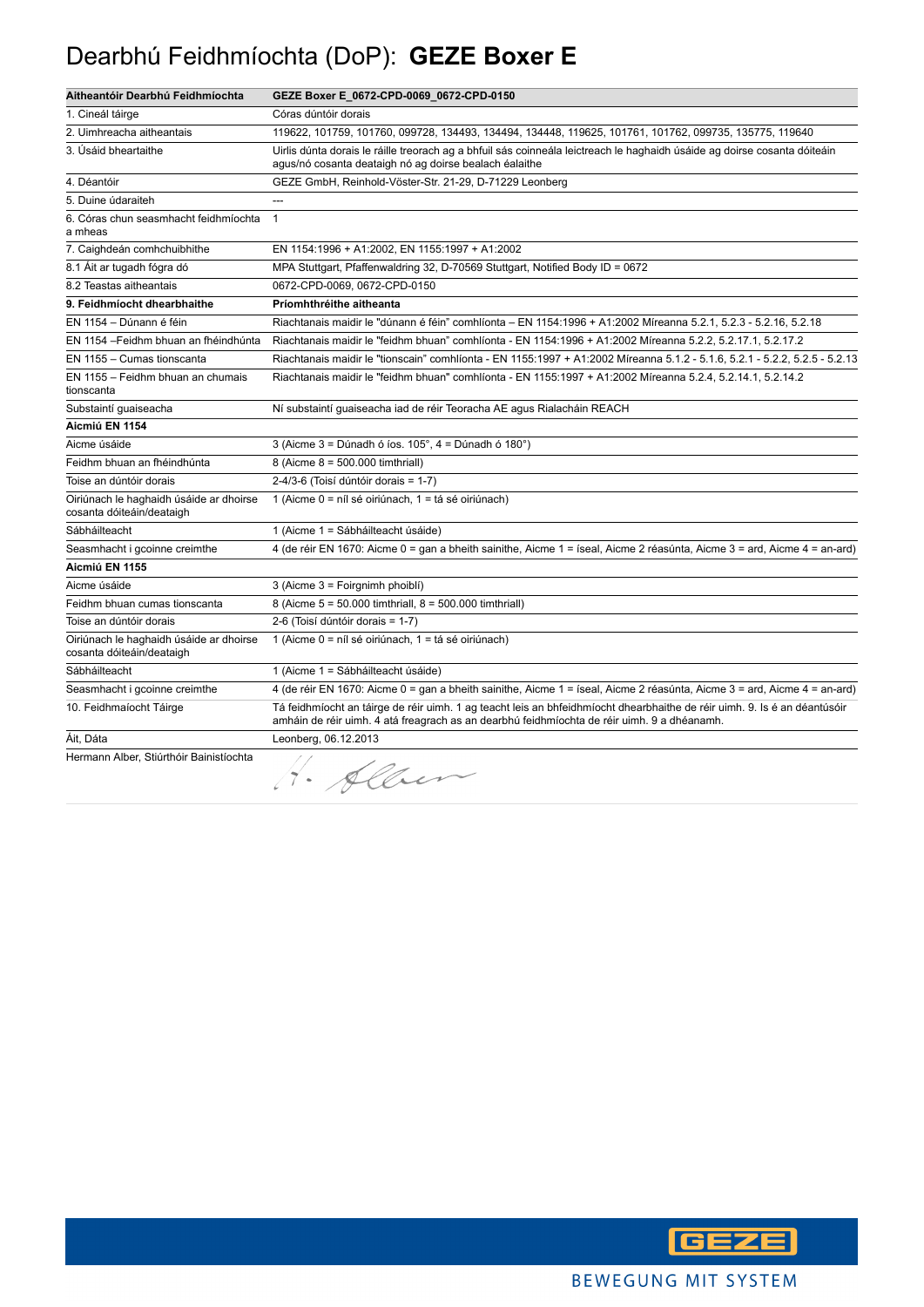## Ekspluatācijas īpašību deklarācijas (DoP): **GEZE Boxer E**

| Ekspluatācijas īpašību deklarācijas<br>apzīmējums          | GEZE Boxer E_0672-CPD-0069_0672-CPD-0150                                                                                                                               |
|------------------------------------------------------------|------------------------------------------------------------------------------------------------------------------------------------------------------------------------|
| 1. Produkta veids                                          | Durvju aizvērēja sistēma                                                                                                                                               |
| 2. Identifikācijas numuri                                  | 119622, 101759, 101760, 099728, 134493, 134494, 134448, 119625, 101761, 101762, 099735, 135775, 119640                                                                 |
| 3. Paredzētais izmantojums                                 | Durvju aizvēršanas mehānisms ar vadotni un elektrisko fiksatoru; paredzēts uguns un/vai dūmu drošajām durvīm vai<br>evakuācijas durvīm                                 |
| 4. Ražotājs                                                | GEZE GmbH, Reinhold-Vöster-Str. 21-29, D-71229 Leonberg                                                                                                                |
| 5. Pilnvarotais pārstāvis                                  | ---                                                                                                                                                                    |
| 6. Ekspluatācijas īpašību noturības<br>novērtējuma sistēma | $\mathbf{1}$                                                                                                                                                           |
| 7. Saskaņotais standarts                                   | EN 1154:1996 + A1:2002, EN 1155:1997 + A1:2002                                                                                                                         |
| 8.1. Paziņotā iestāde                                      | MPA Stuttgart, Pfaffenwaldring 32, D-70569 Stuttgart, Notified Body ID = 0672                                                                                          |
| 8.2. ID sertifikāts                                        | 0672-CPD-0069, 0672-CPD-0150                                                                                                                                           |
| 9. Deklarētās ekspluatācijas īpašības                      | Noteiktie būtiskie raksturlielumi                                                                                                                                      |
| EN 1154 - pašaizverošs                                     | Izpildīta prasība "pašaizverošs" — EN 1154:1996 un A1:2002, sadaļas 5.2.1, 5.2.3–5.2.16, 5.2.18                                                                        |
| EN 1154 - ilgstoša pašaizvēršanās                          | Izpildīta prasība "ilgstoša darbība" — EN 1154:1996 un A1:2002, sadaļas 5.2.2, 5.2.17.1, 5.2.17.2                                                                      |
| EN 1155 - aktivizācijas spēja                              | Izpildīta prasība "aktivizācija" — EN 1155:1997 un A1:2002, sadaļas 5.1.2-5.1.6, 5.2.1-5.2.2, 5.2.5-5.2.13                                                             |
| EN 1155 - ilgstoša aktivizācijas spēja                     | Izpildīta prasība "ilgstoša darbība" — EN 1155:1997 un A1:2002, sadaļas 5.4.2, 5.2.14.1, 5.2.14.2                                                                      |
| Bīstamas vielas                                            | Nav bīstamu vielu saskaņā ar EK direktīvām un REACH regulu                                                                                                             |
| EN 1154 klasifikācija                                      |                                                                                                                                                                        |
| Lietošanas klase                                           | 3 (3. klase — aizvēršana no min. 105°, 4. klase — aizvēršana no 180°)                                                                                                  |
| Ilgstoša pašaizvēršanās                                    | 8 (8. klase - 500 000 ciklu)                                                                                                                                           |
| Durvju aizvērēja izmērs                                    | 2-4/3-6 (durvju aizvērēju izmēri - 1-7)                                                                                                                                |
| Piemērotība uguns/dūmu drošajām<br>durvīm                  | 1 (0. klase - nav piemērots, 1. klase - ir piemērots)                                                                                                                  |
| Drošība                                                    | 1 (1. klase - lietošanas drošība)                                                                                                                                      |
| Izturība pret koroziju                                     | 4 (saskaņā ar standartu EN 1670: 0. klase — nav noteikta, 1. klase — zema, 2. klase — vidēja, 3. klase —augsta, 4. —<br>loti augsta)                                   |
| EN 1155 klasifikācija                                      |                                                                                                                                                                        |
| Lietošanas klase                                           | 3 (3. - sabiedriska ēka)                                                                                                                                               |
| Ilgstoša aktivizācijas spēja                               | 8 (5. klase - 50 000 ciklu, 8. klase - 500 000 ciklu)                                                                                                                  |
| Durvju aizvērēja izmērs                                    | 2-6 (durvju aizvērēju izmēri - 1-7)                                                                                                                                    |
| Piemērotība uguns/dūmu drošajām<br>durvīm                  | 1 (0. klase - nav piemērots, 1. klase - ir piemērots)                                                                                                                  |
| Drošība                                                    | 1 (1. klase — lietošanas drošība)                                                                                                                                      |
| Izturība pret koroziju                                     | 4 (saskaņā ar standartu EN 1670: 0. klase — nav noteikta, 1. klase — zema, 2. klase — vidēja, 3. klase —augsta, 4. —<br>(oti augsta)                                   |
| 10. Produkta ekspluatācijas īpašības                       | 1. punktā minētajam produktam piemīt 9. punktā minētās īpašības. Par 9. punktā minēto īpašību deklarācijas izstrādi ir<br>atbildīgs tikai 4. punktā minētais ražotājs. |
| Vieta, datums                                              | Leonberg, 06.12.2013                                                                                                                                                   |
| Hermanis Albers (Hermann Alber),<br>vadītājs               | 1. Alber                                                                                                                                                               |

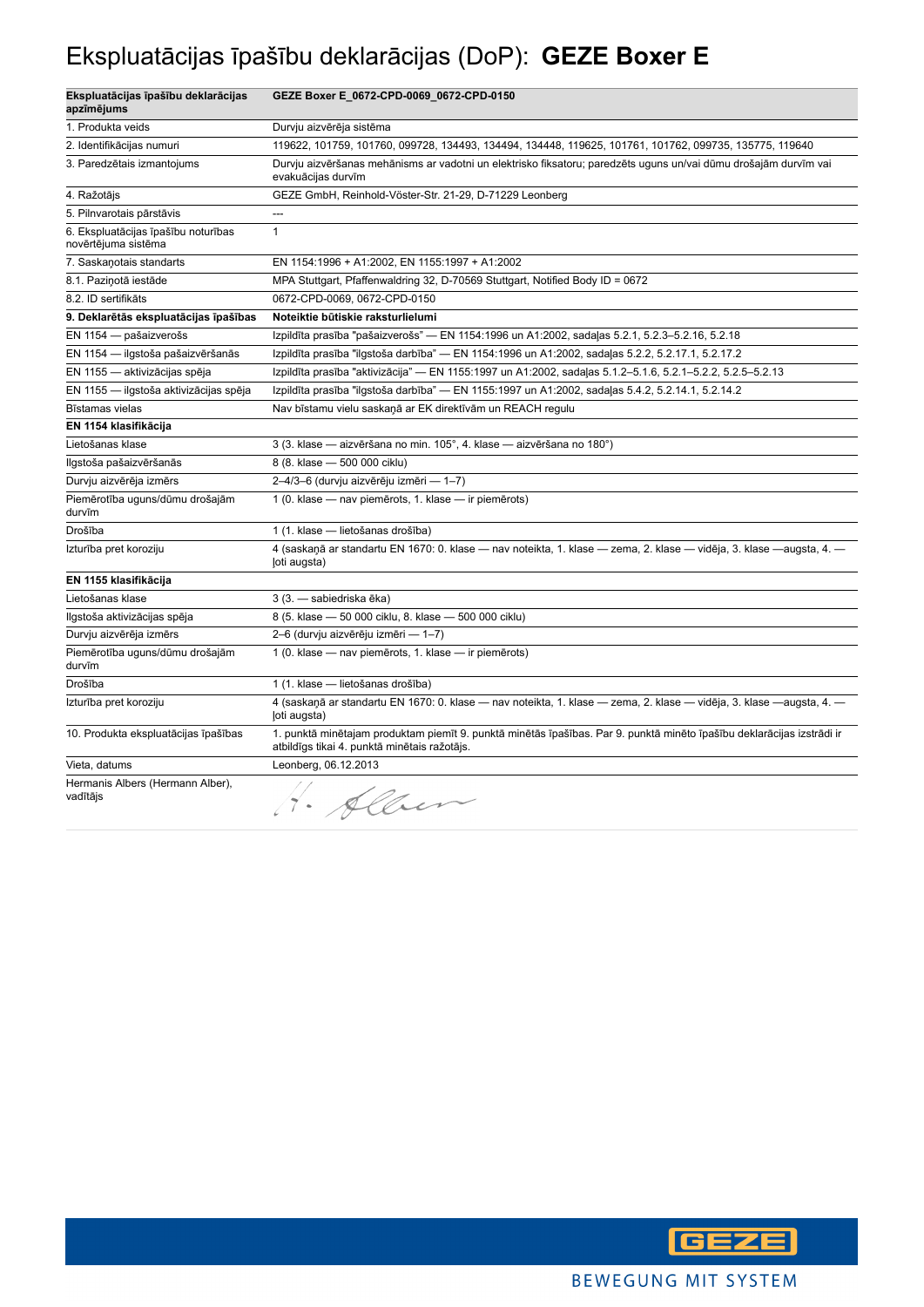### Deklaracja właściwości użytkowych (DoP): **GEZE Boxer E**

| Oznaczenie Deklaracja właściwości<br>użytkowych                          | GEZE Boxer E_0672-CPD-0069_0672-CPD-0150                                                                                                                                                                                                                       |
|--------------------------------------------------------------------------|----------------------------------------------------------------------------------------------------------------------------------------------------------------------------------------------------------------------------------------------------------------|
| 1. Typ wyrobu                                                            | Samozamykacz drzwiowy                                                                                                                                                                                                                                          |
| 2. Numery identyfikacyjne                                                | 119622, 101759, 101760, 099728, 134493, 134494, 134448, 119625, 101761, 101762, 099735, 135775, 119640                                                                                                                                                         |
| 3. Przewidywane zastosowanie                                             | Zamykacz drzwiowy z szyną ślizgową i mechanizmem blokującym z napędem elektrycznym do stosowania w drzwiach<br>przeciwpożarowych i/lub dymoszczelnych bądź drzwiach ewakuacyjnych                                                                              |
| 4. Producent                                                             | GEZE GmbH, Reinhold-Vöster-Str. 21-29, D-71229 Leonberg                                                                                                                                                                                                        |
| 5. Upoważniony przedstawiciel                                            | ---                                                                                                                                                                                                                                                            |
| 6. System oceny stałości właściwości<br>użytkowych                       | $\mathbf{1}$                                                                                                                                                                                                                                                   |
| 7. Norma zharmonizowana                                                  | EN 1154:1996 + A1:2002, EN 1155:1997 + A1:2002                                                                                                                                                                                                                 |
| 8.1. Jednostka notyfikowana                                              | MPA Stuttgart, Pfaffenwaldring 32, D-70569 Stuttgart, Notified Body ID = 0672                                                                                                                                                                                  |
| 8.2. Numer identyfikacyjny certyfikatu                                   | 0672-CPD-0069, 0672-CPD-0150                                                                                                                                                                                                                                   |
| 9. Deklarowane właściwości użytkowe                                      | Stwierdzone zasadnicze charakterystyki                                                                                                                                                                                                                         |
| EN 1154 - samoczynnie zamykające                                         | Spełnione wymagania "samoczynnego zamykania" - EN 1154:1996 + A1:2002 rozdziały 5.2.1, 5.2.3 - 5.2.16, 5.2.18                                                                                                                                                  |
| EN 1154 - trwałość funkcji<br>samoczynnego zamykania                     | Spełnione wymagania "trwałości funkcji" - EN 1154:1996 + A1:2002 rozdziały 5.2.2, 5.2.17.1, 5.2.17.2                                                                                                                                                           |
| EN 1155 - zdolność do inicjowania                                        | Spełnione wymagania "inicjowania" - EN 1155:1997 + A1:2002 rozdziały 5.1.2 - 5.1.6, 5.2.1 - 5.2.2, 5.2.5 - 5.2.13                                                                                                                                              |
| EN 1155 - trwałość zdolności do<br>inicjowania                           | Spełnione wymagania "trwałości funkcji" - EN 1155:1997 + A1:2002 rozdziały 5.2.4, 5.2.14.1, 5.2.14.2                                                                                                                                                           |
| Substancje niebezpieczne                                                 | Brak substancji niebezpiecznych w rozumieniu dyrektyw WE i rozporządzenia REACH                                                                                                                                                                                |
| Klasyfikacja wg EN 1154                                                  |                                                                                                                                                                                                                                                                |
| Klasa użytkowania                                                        | 3 (klasa 3 = zamykanie od kąta rozwarcia min. 105°, 4 = zamykanie od kąta rozwarcia 180°)                                                                                                                                                                      |
| Trwałość funkcji samoczynnego<br>zamykania                               | 8 (klasa 8 = 500 000 cykli)                                                                                                                                                                                                                                    |
| Wielkość zamykacza                                                       | 2-4 / 3-6 (wielkość zamykacza = 1-7)                                                                                                                                                                                                                           |
| Przydatność do stosowania w drzwiach<br>przeciwpożarowych/dymoszczelnych | 1 (klasa $0 =$ nieodpowiednie, $1 =$ odpowiednie)                                                                                                                                                                                                              |
| Bezpieczeństwo                                                           | 1 (klasa 1 = bezpieczeństwo użytkowe)                                                                                                                                                                                                                          |
| Odporność na korozję                                                     | 4 (według EN 1670: klasa 0 = odporność nieokreślona, klasa 1 = niska, klasa 2 = średnia, klasa 3 = wysoka, klasa 4 =<br>bardzo wysoka)                                                                                                                         |
| Klasyfikacja wg EN 1155                                                  |                                                                                                                                                                                                                                                                |
| Klasa użytkowania                                                        | 3 (klasa 3 = budynek publiczny)                                                                                                                                                                                                                                |
| Trwałość zdolności do inicjowania                                        | 8 (klasa 5 = 50 000 cykli, 8 = 500 000 cykli)                                                                                                                                                                                                                  |
| Wielkość zamykacza                                                       | 2-6 (wielkość zamykacza = 1-7)                                                                                                                                                                                                                                 |
| Przydatność do stosowania w drzwiach<br>przeciwpożarowych/dymoszczelnych | 1 (klasa $0 =$ nieodpowiednie, $1 =$ odpowiednie)                                                                                                                                                                                                              |
| Bezpieczeństwo                                                           | 1 (klasa 1 = bezpieczeństwo użytkowe)                                                                                                                                                                                                                          |
| Odporność na korozję                                                     | 4 (według EN 1670: klasa 0 = odporność nieokreślona, klasa 1 = niska, klasa 2 = średnia, klasa 3 = wysoka, klasa 4 =<br>bardzo wysoka)                                                                                                                         |
| 10. Właściwości użytkowe produktu                                        | Właściwości użytkowe produktu wymienionego w poz. 1 są zgodne z właściwościami użytkowymi zadeklarowanymi<br>w poz. 9. Wyłączną odpowiedzialność za wystawienie deklaracji właściwości użytkowych stosownie do poz. 9 ponosi<br>producent wymieniony w poz. 4. |
| Miejscowość, data                                                        | Leonberg, 06.12.2013                                                                                                                                                                                                                                           |
| Hermann Alber, Prezes                                                    | H. Alben                                                                                                                                                                                                                                                       |

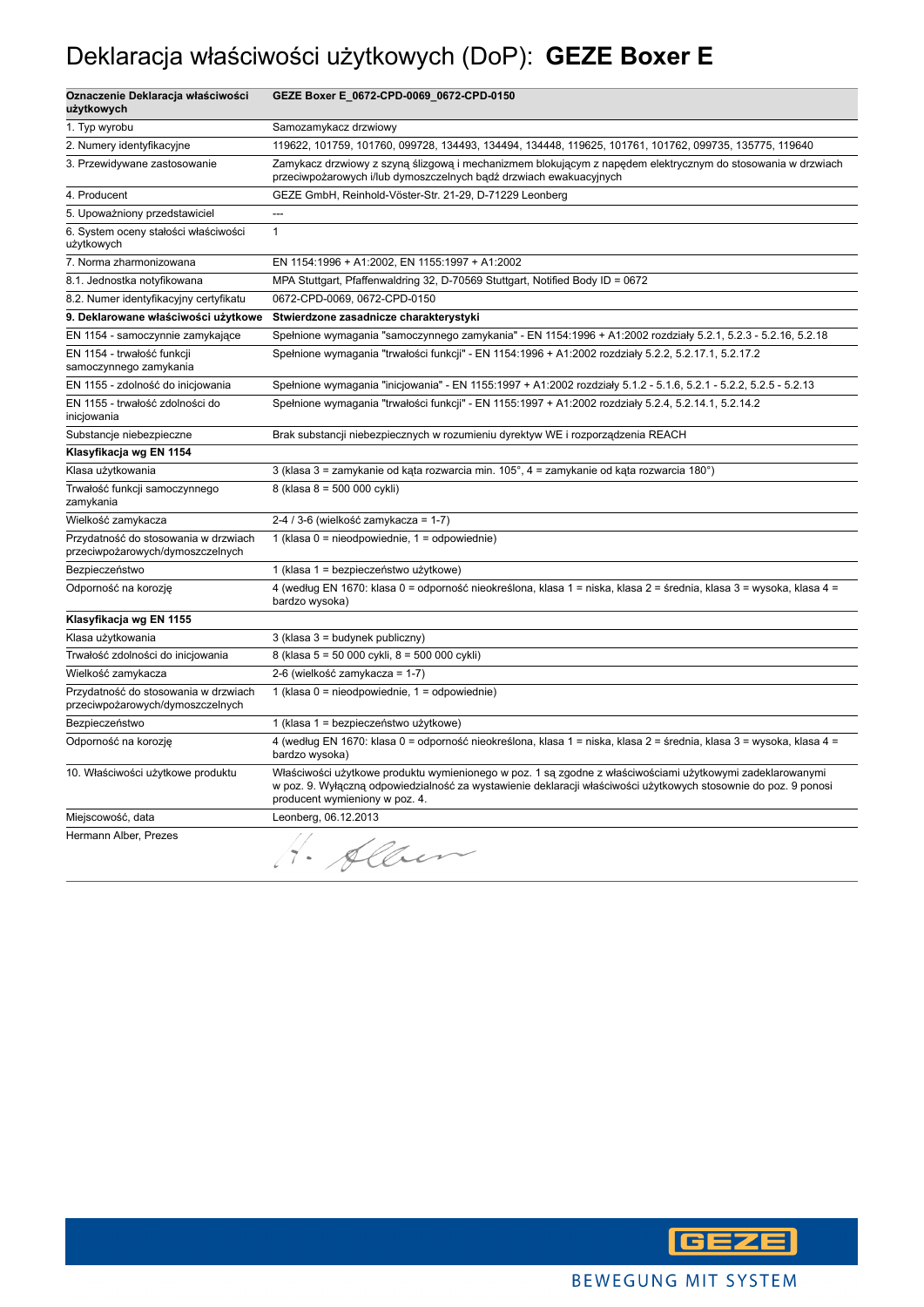### Prohlášení o vlastnostech (DoP): **GEZE Boxer E**

| Charakteristika - prohlášení o<br>vlastnostech                  | GEZE Boxer E_0672-CPD-0069_0672-CPD-0150                                                                                                                                           |
|-----------------------------------------------------------------|------------------------------------------------------------------------------------------------------------------------------------------------------------------------------------|
| 1. Typ výrobku                                                  | Systém zavírání dveří                                                                                                                                                              |
| 2. Identifikační číslo                                          | 119622, 101759, 101760, 099728, 134493, 134494, 134448, 119625, 101761, 101762, 099735, 135775, 119640                                                                             |
| 3. Účel použití                                                 | Prostředek k zavírání dveří s vodicí lištou s elektricky poháněným zajišťovacím zařízením k použití na protipožárních a<br>protikouřových dveřích nebo na únikových dveřích        |
| 4. Výrobce                                                      | GEZE GmbH, Reinhold-Vöster-Str. 21-29, D-71229 Leonberg                                                                                                                            |
| 5. Zplnomocněnec                                                | $\overline{\phantom{a}}$                                                                                                                                                           |
| 6. Systémy posuzování a ověřování<br>stálosti vlastností        | $\mathbf{1}$                                                                                                                                                                       |
| 7. Harmonizovaná norma                                          | EN 1154:1996 + A1:2002, EN 1155:1997 + A1:2002                                                                                                                                     |
| 8.1. Oznámený subjekt                                           | MPA Stuttgart, Pfaffenwaldring 32, D-70569 Stuttgart, Notified Body ID = 0672                                                                                                      |
| 8.2. ID certifikátu                                             | 0672-CPD-0069, 0672-CPD-0150                                                                                                                                                       |
| 9. Vlastnosti uvedené v prohlášení                              | Zjištěné podstatné charakteristiky                                                                                                                                                 |
| EN 1154 - samozavírací                                          | Požadavky "samozavírací" splněny - EN 1154:1996 + A1:2002 části 5.2.1, 5.2.3 - 5.2.16, 5.2.18                                                                                      |
| EN 1154 - trvalá funkce samozavírání                            | Požadavky "trvalá funkce" splněny - EN 1154:1996 + A1:2002 části 5.2.2, 5.2.17.1, 5.2.17.2                                                                                         |
| EN 1155 - aktivace činnosti                                     | Požadavky "aktivace" splněny - EN 1155:1997 + A1:2002 část 5.1.2 - 5.1.6, 5.2.1 - 5.2.2, 5.2.5 - 5.2.13                                                                            |
| EN 1155 - trvalá funkce aktivace činnosti                       | Požadavky "trvalá funkce" splněny - EN 1155:1997 + A1:2002 části 5.4.2, 5.2.14.1, 5.2.14.2                                                                                         |
| Nebezpečné látky                                                | Žádné nebezpečné látky ve smyslu směrnic ES a nařízení REACH                                                                                                                       |
| EN 1154 - klasifikace                                           |                                                                                                                                                                                    |
| Třída použití                                                   | 3 (třída 3 = zavírání z polohy min. 105°, 4 = zavírání z polohy 180°)                                                                                                              |
| Trvalá samozavírací funkce                                      | 8 (třída 8 = 500 000 cyklů)                                                                                                                                                        |
| Velikost zavírače dveří                                         | 2-4 / 3-6 (velikosti zavíračů = 1-7)                                                                                                                                               |
| Vhodnost k použití na protipožárních/<br>protikouřových dveřích | 1 (třída 0 = nevhodné, 1 = vhodné)                                                                                                                                                 |
| Bezpečnost                                                      | 1 (třída 1 = bezpečné použití)                                                                                                                                                     |
| Odolnost proti korozi                                           | 4 (podle EN 1670: třída 0 = nedefinováno, třída 1 = nízká, třída 2 = střední, třída 3 = vysoká, třída 4 = velmi vysoká)                                                            |
| EN 1155 - klasifikace                                           |                                                                                                                                                                                    |
| Třída použití                                                   | 3 (třída 3 = veřejné budovy)                                                                                                                                                       |
| Trvalá funkce aktivace činnosti                                 | 8 (třída 5 = 50 000 cyklů, 8 = 500 000 cyklů)                                                                                                                                      |
| Velikost zavírače dveří                                         | 2-6 (velikosti zavíračů = 1-7)                                                                                                                                                     |
| Vhodnost k použití na protipožárních/<br>protikouřových dveřích | 1 (třída 0 = nevhodné, 1 = vhodné)                                                                                                                                                 |
| Bezpečnost                                                      | 1 (třída 1 = bezpečné použití)                                                                                                                                                     |
| Odolnost proti korozi                                           | 4 (podle EN 1670: třída 0 = nedefinováno, třída 1 = nízká, třída 2 = střední, třída 3 = vysoká, třída 4 = velmi vysoká)                                                            |
| 10. Vlastnost výrobku                                           | Vlastnost výrobku uvedená v bodě 1 a 2 je ve shodě s vlastností uvedenou v bodě 9. Toto prohlášení o vlastnostech se<br>vydává na výhradní odpovědnost výrobce uvedeného v bodě 4. |
| Místo, datum                                                    | Leonberg, 06.12.2013                                                                                                                                                               |
| Hermann Alber, ředitel                                          | Alber                                                                                                                                                                              |

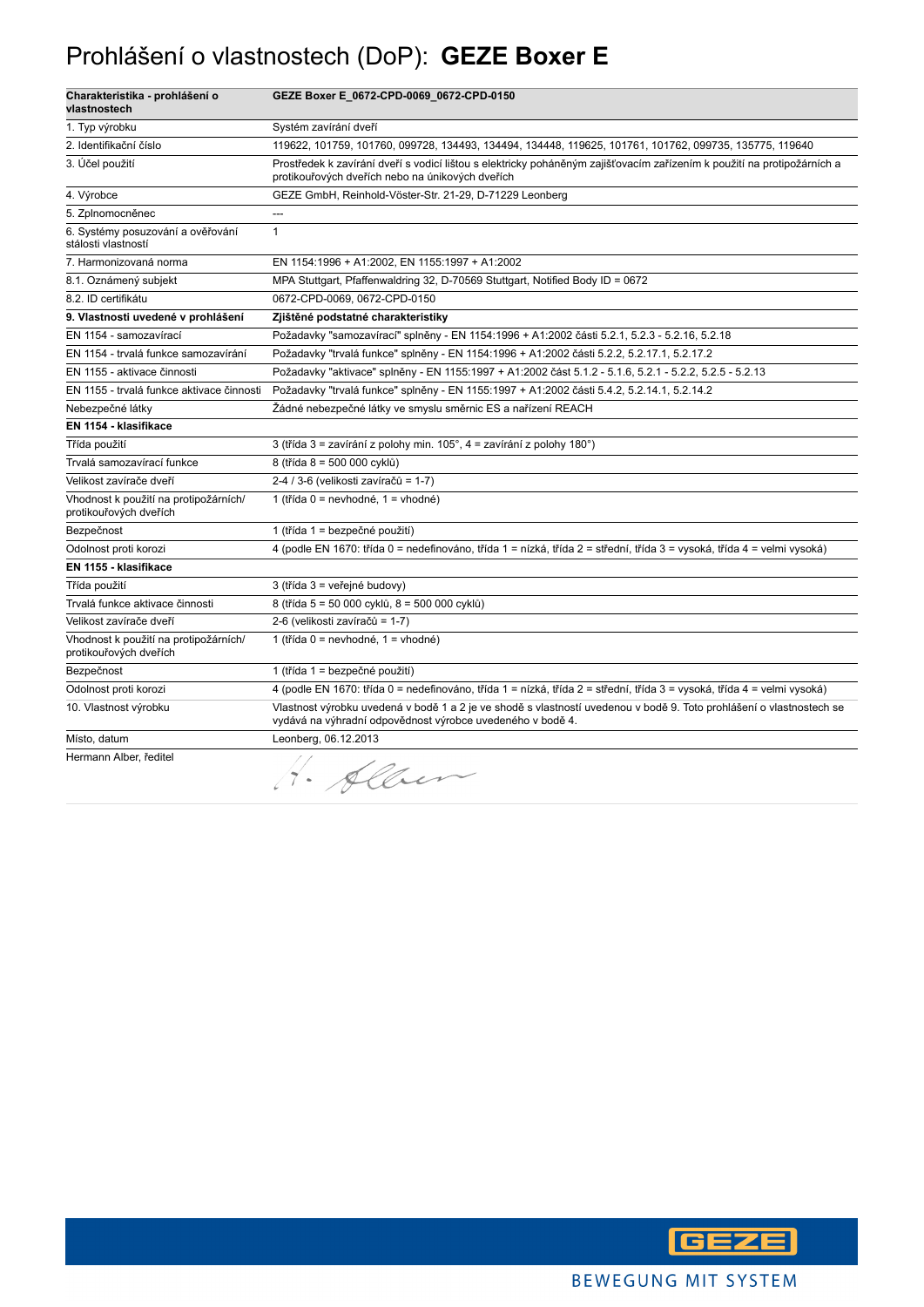## Izjava o svojstvima (DoP): **GEZE Boxer E**

| Oznaka Izjava o svojstvima                                       | GEZE Boxer E_0672-CPD-0069_0672-CPD-0150                                                                                                                                                                                    |
|------------------------------------------------------------------|-----------------------------------------------------------------------------------------------------------------------------------------------------------------------------------------------------------------------------|
| 1. Vrsta proizvoda                                               | Sustav zatvarača vrata                                                                                                                                                                                                      |
| 2. Identifikacijski broj                                         | 119622, 101759, 101760, 099728, 134493, 134494, 134448, 119625, 101761, 101762, 099735, 135775, 119640                                                                                                                      |
| 3. Namjena                                                       | Naprava za zatvaranje vrata s kliznom vodilicom i električki pogonjenom napravom za zadržavanje zaokretnih vrata u<br>otvorenom položaju za uporabu na protupožarnim i/ili protudimnim vratima ili na evakuacijskim vratima |
| 4. Proizvođač                                                    | GEZE GmbH, Reinhold-Vöster-Str. 21-29, D-71229 Leonberg                                                                                                                                                                     |
| 5. Ovlaštena osoba                                               |                                                                                                                                                                                                                             |
| 6. Sustav za ocjenu postojanosti svojstva                        | $\overline{1}$                                                                                                                                                                                                              |
| 7. Usklađena norma                                               | EN 1154:1996 + A1:2002, EN 1155:1997 + A1:2002                                                                                                                                                                              |
| 8.1. Prijavljeno tijelo                                          | MPA Stuttgart, Pfaffenwaldring 32, D-70569 Stuttgart, Notified Body ID = 0672                                                                                                                                               |
| 8.2. ID certifikata                                              | 0672-CPD-0069, 0672-CPD-0150                                                                                                                                                                                                |
| 9. Prijavljeno svojstvo                                          | Utvrđena važna svojstva                                                                                                                                                                                                     |
| EN 1154 - samozatvarajući                                        | Zahtjevi "samozatvarajući" su ispunjeni - EN 1154:1996 + A1:2002 odlomci 5.2.1, 5.2.3 - 5.2.16, 5.2.18                                                                                                                      |
| EN 1154 - Trajna funkcija<br>samozatvaranja                      | Zahtjevi "trajna funkcija" su ispunjeni - EN 1154:1996 + A1:2002 odlomci 5.2.2, 5.2.17.1, 5.2.17.2                                                                                                                          |
| EN 1155 - Sposobnost otvaranja                                   | Zahtjevi "otvaranja" su ispunjeni - EN 1155:1997 + A1:2002 odlomci 5.1.2 - 5.1.6, 5.2.1 - 5.2.2, 5.2.5 - 5.2.13                                                                                                             |
| EN 1155 - Trajna funkcija sposobnosti<br>otvaranja               | Zahtjevi "trajna funkcija" su ispunjeni - EN 1155:1997 + A1:2002 odlomci 5.2.4, 5.2.14.1, 5.2.14.2                                                                                                                          |
| Opasne tvari                                                     | Nema opasnih tvari u smislu direktiva Europske unije i Uredbe REACH                                                                                                                                                         |
| Klasifikacija EN 1154                                            |                                                                                                                                                                                                                             |
| Klasa primjene                                                   | 3 (klasa 3 = zatvaranje iz min. 105°, 4 = zatvaranje iz 180°)                                                                                                                                                               |
| Trajna funkcija samozatvaranja                                   | 8 (klasa 8 = 500.000 ciklusa)                                                                                                                                                                                               |
| Veličina zatvarača vrata                                         | 2-4 / 3-6 (veličine zatvarača vrata = 1-7)                                                                                                                                                                                  |
| Prikladnost za uporabu na<br>protupožarnim / protudimnim vratima | 1 (klasa 0 = nije prikladno, 1 = prikladno)                                                                                                                                                                                 |
| Sigurnost                                                        | 1 (klasa $1 =$ sigurnost uporabe)                                                                                                                                                                                           |
| Otpornost na koroziju                                            | 4 (prema EN 1670: klasa 0 = nije definirana, klasa 1 = mala, klasa 2 srednja, klasa 3 = visoka, klasa 4 = vrlo visoka)                                                                                                      |
| Klasifikacija EN 1155                                            |                                                                                                                                                                                                                             |
| Klasa primjene                                                   | 3 (klasa 3 = javne zgrade)                                                                                                                                                                                                  |
| Trajna funkcija sposobnosti otvaranja                            | 8 (klasa 5 = 50.000 ciklusa, 8 = 500.000 ciklusa)                                                                                                                                                                           |
| Veličina zatvarača vrata                                         | 2-6 (veličine zatvarača vrata = 1-7)                                                                                                                                                                                        |
| Prikladnost za uporabu na<br>protupožarnim / protudimnim vratima | 1 (klasa 0 = nije prikladno, 1 = prikladno)                                                                                                                                                                                 |
| Sigurnost                                                        | 1 (klasa 1 = sigurnost uporabe)                                                                                                                                                                                             |
| Otpornost na koroziju                                            | 4 (prema EN 1670: klasa 0 = nije definirana, klasa 1 = mala, klasa 2 srednja, klasa 3 = visoka, klasa 4 = vrlo visoka)                                                                                                      |
| 10. Svojstvo proizvoda                                           | Svojstvo proizvoda prema br. 1 odgovara prijavljenom svojstvu prema br. 9 Za izradu izjave o svojstvima prema br. 9<br>odgovoran je samo proizvođač prema br. 4                                                             |
| Mjesto, datum                                                    | Leonberg, 06.12.2013                                                                                                                                                                                                        |
| Hermann Alber, direktor                                          | · Alber                                                                                                                                                                                                                     |